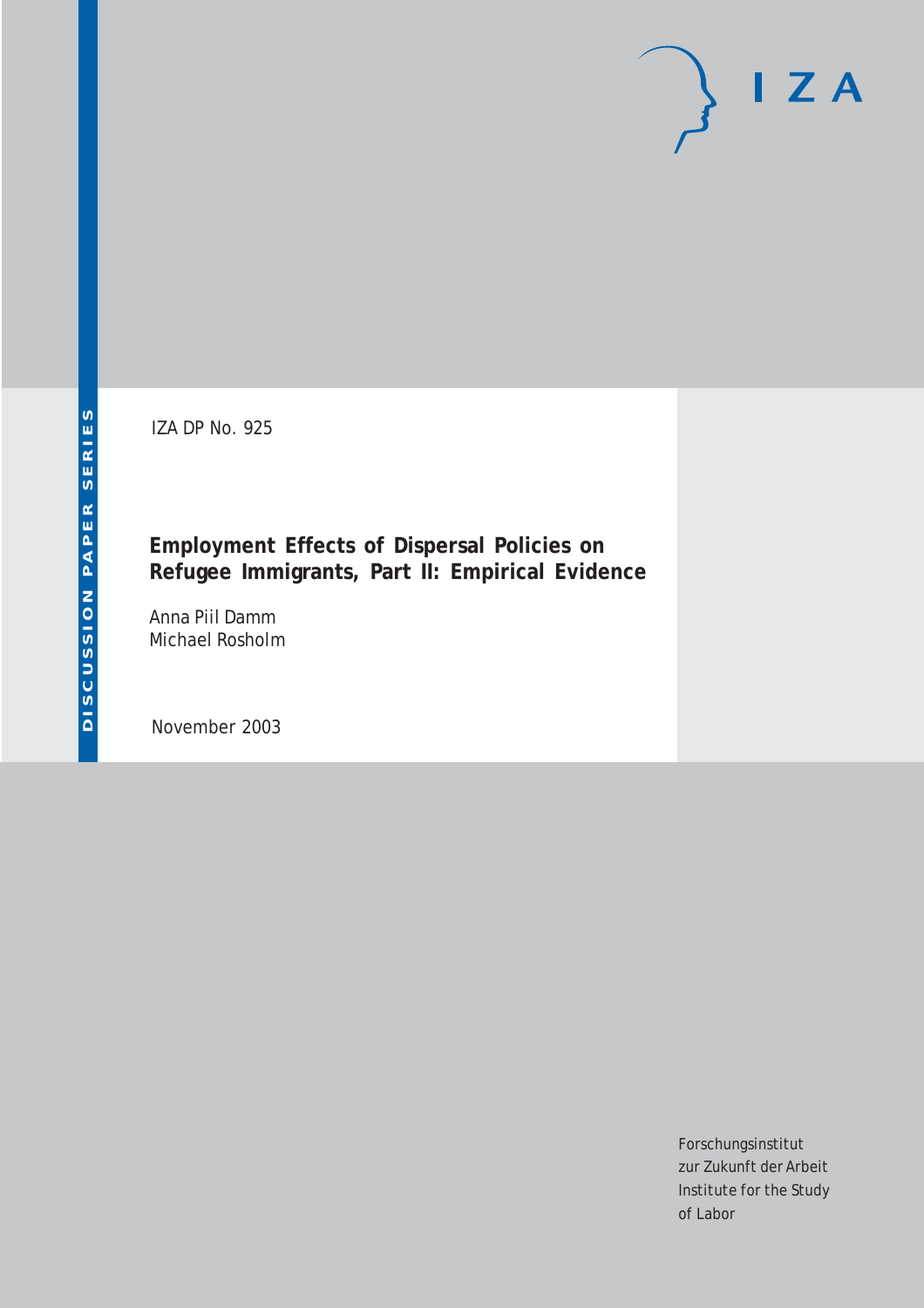# **Employment Effects of Dispersal Policies on Refugee Immigrants, Part II: Empirical Evidence**

## **Anna Piil Damm**

*CIM, Aarhus School of Business* 

## **Michael Rosholm**

*Institute of Local Government Studies (AKF), University of Aarhus and IZA Bonn*

## Discussion Paper No. 925 November 2003

IZA

P.O. Box 7240 D-53072 Bonn Germany

Tel.: +49-228-3894-0 Fax: +49-228-3894-210 Email: [iza@iza.org](mailto:iza@iza.org)

This Discussion Paper is issued within the framework of IZA's research area *Mobility and Flexibility of Labor.* Any opinions expressed here are those of the author(s) and not those of the institute. Research disseminated by IZA may include views on policy, but the institute itself takes no institutional policy positions.

The Institute for the Study of Labor (IZA) in Bonn is a local and virtual international research center and a place of communication between science, politics and business. IZA is an independent, nonprofit limited liability company (Gesellschaft mit beschränkter Haftung) supported by Deutsche Post World Net. The center is associated with the University of Bonn and offers a stimulating research environment through its research networks, research support, and visitors and doctoral programs. IZA engages in (i) original and internationally competitive research in all fields of labor economics, (ii) development of policy concepts, and (iii) dissemination of research results and concepts to the interested public. The current research program deals with (1) mobility and flexibility of labor, (2) internationalization of labor markets, (3) welfare state and labor market, (4) labor markets in transition countries, (5) the future of labor, (6) evaluation of labor market policies and projects and (7) general labor economics.

IZA Discussion Papers often represent preliminary work and are circulated to encourage discussion. Citation of such a paper should account for its provisional character. A revised version may be available on the IZA website ([www.iza.org](http://www.iza.org/)) or directly from the author.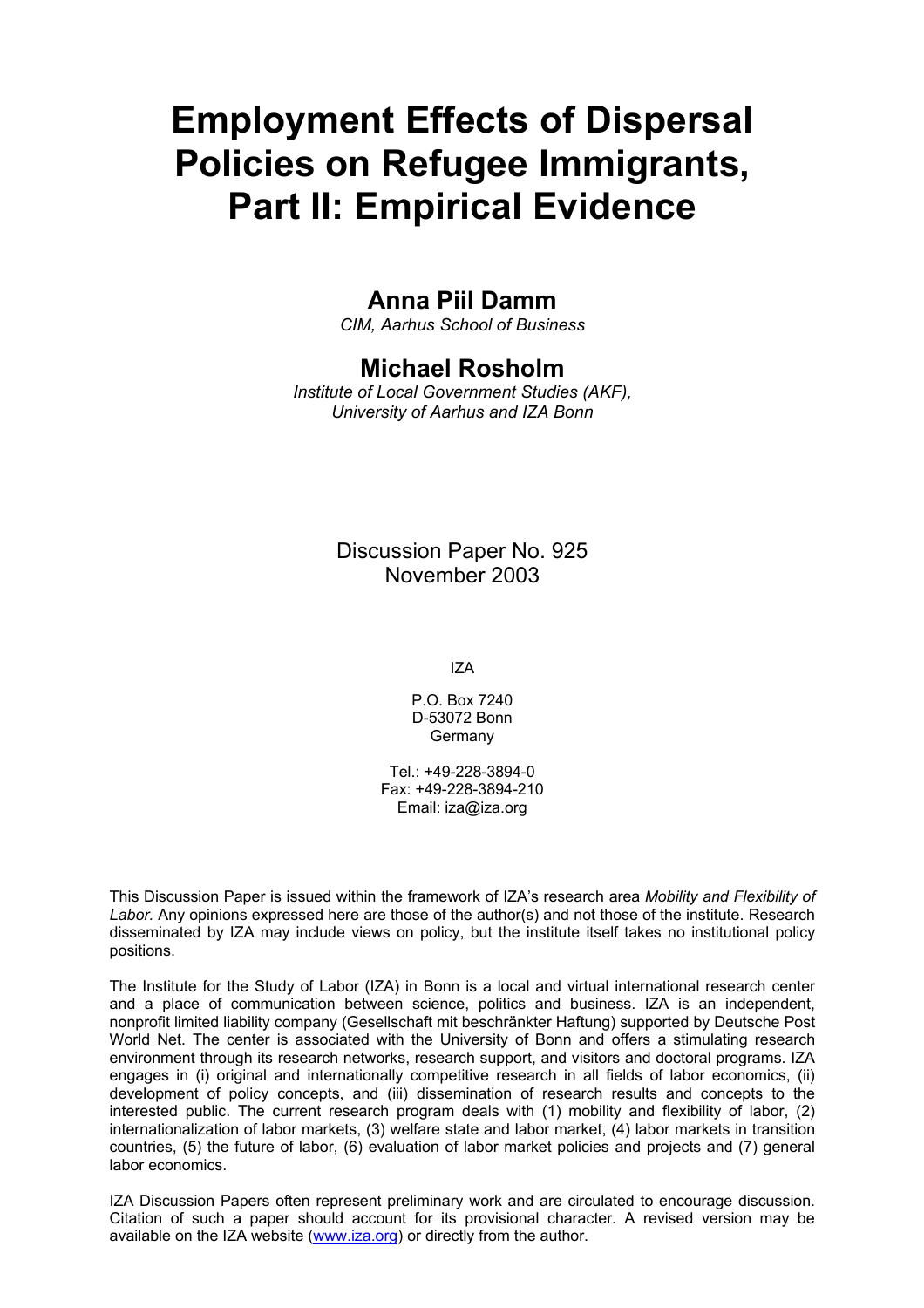IZA Discussion Paper No. 925 November 2003

## **ABSTRACT**

## **Employment Effects of Dispersal Policies on Refugee Immigrants, Part II: Empirical Evidence**[∗](#page-2-0)

How do dispersal policies affect labour market integration of refugee immigrants subjected to such policy? To investigate this, we estimate the effects of location characteristics and the average effect of geographical mobility on the hazard rate into first job of refugee immigrants subjected to the Danish Dispersal Policy 1986-1998. We correct for selection into relocation to another municipality by joint estimation of the duration of the first non-employment spell and time until relocation. The main estimation results are as follows: First, the hazard rate into first job is increasing in the concentration of fellow countrymen and decreasing in the regional unemployment rate, the size of the local population and the percentage of immigrants in the local population. The two latter findings support dispersal policies. The two former findings emphasize that refugees should be dispersed in big clusters of refugees of the same ethnic origin across regions with low unemployment. Second, on average, geographical mobility had large, positive effects on the job finding rate, suggesting that either relocations were carried out to improve employment prospects, or they were carried out to improve place utility and thereby lower the reservation wage. Hence, restrictions on placed refugees' subsequent migration (or on their initial choice of location) would hamper labour market integration.

JEL Classification: J64, J61, J15

Keywords: dispersal policies, employment effects, geographical mobility, refugee immigrants

Corresponding author:

 $\overline{a}$ 

Michael Rosholm Department of Economics University of Aarhus Building 326 8000 Aarhus C Denmark Tel.: +45 89 42 15 59 Fax: +45 86 13 63 34 Email: [mrosholm@econ.au.dk](mailto:mrosholm@econ.au.dk)

<span id="page-2-0"></span><sup>∗</sup> We thank participants at the JESS Seminar at ISER, University of Essex, in February 2003 and participants at the CIM workshop in Rørvig in May 2003, notably Peter Jensen, Aarhus School of Business, for useful comments. In addition, we thank the Institute of Local Government Studies for facilitating our access to the Danish longitudinal administrative register data set on the immigrant population.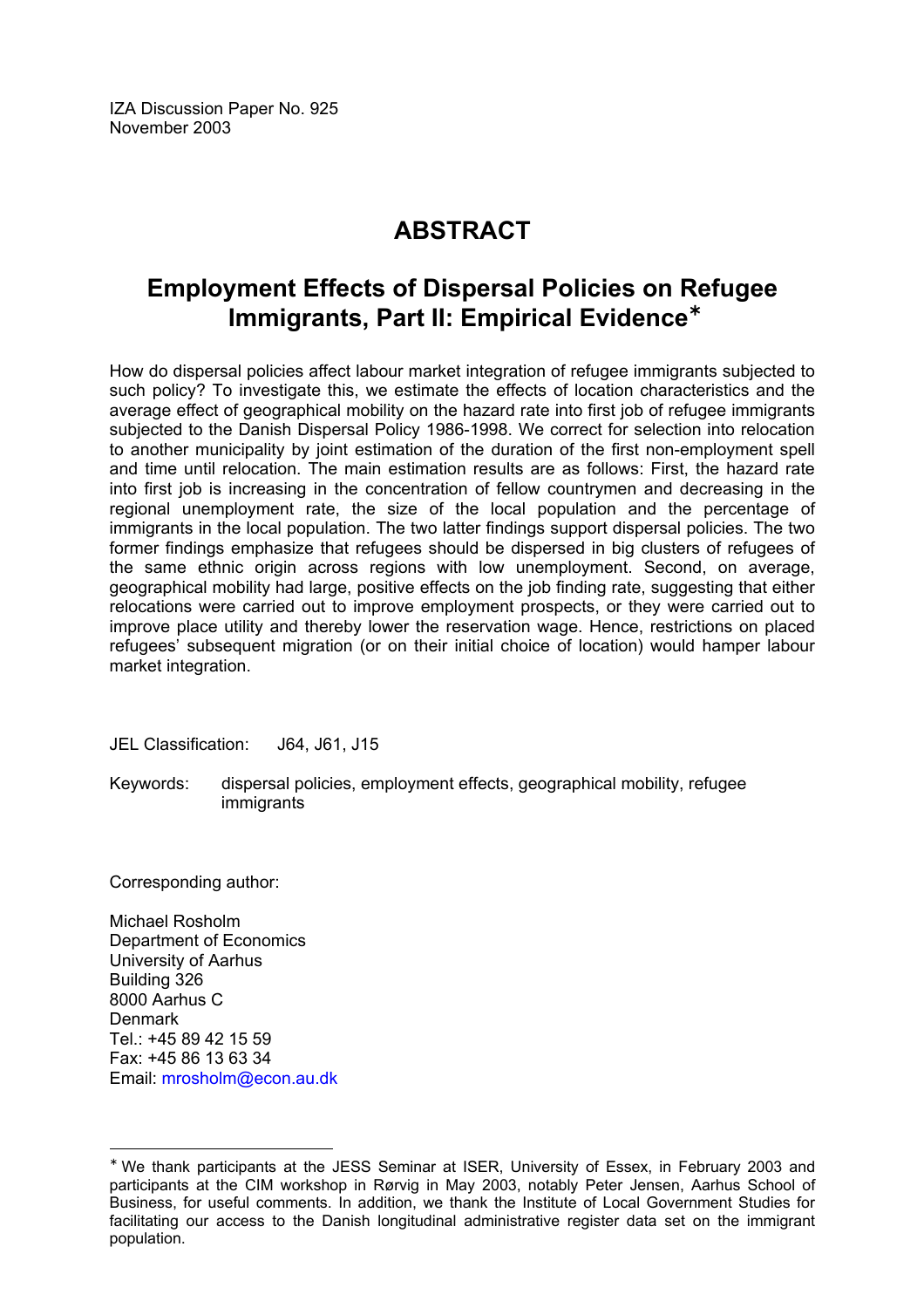## 1 Introduction

Numerous European countries carry out policies affecting the location of refugees, specifically by locating new refugees away from immigrant-dense cities and regions. Such dispersal policies for refugees are carried out in Germany, the Netherlands, UK, Norway, Denmark, and to some extent also in Sweden, for two reasons. First, residential concentration and segregation of immigrants is commonly believed to hamper the integration process of immigrants by slowing down the acquisition of country-specific human capital, such as language skills and knowledge about the host country (the integration motive). Second, cities that receive a large proportion of the immigrant inflow often consider this a financial and social burden since new immigrants tend to have a low labour market attachment initially (the public finance motive).

Those criticising active dispersal policies claim, however, that not allowing people to choose location for themselves will lead to higher secondary migration rates, i.e. relocations within the host country, which will undo some of the intended results of the policy. Evidence for Norway (Djuve and Kavli 2000), Sweden (Åslund 2001) and Denmark (Hummelgaard et al. 1995, Damm 2003b) shows very high relocation rates out of small municipalities toward the larger towns and cities during the first two-three years after the initial settlement and supports this hypothesis.<sup>1</sup> Furthermore, Edin et al. (2001) find evidence that refugee immigrants dispersed according to the 'Whole of Sweden Strategy' experienced long-run losses (measured in terms

In line with the relocation pattern found for refugee immigrants subjected to a settlement policy in Norway or Sweden, Damm (2003b) finds that 33% of 48,000 refugee immigrants aged 18-66 and placed during 1986-1998 relocated to another municipality on the average after 2 years. For refugee immigrants placed in small municipalities the relocation rate was as high as 44%.

 $136\%$  of the 20,000 refugee immigrants who were located away from immigrant-dense areas in Norway during 1994-96 had moved away from the municipality of assignment at the end of 1999. The general relocation pattern was that the further away from the metropolitan area in South Norway placement had taken place, the higher the relocation rates for leaving the region. As much as 57% of the refugee immigrants located in the Northern part of Norway left the region. The main part of the movers moved to towns or cities (Djuve and Kavli 2000).

Åslund (2001) finds that 37.6% of the refugee immigrants who were located according to the Whole of Sweden Strategy during 1987-1989 had relocated to another municipality within four years after the initial settlement. In addition, he finds that refugees tend to leave small municipalities and are attracted to large municipalities.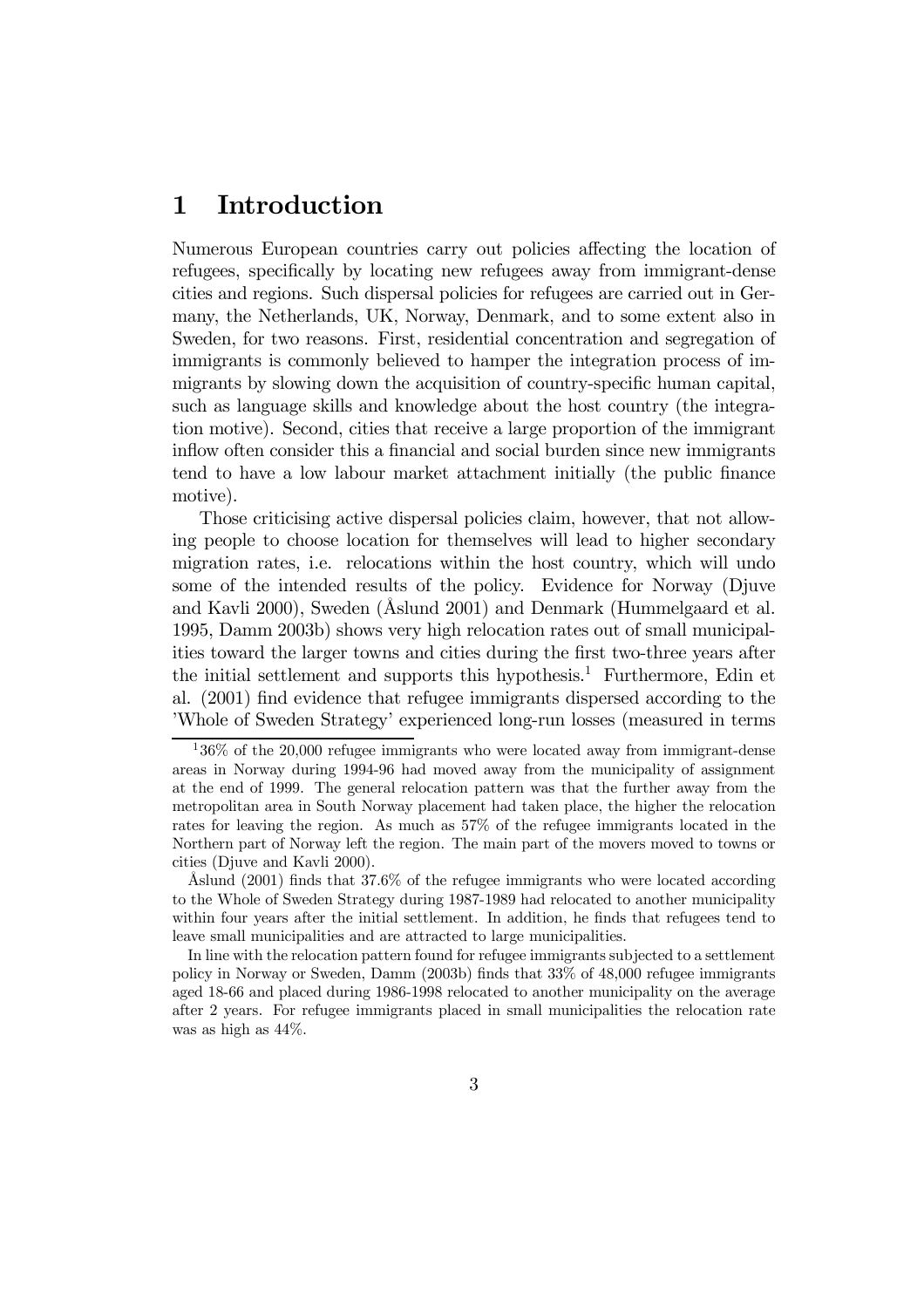of earnings, idleness and welfare receipt) due to the dispersal policy. They also stress that the secondary migration pattern actually lowers the potential long-run losses due to the policy because of the tendency for refugees to migrate out of areas in which they have bad employment prospects. Specifically, their estimates suggest that the probability of being idle eight years after immigration would have been 20 percentage points higher if refugees had stayed in the assigned municipalities rather than moved away. However, for Denmark it is still an unresolved issue whether refugee immigrants experience losses due to the Danish Dispersal Policy and whether the subsequent relocations of refugee immigrants lower the potential losses of the policy or undo some of potential benefits of the policy.

This study is an empirical investigation of the employment effects of the Danish Dispersal Policy for the refugee immigrants subjected to the policy. The purpose of the study is to answer two main questions. First, whether refugee immigrants experience a loss in terms of employment due to the dispersal policy. Second, whether geographical mobility of *jobless* refugee immigrants helps them gain economic independence. These questions are addressed by investigation of whether and how the initial random location of refugee immigrants affects their job finding rates and investigation of whether relocation to another municipality of residence helps jobless immigrants find their first job. In particular, we estimate the effect of initial location as well as of first relocation and further relocations on the transition rate from nonemployment to the first job controlling for demographic and socio-economic characteristics of the individual. We argue that the total effect of relocation is the sum of two effects: an effect due to differences between observed characteristics of the destination municipality and those of the former municipality of residence and an effect due to unobservables. We correct for selection into relocation by modelling the relocation process explicitly, using both individual and municipal characteristics as explanatory variables, an aspect which is found to be important in Damm (2003b). This implies that we jointly estimate the duration of the first non-employment spell and time until relocation.

The analysis is based on a longitudinal register data set covering all immigrants in Denmark. The data contain information on municipality of residence and date of residential mobility into another municipality which allows us to construct residential spells for each individual. In addition, we have made use of the labour market spells of immigrants constructed by the Institute of Local Government Studies. Finally, we use municipality time series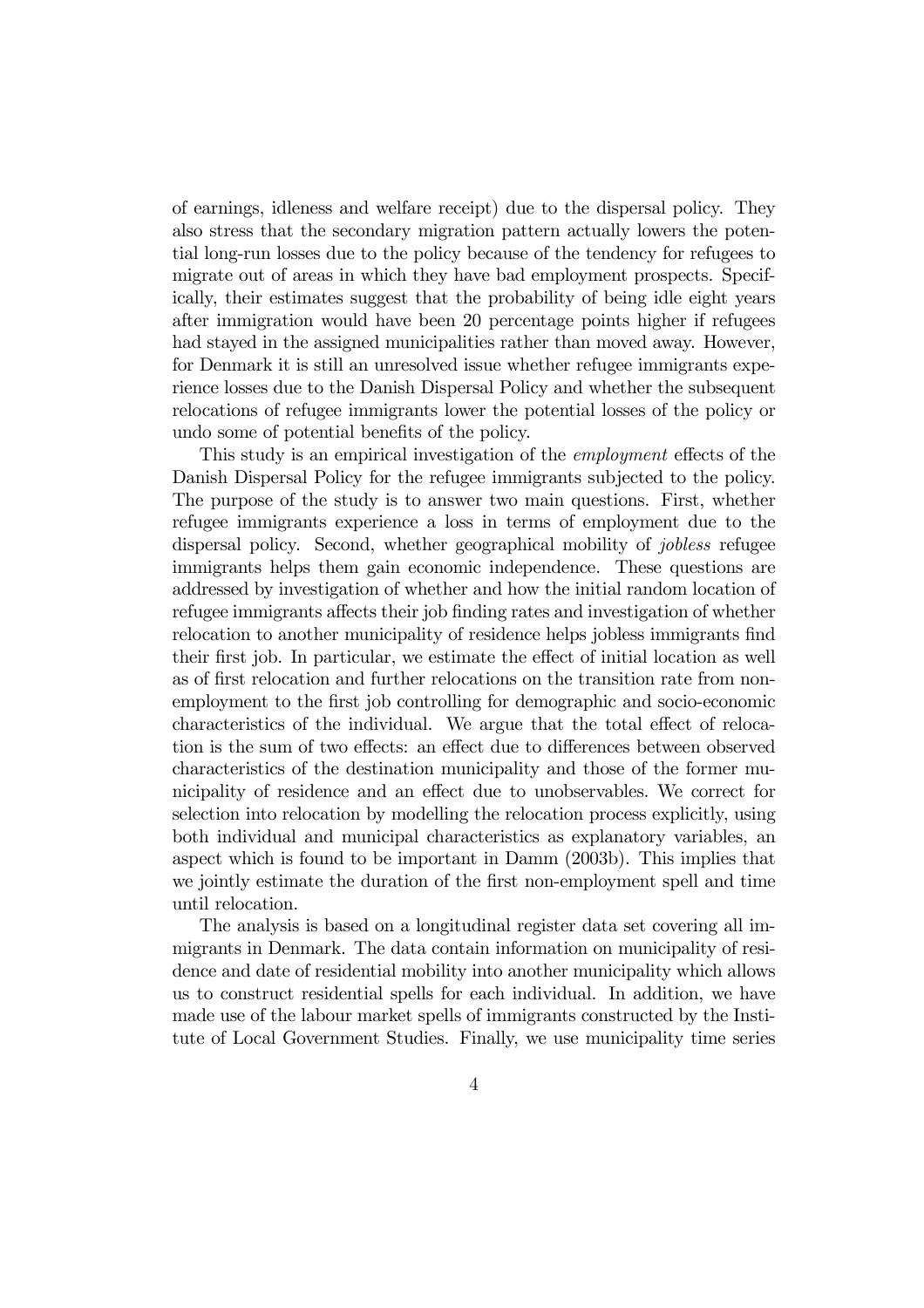data to construct location characteristics.

The main estimation results are as follows. First, we find that residence in a small or medium-sized municipality further characterised by low regional unemployment, a small immigrant population and a high concentration of fellow countrymen increases the hazard rate of exit to the first job for the refugees substantially. Second, on average, the employment prospects - measured in terms of observable characteristics of the municipality of residence - deteriorate when non-employed initially placed refugees carry out a crossmunicipal move. However, the average treatment effect of cross-municipal moves due to *unobservables* on the exit rate to the first job is large and positive and dominates the negative effect of relocation due to deterioration of observable location characteristics.

The remainder of the paper is structured as follows. The Danish Dispersal Policy on refugee immigrants is described in Section 2. In Section 3, we present our hypotheses concerning the relationship between initial settlement, geographical mobility and finding employment for non-employed refugee immigrants. A description of the data is given in Section 4. In Section 5, the econometric model for estimation is set up. Section 6 explains and discusses the estimation results. This section is followed by an overview of the sensitivity analyses results. The final section, Section 8, concludes.

## 2 The Danish Dispersal Policy on refugee immigrants

In the 1980s, the majority of refugees granted asylum in Denmark wanted to settle in the capital or in one of the larger towns. The Danish Refugee Council (Dansk Flygtningehjælp) was responsible for helping refugees find permanent housing. Since a rising number of refugees were granted asylum in Denmark in 1984 the Danish Refugee Council (DRC) was no longer able to provide all refugees with housing in one of their preferred cities. DRC therefore had to start providing some refugees with housing in medium-sized towns. As the number of refugees granted asylum continued to rise in 1985 and 1986, it became increasingly difficult to find permanent housing for refugees in the typically preferred cities, which led the government and politicians in general to urge DRC to disperse refugees over all 14 Danish counties and the two county municipalities. DRC reformed its dispersal policy according to the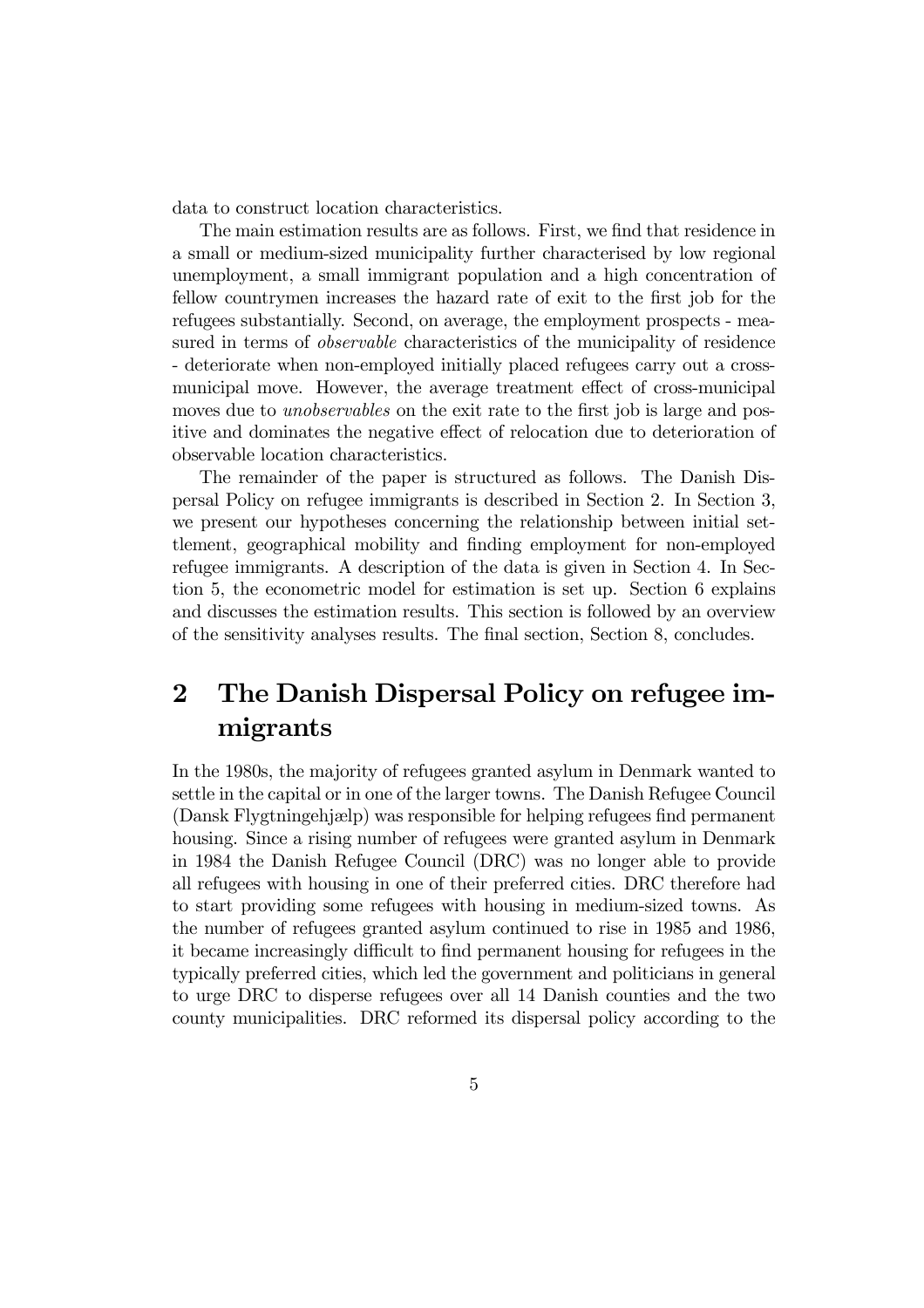political wishes.

1986 marks the start of the first Danish active dispersal policy which was in force until 1999 and was carried out by DRC. In 1986, 182 out of a total of 275 municipalities in Denmark received refugees who during an introductory period of 18 months participated in Danish language courses while receiving social benefits. In 1999, a more strict dispersal policy came into force which aimed at promoting better integration of refugees by means of further geographical dispersal  $^2$  and an extended introduction programme<sup>3</sup> supplied by the municipality in which the refugee lives (law no. 474 passed the 1st of July 1998).

In the following, only the first of the two active dispersal policies will be described, since register data are currently available only for the years of the first active dispersal policy.

After the reform in 1986, all refugees, apart from reunification immigrants, were subjected to the active dispersal policy unless they could find a place of living themselves. During the period 1986-1994, approximately 91% of the refugees were provided with or assisted in finding permanent housing by DRC under the terms of the dispersal policy.<sup>4</sup> Internal administrative statistics of DRC for 1995-1998 indicate that from 1995-1997 approximately 89% of new refugees were provided with permanent housing by DRC or - as a new feature of the dispersal policy - by a local government if it had wished to take over the responsibility for new refugees in the municipality from DRC.

DRC's assignment policy aimed at promoting an equal distribution of refugees in proportion to the population in each county.<sup>5</sup> At the county level,

<sup>&</sup>lt;sup>2</sup>All municipalities now have to take part in the integration process of refugees. When granted asylum newly arrived refugees are distributed between the municipalities in such a way that municipalities with a low percentage of ethnic minorities receive a large share of newly arrived refugees whereas municipalities with a high percentage of ethnic minorities receive a low share of or no new refugees. The municipalities are now responsible for providing refugees with appropriate housing.

<sup>&</sup>lt;sup>3</sup>The introduction programme consists of a Danish course, a course about the Danish society and job-oriented training. The programme has been extended from 18 months to three years.

<sup>&</sup>lt;sup>4</sup>This number has been calculated as the total number of refugees who found permanent housing in the period 1986-1994 with assistance of the Danish Refugee Council (37,121) divided by the sum of the total number of refugees having received a permit to stay in the period (38,598) and the number of refugees in temporary housing at the beginning of 1986 (3882) minus the number of refugees still in temporary housing at the end of 1994 (1710) (Annual Reports of the Danish Refugee Council 1986-1994).

<sup>5</sup>Denmark is divided into 14 county council districts.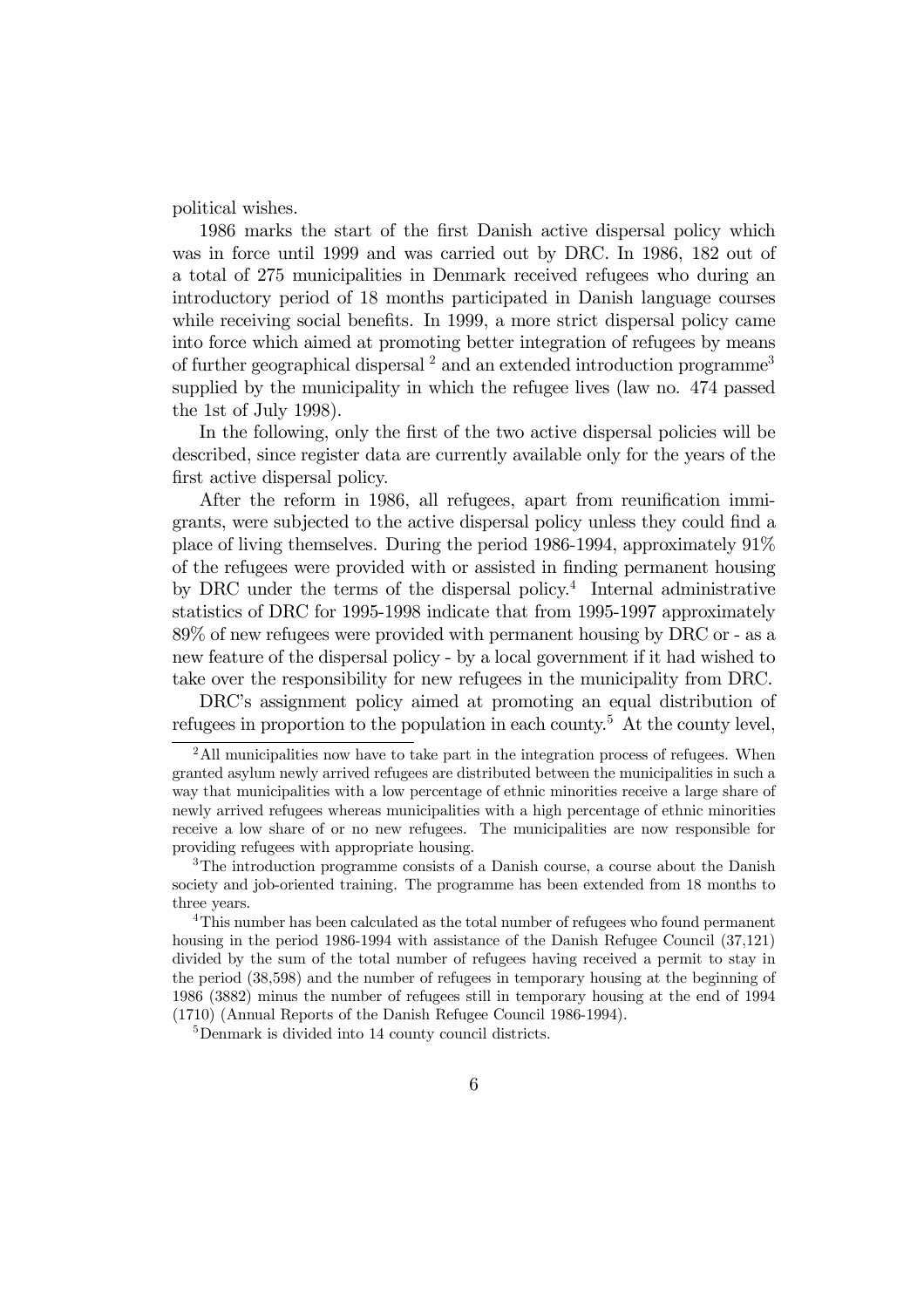DRC aimed at the attainment of an equal distribution of refugees over a number of years among those municipalities, which had the necessary facilities for integration such as dwellings, educational institutions and employment opportunities and in which refugees had the opportunity of socialising with compatriots. When deciding to which county a refugee should be assigned, location wishes of the refugee, if any, should be taken into account. In practice, these dispersal criteria implied that new refugees were provided with permanent housing in the metropolitan area, the larger cities and mediumsized towns and to a lesser extent in the rural districts (Ministry of Internal Affairs 1996).

The refugees were urged to stay in the assigned municipality during the entire introductory period. However, there were no restrictions against relocating. Refugees could move away from their initial municipality any time, in so far as they could find housing elsewhere on their own. In addition to moving costs, such a relocation involved potential costs in form of having to wait before being admitted into a new language course and, in case of small children, waiting for their admittance into a new kindergarten. Receipt of welfare was not conditional on residing in the assigned municipality.

Empirical evidence shows that the assignment policy did, at least in the short run, influence the location patterns of refugees. By 1993, 71% of the non-western immigrants other than refugees lived in the metropolitan area whereas only 33% of refugee immigrants and 26% of the population as such lived here. 24% of non-western immigrants other than refugees lived in towns outside the metropolitan area whereas 56% of refugee immigrants, and 59% of the population as such lived here. Finally, only 5% of the non-western immigrants lived in rural districts against almost 12% of the refugee immigrants and 15% of the population as such (Danish Refugee Council 1993).

In 1995, Denmark granted asylum to an unusually large number of refugees due to large inflows of refugees from Bosnia-Herzegovina. Due to acute housing problems and the temporary character of the permit to stay, a special introduction programme was developed for refugees from Bosnia-Herzegovina (see Ministry of Internal Affairs 1995). Contrary to the dispersal policy under the ordinary introduction programme, the special introduction programme included settlement in rural districts, thereby fully ignoring whether a municipality had suitable characteristics for reception or not. Instead, the availability of housing became the decisive factor.

In Damm (2003a), it is argued that the way in which the dispersal policy was implemented gave rise to a random initial distribution of the refugee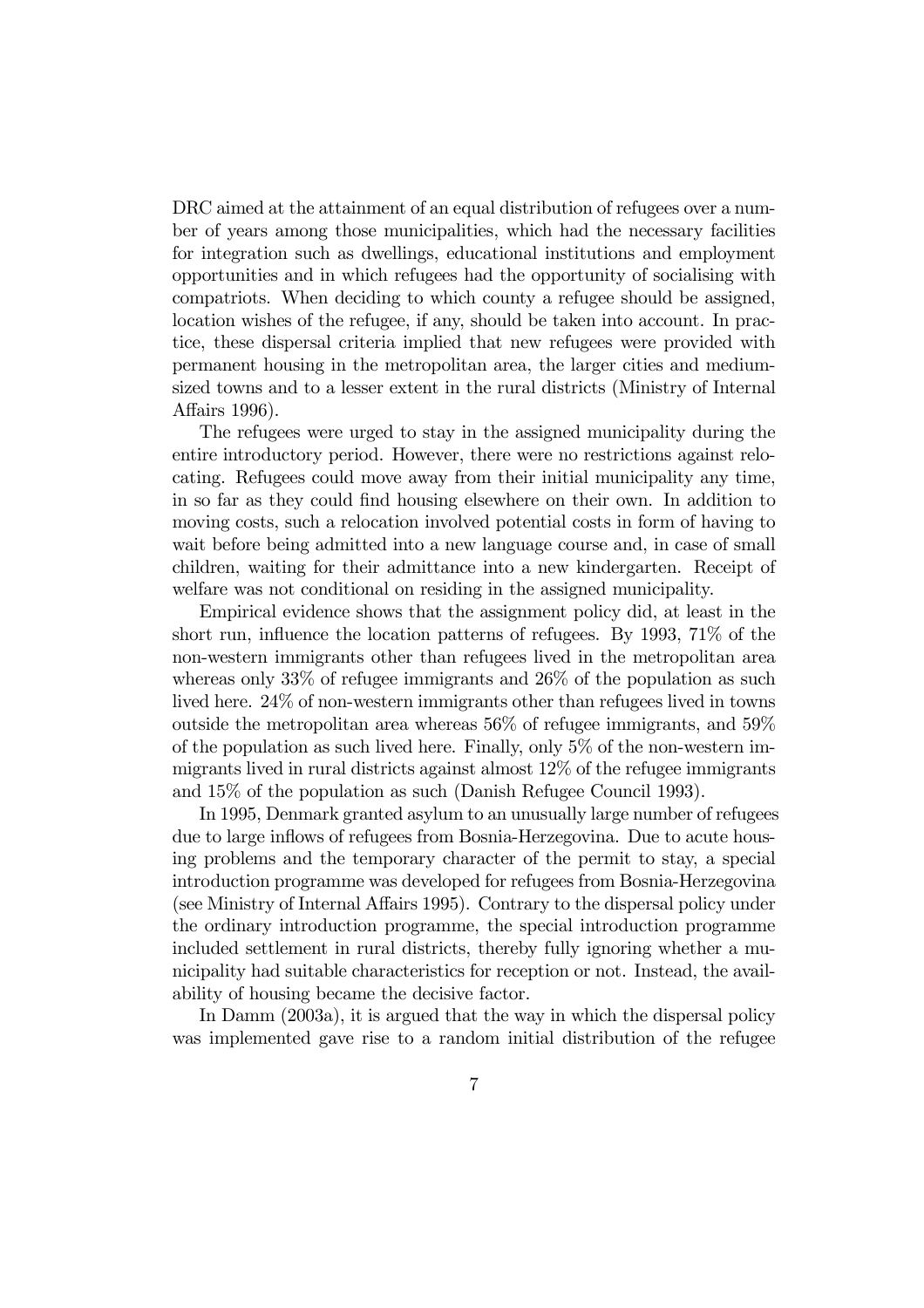immigrants who were provided with or assisted in finding permanent housing by DRC, conditional on seven characteristics of the individual: marital status, health (in need of special medical or psychological treatment), special educational needs, the location of close family and friends, nationality, year of immigration (it became increasingly difficult for DRC to find housing in the larger and medium-sized towns) as well as firm resolution to live in a certain area of Denmark/reluctance to accept assignment to a non-preferred county. These governing factors suggest that non-single refugees in need of special treatment and education and refugees with close family in Denmark near whom they were determined to live and who arrived early in the observation period were most likely to realise their preferred settlement option. Three of these characteristics are observed in Danish administrative register data (described in Section 4): family status as measured by marital status and number of children, nationality and year of immigration. Moreover, in Damm (2003a) it is argued that age and nationality may be decent proxies for educational needs and that nationality and size of the ethnic stock may be decent proxies for whether the individual had close family and friends in Denmark at the time of arrival. In contrast, no decent proxy for need of special medical or psychological treatment is present in the registers. Finally, the last-mentioned characteristic is probably of minor importance: the combination of generally high settlement rates and generally low reassignment rates indicates that only a small fraction of the refugees have insisted on living in a particular area of Denmark.

In the empirical analysis carried out later in this paper, we thus condition on five out of the six characteristics of the individual which may have influenced the initial settlement of an individual: marital status, number of children, nationality, year of immigration, age and size of the ethnic stock which allows us to treat the initial location of a refugee immigrant as otherwise exogenous.

## 3 Hypotheses

A jobless individual may move to another municipality for various reasons including job search. Moreover, those deciding to move in order to improve their job finding probability may not be randomly selected among the group of refugee immigrants. Rather, they are likely to be those with e.g. most motivation. Failure to take such potential endogeneity of the location of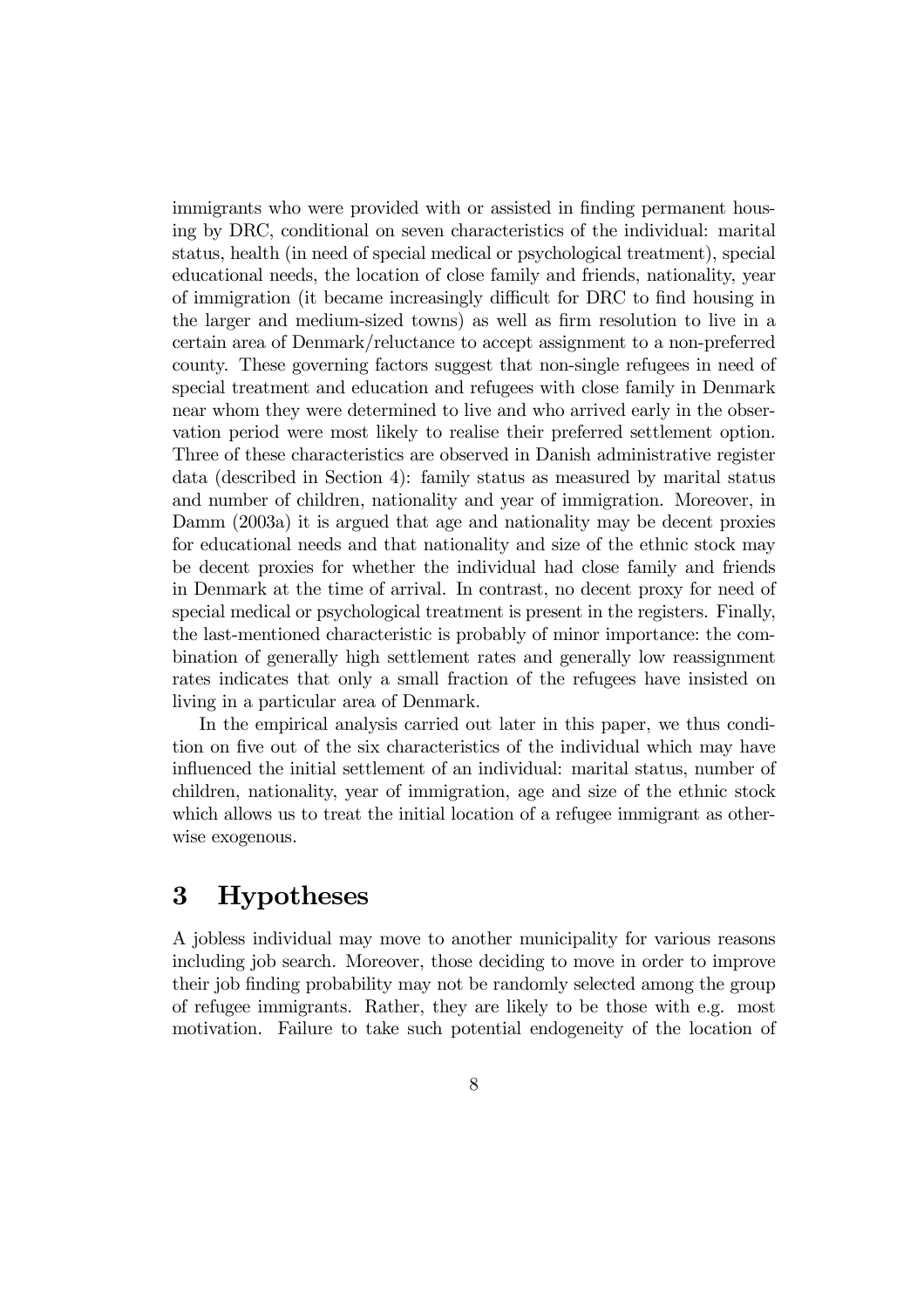residence into account when estimating the effect of relocation on the job finding rate may result in a biased estimate of the effect.

Various studies of new immigrants' location choice exist which have found some empirical evidence supporting the hypothesis of the endogeneity of location choice. Studies for the US (Bartel 1989, Zavodny 1997, Borjas 1999, Jaeger 2000, Bauer et al. 2002), Sweden (Åslund 2001) and Denmark (Damm 2003b) show that new immigrants tend to settle in large cities where other ethnic minorities live. Employment and income prospects also seem to influence the settlement considerations - at least for most refugee groups (Jaeger 2000, Åslund 2001). Contrasting evidence has been found, however, for whether or not welfare seeking is important for immigrants' settlement decision (Zavodny 1998, Borjas 1999, Åslund 2001).

According to our knowledge, no theoretical models exist concerning optimal job and residential location search of refugee immigrants. However, models exist which explain job and residential search behaviour for unemployed and employed workers in general. The most general among these is the model by Van Ommeren et al. (1997, 2000).

The point of departure of the Van Ommeren et al. (1997, 2000) model is that individuals maximise life-time utility by moving through different labour market and residential location states, while taking into consideration that moving from one state to another is costly. Optimal strategies are derived both for employed and non-employed individuals giving rise to four reservation value strategies, for job moves/acceptance and residential relocation for employed and unemployed individuals, respectively. One of their main conclusions based on the search model is that the reservation wages for employed and non-employed workers depend on labour market characteristics as well as housing market characteristics. That is also the case for the reservation place utility.6 According to their model, job and residential search behaviour of an unemployed person are described by transition rates which are the product of an offer arrival rate and the conditional probability of accepting an offer. Comparative static results for non-employed individuals show that the higher the current place utility, the higher are the reservation wage and reservation place utility. The interpretation of the first result is that individuals with high current place utility are more attached to their present

 $6$ The concept of 'place utility' was developed by Wolpert who defined it as "a positive" or negative quantity, expressing respectively the individual's satisfaction or dissatisfaction with respect to that place" (Wolpert 1965, p. 162).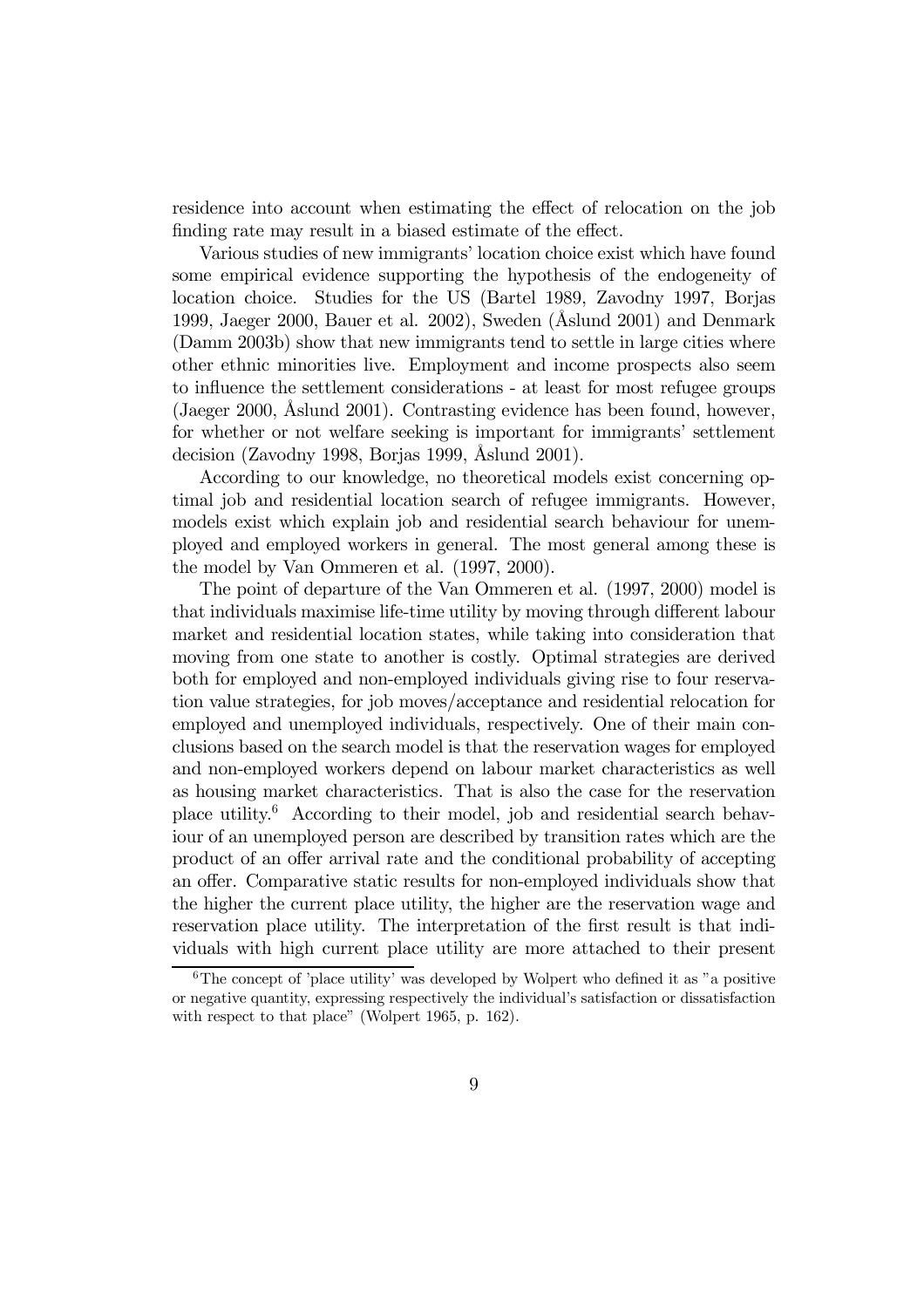location of residence and therefore less willing to accept a job which induces a residential move. The interpretation of the second result is straightforward, that the higher your current place utility is, the better a residence offer must be for you to accept it. In consequence, the model by Van Ommeren et al. (1997, 2000) predicts that the job-finding rate and housing mobility rate of non-employed individuals are both decreasing in current place utility.

The model by Van Ommeren et al. (1997, 2000) constitutes a good description of the interaction between job and residential mobility for native born individuals. New immigrants, however, may initially differ from individuals in the workforce by lack of information necessary for conducting e.g. job search outside a defined local labour market. Furthermore, dispersal policies aim at labour market integration of refugee immigrants within the region of assignment. For these two reasons, the distinction between the local labour market and the national labour market is important for analysis of employment effects of dispersal policies on refugee immigrants. The model by Van Ommeren et al. (1997, 2000) does not distinguish between local and national job search. The optimal search strategies for refugee immigrants may therefore be different from those described in Van Ommeren et al. (1997, 2000). To fill this theoretical gap, in a companion paper, Damm and Rosholm (2003), we formulate a simultaneous job and residence search model for refugee immigrants who are initially subject to a dispersal policy.

In our model, refugee immigrants begin searching for a job and a new residence simultaneously at the time at which they are granted asylum. The model we present is set up to analyse implications of dispersal policies, according to which new refugee immigrants are settled in a specific residential location away from immigrant-dense areas by the authorities.

The relationship between job and residential location search behaviour is described from a search-theoretical perspective. The point of departure is that initially non-employed individuals face a set of alternative residential locations and a set of alternative employment opportunities. The individual examines the costs and benefits of any residential location or job offer. These costs and benefits are a function of many characteristics such as personal and household characteristics, current income and residential location characteristics. The individual maximises utility by moving through different residential location states and by changing labour market state, while taking into account once-only costs associated with changing residential location. However, we ignore search costs. We assume that an individual is continuously engaged in search for a better residential location and in search for a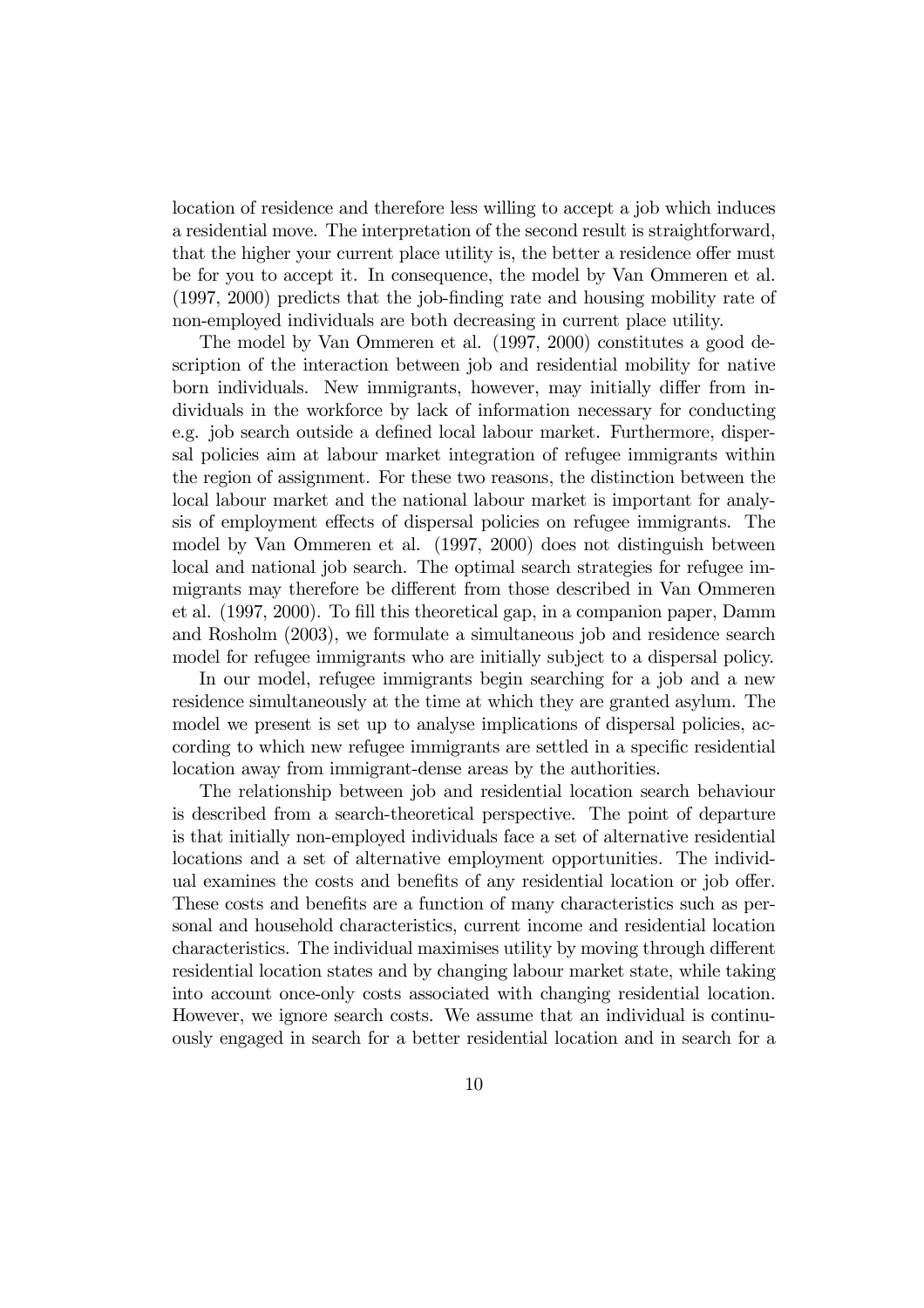job. The rates at which a job or a residence is offered, the so-called job and housing offer arrival rates, are determined by macro factors like job availability and housing supply, but also by individual-specific characteristics. The job and housing offer arrival rates are assumed to be exogenous.

Our model distinguishes between local and national jobs. A local job is defined as a job which is within feasible commuting distance, whereas a national job is defined as a job situated outside the local labour market, i.e. outside feasible commuting distance. Hence, the individual will have to move in order to accept a national job offer. In order to avoid further specificational complexities, we assume that a job offer in the national labour market carries with it a residential offer, that is, it is a draw from a bivariate distribution of jobs and residential offers. As a result of the distinction between local and national job search, commuting distance is taken into account implicitly in our model rather than explicitly as in Van Ommeren et al. (1997, 2000). Hence, we are able to set up a relatively simple model without losing any important insights into optimal search behaviour of nonemployed individuals.

In the job search literature, jobs are characterised by wages and workers are assumed to prefer higher wages (see the overview paper by Devine and Kiefer 1993). In the residential mobility literature, individuals are assumed to prefer a higher place utility to a lower place utility, where place utility is defined as the utility experienced in a certain location net of housing costs, which depends on the specific benefits of the residential location (see Wolpert 1965, Yapa et al. 1971). In the theoretical model, we think of place utility as being equivalent to the concentration of ethnic compatriots in the area of residence. We extend these standard assumptions by letting jobs be characterised by wages as well as their geographical location relative to the current residential location: within commuting distance or not.

Some of the results derived from the basic model of Damm and Rosholm (2003) are similar to those derived by Van Ommeren et al. (1997, 2000). Most importantly, the optimal search strategies are reservation strategies so that job and residential mobility behaviour of jobless individuals are described by transition rates which are the product of offer arrival rates and offer acceptance probabilities, and all transition rates depend on labour market as well as housing market characteristics.

The most important implications of the model are the following. First, the reservation wage for jobs in the local labour market is lower than for a job with similar place utility in another labour market, because the latter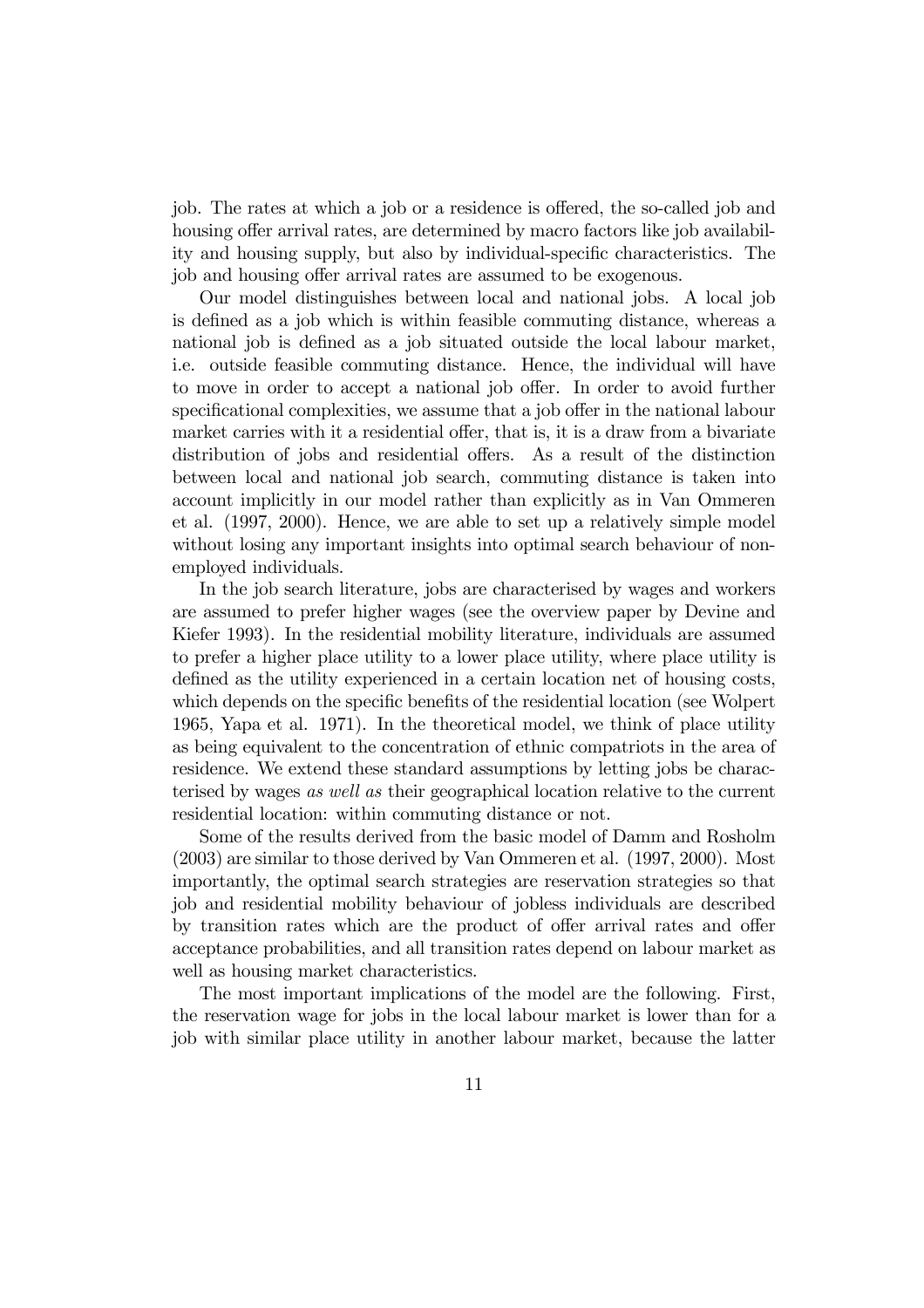involves costs of residential mobility. Second, the reservation wage for local jobs is lower, the higher the place utility. This implies that the transition rate into local jobs is an increasing function of place utility, *ceteris paribus*. This is not a network effect, but rather it stems from the fact that individuals must be compensated in order to induce them to live and work in a location offering low place utility, e.g. due to lack of immigrant networks. This potentially leads to a negative employment effect of dispersal policies, the aim of which is to disperse immigrants as to expose them to the natives. Third, the reservation wage for jobs outside the local labour market is increasing in the place utility, implying that individuals living in less immigrant-dense areas are more likely to accept jobs involving a residential move. The intuition is the same as that above. Fourth, the reservation place utility is obviously increasing in the current place utility, implying that imigrants placed in less immigrant-dense areas are more likely to move away to conduct job search in a more 'friendly' environment. In sum, dispersal policies have the likely consequence that individuals are less likely to accept jobs locally. Instead, they may postpone their job finding until they have located a residence and/or a job in a location which yields higher place utility. From the theoretical model and arguing that the local reservation wage effect dominates the national reservation wage effect, we would thus expect dispersal policies to delay refugees' job finding. Moreover, an implication of this would be that mover should observe higher job finding rates. Of course, in real life, place utility is likely to depend on many other factors than the density of fellow countrymen, and in the empirical models we try to capture this dependency by introducing a vector of residence-specific traits into the equations for residential mobility as well as job finding. The theoretical model thus gives rise to the following reduced-form specifications of the job finding rate,  $h_u$ , and the geographical mobility rate,  $h_r$ :

$$
h_u = h_u(t_u, b, X) \tag{1}
$$

and

$$
h_r = h_r(t_r, c, X) \tag{2}
$$

where  $t_u$  and  $t_r$  denote the elapsed spell lenght of unemployment and current region of residence, b denotes the social welfare benefits level, c the once-only costs of moving region of residence and  $X$  is a vector of variables including demographic and socio-economic characteristics of the individual,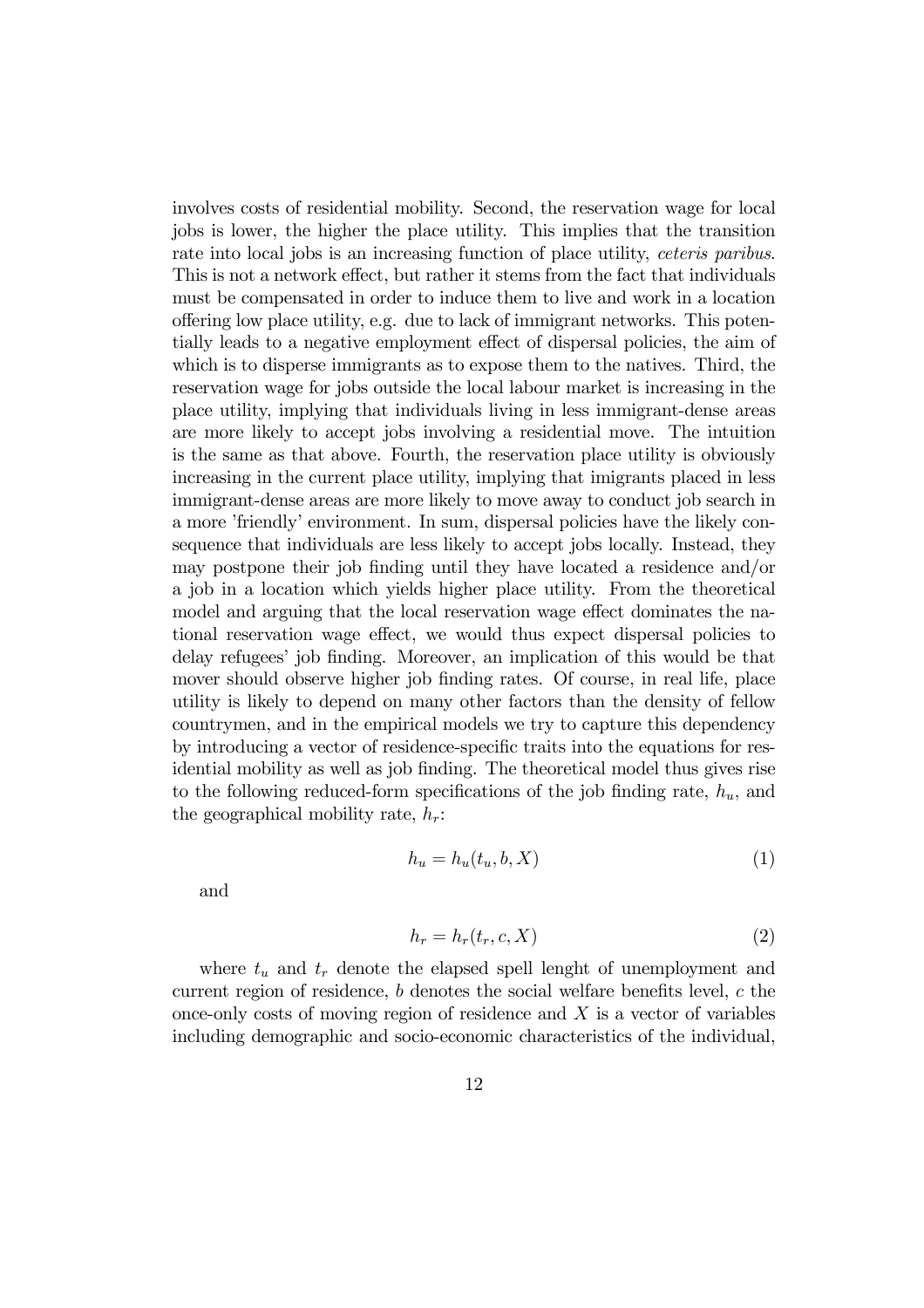labour and housing market characteristics influencing the reservation values and offer arrival rates, and variables of location characteristics affecting the current place utility.

Moreover, due to the process according to which refugee immigrants acquire host-country-specific human captial (such as language and cultural understanding), we expect the job offer arrival rate, irrespective of regional characteristics, to be very low initially and then to increase gradually as refugee immigrants become more and more employable and acquire more knowledge about the local labour market. We therefore expect the job finding rate to increase over time. We believe host-country language proficiency to be an important prerequisite for employability at today's Scandinavian labour market, because as argued by Rosholm et al. (2000) the transition from an industrial society to the IT society has changed the traditional production methods and brought forward new economic activities which to a larger extent than before requires employees with host-country language proficiency.

Turning to labour market characteristics which may influence the job offer arrival rate in a given region, we expect the regional unemployment rate to be a key variable, influencing the regional job offer arrival rate negatively. Another factor which may influence the regional job offer arrival rate is the extent to which local councils co-operate with local firms with respect to qualifying refugees for the host-country labour market, for instance by use of private jobtraining programmes as part of Active Labour Market Programmes. The extent to which such co-operation takes place is unobserved to us, but we believe that it may be systematically related to the share of right-wing versus left-wing votes at the latest local election, and therefore we include the share of right-wing votes at the latest local election as a proxy in the empirical analysis.

A labour market characteristic of potential importance for the reservation wage is the share of the region's jobs located in the municipality in which a person lives. The idea is that individuals are likely to set a lower reservation wage when offered a job in close proximity to the place of residence than when offered an otherwise similar job further away, since the individual requires to be compensated for the higher commuting costs in the latter case. Living in a municipality with a high share of the jobs in the region may therefore influence the job finding rate positively.

Turning to housing market factors which may influence the hazard rate of relocation out of a given region, the residence offer arrival rate is likely to increase over time as immigrants acquire increased knowledge about the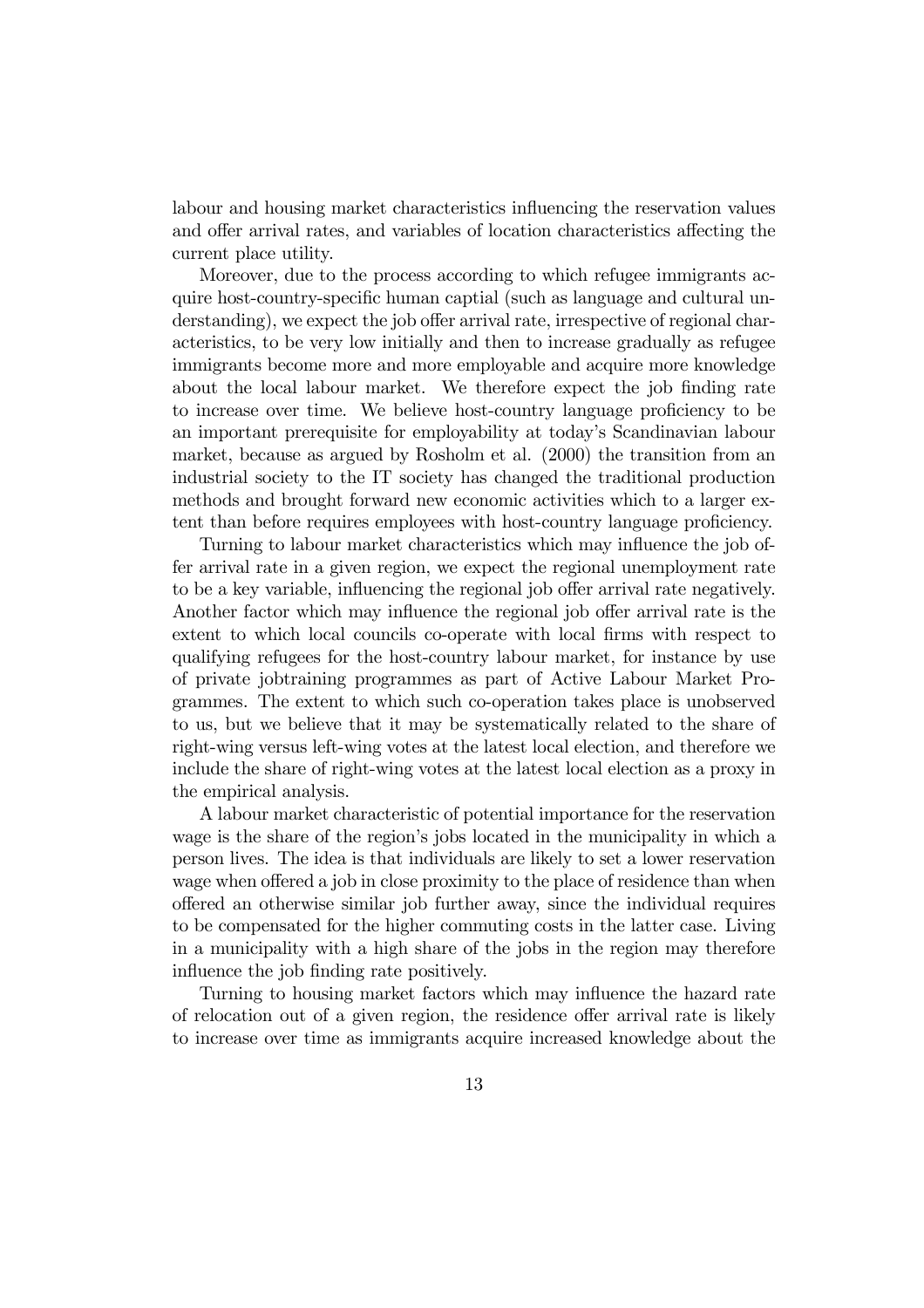housing market and increased access to the different sectors of the housing market in the host country.<sup>7</sup> An increasing residence offer arrival rate is likely to imply an increasing hazard rate of geographical mobility over time. In addition, learning about match quality takes time which may also contribute to an increasing hazard rate of geographical mobility within a given residential spell. On the other hand, an individual is likely to become increasingly attached to the area in which he lives over time spent in that location which may cause the hazard rate of geographical mobility to decrease over time spent residing in a given location.

Similarly, we expect the local residence offer arrival rate to be increasing in percentage of public housing in the total local housing stock, which all other things equal reduces the hazard rate of geographical mobility, since a residential move aiming at adjustment of housing consumption is likely to take place within the current local area.

We argue in the following that the current place utility is increasing with local concentration of fellow countrymen, local access to vocational educational institutions and local access to amenities offered by larger cities.

Recent immigrants may derive high place utility from living close to fellow countrymen for the following two reasons. Firstly, recent immigrants are likely to have limited information about the host country whereas ethnic enclaves constitute well-known cultural, social and economic environments which facilitate their adjustment to the new society (Piore 1979; Kobrin and Speare 1983). Specifically, residence in an ethnic enclave strengthens feelings of security, solidarity and identity within the group due to the common cultural background. Furthermore, the local ethnic network may establish social institutions that support the members, among others in relation to the rest of the society. In addition, local ethnic labour markets may develop further employment opportunities. Finally, the ethnic network may convey information about employment opportunities outside the residential area. Secondly, living near ethnic enclaves helps to reduce the costs of consumption of so-called ethnic goods defined as the consumption characteristics of an ethnic group not shared with the host population, broadly defined to include market and non-market goods and services, including social interactions for themselves

<sup>&</sup>lt;sup>7</sup>In the Danish case, the housing market is characterised by a highly regulated rental housing sector and a relatively large owner housing sector. New immigrants in Denmark have easiest access to public housing, whereas contacts with native Danes are useful for entrance into the private rental housing market, and savings and five years of prior residence in Denmark are required in order to enter the owner housing market.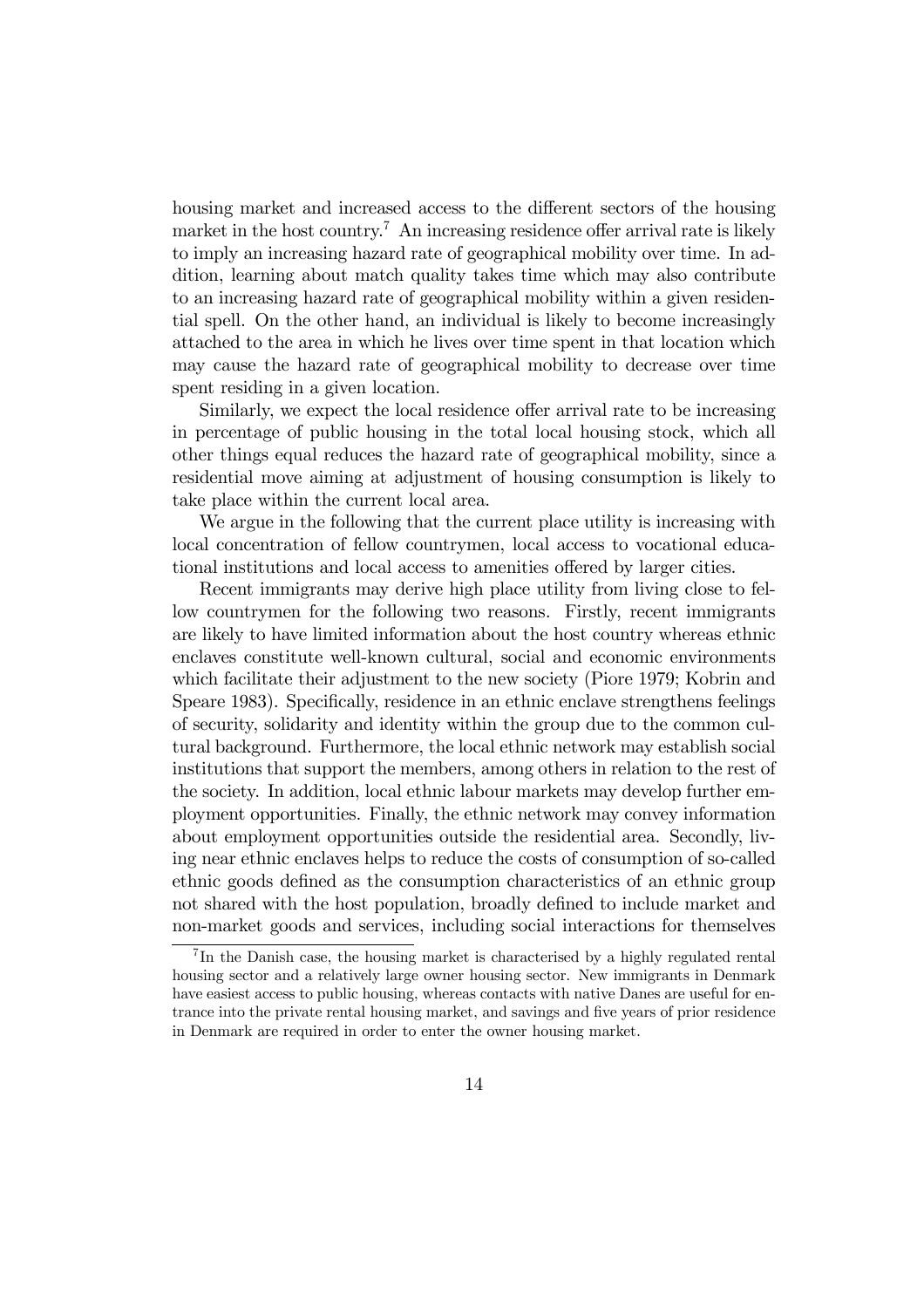and their children with people of the same origin (Chiswick and Miller 2001).

We believe the current place utility to be increasing in the size of the local population, because recent immigrants tend to settle in larger cities (Bartel 1989) which may be due to a preference for residing near airports which facilitate contact with old networks abroad, due to access to a large variety of goods and services in general and due to the local population being more accustomed to interactions with foreigners.

New refugee immigrants are likely to prefer living in a local area with many institutions for vocational and higher education for numerous reasons. Firstly, due to lack of vocational education from the source country, for instance because of leaving the source country at an early age or lack of financial means for obtaining an education or because of the education being interrupted by war. Secondly, due to lack of approval of foreign educations in the host country. Thirdly, due to a need for upgrading the skill level for employability in the host country labour market, for instance due to a high minimum wage and a mismatch between low-skilled job demand and job supply in the host country.

Finally, note that refugee immigrant groups which reside in areas with similar residence and labour market characteristics are likely to have different job finding and relocation hazard rates due to differences in demographic and socio-economic characteristics affecting the offer arrival rates and reservation values. We, therefore, control for demographic and socio-economic background in the empirical estimation of the importance of residence and labour market characteristics for the relocation and job hazard rates.

#### 4 Data

The data used in the empirical analysis stem from three sources. First, our microdata come from longitudinal administrative registers of Statistics Denmark on the immigrant population in Denmark 1984-2000 from which we have extracted a panel covering the population of male immigrants aged 18-59 from refugee-sending countries who immigrated to Denmark during October 1985 to December 1997 and therefore subjected to the first Danish Dispersal Policy. Second, we use annual time-series data on municipality characteristics from Statistics Denmark's website 'Statistik Banken', annual data from 1986 to 1998.

The immigrant data set contains information on a large number of in-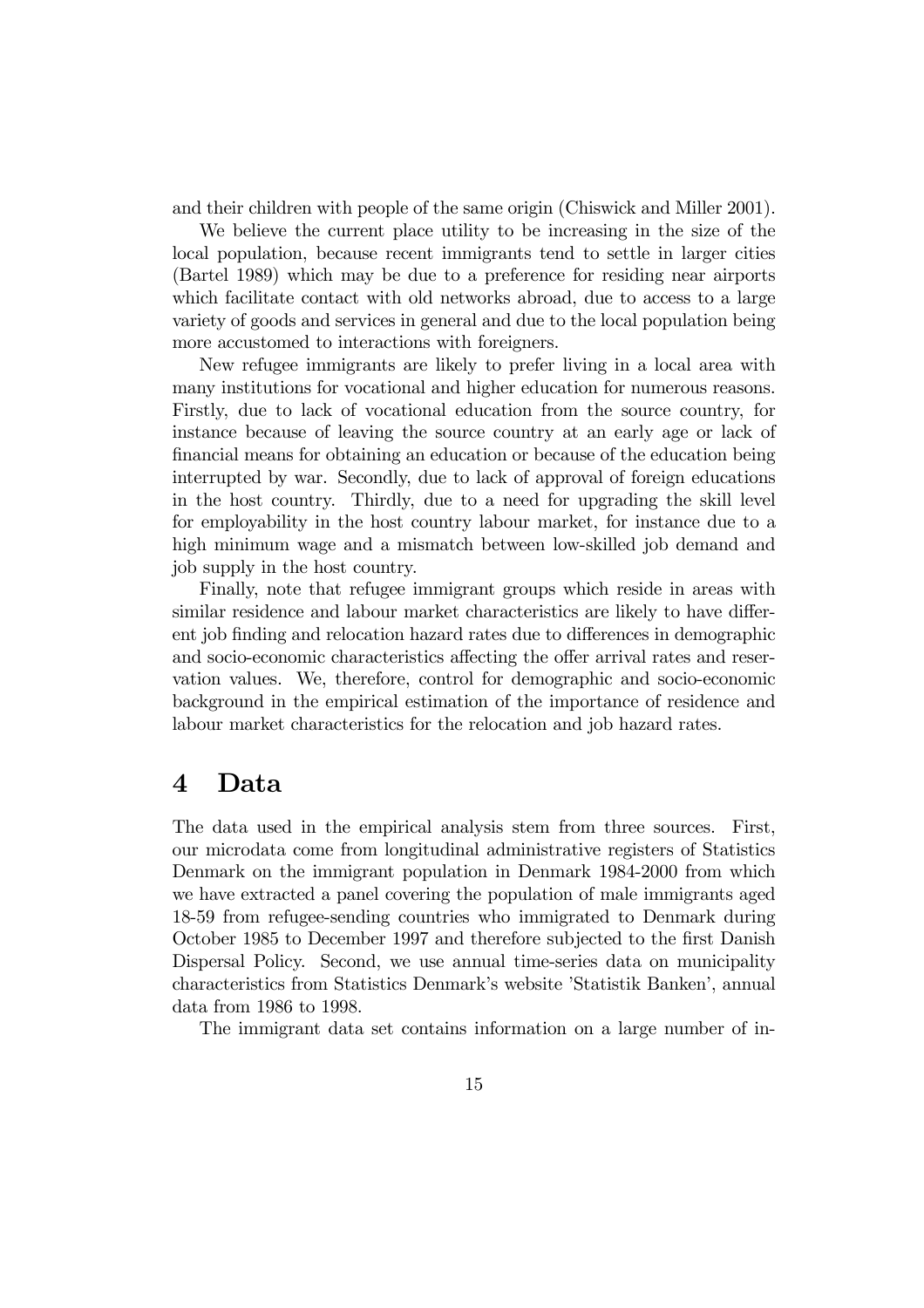dividual characteristics such as demographic, labour market and residential characteristics of immigrants. The data allow us to construct event spells with a sequence of states and dates of transitions between states. In this study, the two main states of interest are time until first job and time-ofliving in a given municipality. Specifically, we have used the information on municipality of residence and date of residential mobility into a new municipality to construct residential spells for each individual.8 The residential spell durations are measured in months. Note that we ignore residential moves within a municipality when constructing residential spells, since such moves tend to be carried out for housing consumption reasons rather than employment related reasons. In addition, we have made use of the labour market spells of immigrants for the period 1984-1997 constructed by the Institute of Local Government Studies to construct the first non-employment spell (sum of time spent out of the labour force and time spent as unemployed prior to the first job) for male refugee immigrants, also measured in months. Employment covers labour market states such as employment, selfemployment and assistant spouse, but exludes participation in active labour market programmes and leave schemes.

Although the immigrant data set is a very rich data set, it has a few weaknesses for the present analysis. First, it does not contain information on the admission category of immigrants. Second, individuals are not observed from the first month after immigration, but instead from the year following the year of immigration. Third, the data set lacks information on the municipality of placement for refugee immigrants.

We have dealt with the first data problem by applying an algorithm based on country of origin and year of first immigration to Denmark of the individual to extract immigrants from countries which were refugee-sending countries (17 countries) in known periods during 1985-1996. The validity of the algorithm was investigated in a related paper by Damm (2003a) by comparison with official figures on permits of stay granted to asylum seekers by calendar year and country of origin; it was found to be valid.

We have taken account of the third data issue by applying a rather complicated algorithm to identify the municipality of placement from the potential municipality of temporary housing. Use of the algorithm requires an individ-

<sup>8</sup>The data set is informative about the individual's county and municipality of residence (at the end of the year in case the person have moved during the year) and the date of the last residential move (by the end of the year).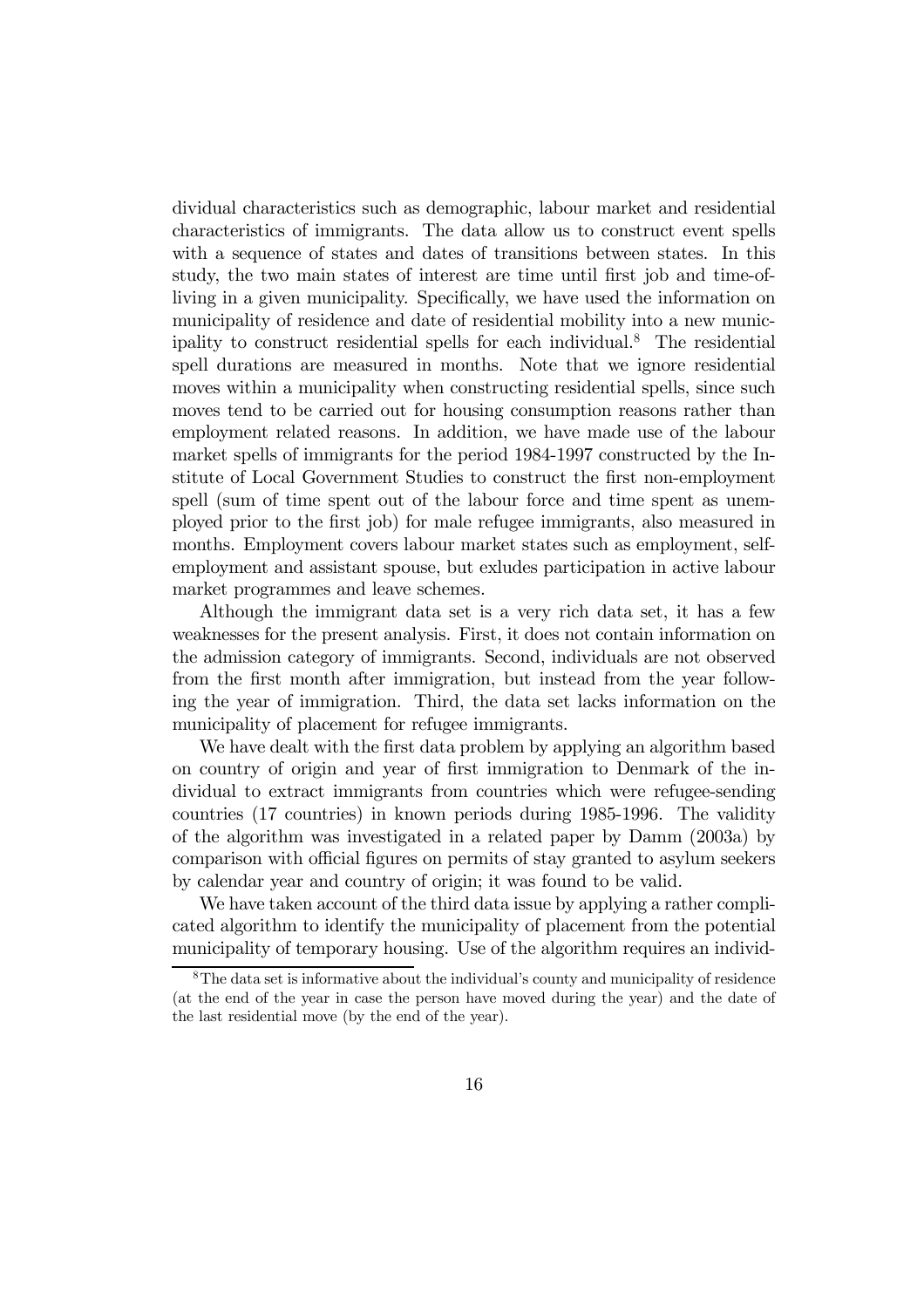ual to be observed the first two years following the year of immigration. For further details see Damm (2003a). In case an individual is found to live in temporary housing when first observed in our register data, time until relocation away from the municipality of placement and time until the first job start at the time of relocation to the municipality of placement. Also note that our data do not allow us to distinguish the around 10% of new refugee immigrants who found the initial place of residence in Denmark on their own from the around 90% of new refugee immigrants who were initially placed in a certain location by DRC.

The second data problem gives rise to between 1 and 12 months of left censoring of the first non-employment spell, henceforth used to denote 'time since immigration until exit from non- or unemployment to the first job', and the spell of residence in the municipality of placement for the 89% of individuals who were found to live in the municipality of placement when first observed in the data. We have not taken account of left censoring in the econometric model. This implies that all non-employment and residential spells are treated as fresh spells, which leads to biased parameter estimates, if the processes are not exponentially distributed. However, given the data limitations, this is a shortcoming we have to accept. The complications introduced by proper treatment of left-censored spells would leave us unable to deal with the endogeneity-of-geographical-mobility issue which is the focus of the present paper.

The flow sample of male refugees aged 18-59 who immigrated during October 1985 to December 1997, who were observed for at least two consecutive years following the year of immigration and for whom labour market spells were constructed consists of 21,015 individuals. For each of these individuals, we have kept one non-employment spell, namely the first non-employment spell of that person and all of his residential spells prior to the first job. The observation period for an individual spans from the first year following immigration, at the earliest January 1986, until occurrence of the first transition from non-employment to employment or if no such transition occurs before the last observation for that individual, generally in 1997, the spell is treated as right-censored. The flow sample is merged with time-series data on the current municipality of residence. The time series data include local and regional labour market characteristics, the local population composition and local housing market characteristics.

Descriptive statistics on first non-employment spells are given in Table 4.1. It is seen that of the 21,015 individuals slightly more than half of the in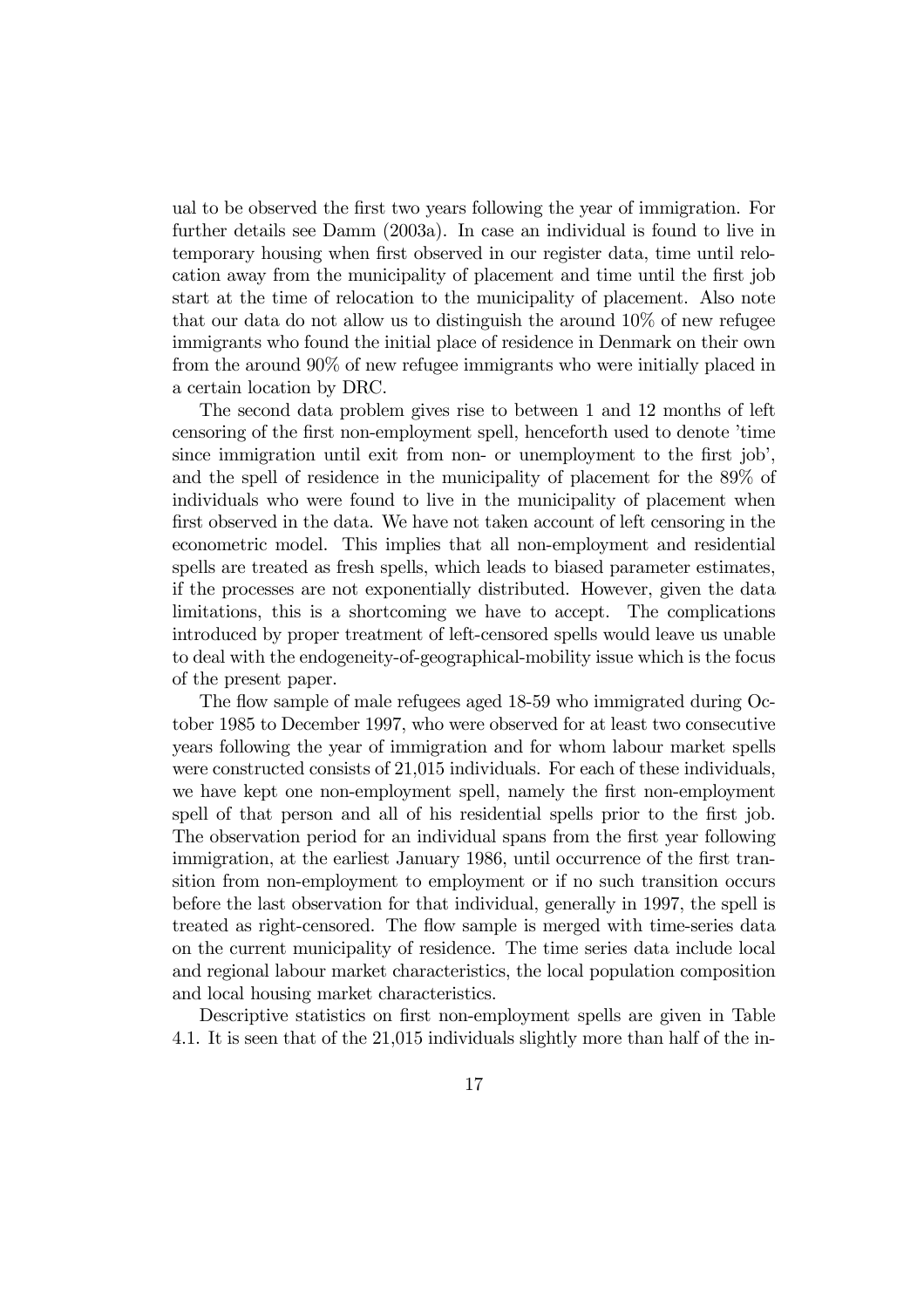dividuals do, within the observation period, experience employment at some time, on the average after 35 months. Slightly less than half of the individuals thus do not experience employment within the observation period. Because these latte spells are right-censored, the overall mean duration of first non-employment spell of 43 months is downward biased.

|                | Frequency | $($ %)<br>Distr. | Mean duration | Std. dev. |
|----------------|-----------|------------------|---------------|-----------|
| Completed      | 10,940    | 52.1             | $35.3\,$      | $28.3\,$  |
| Right-censored | 10,075    | 47.9             | 51.8          | 36.8      |
| All            | 21,015    | $100\,$          | 43.2          | 33.7      |

Table 4.1 Descriptive statistics on non-employment spells

Table 4.2 shows that the subsequent employment spell for refugees who exit to employment during the observation period on average lasts around a year. 29% of the spells last less than four months.

|                   | rapid its populperto beautiques on eno babboqueile emprogramme spons |                           |
|-------------------|----------------------------------------------------------------------|---------------------------|
| Duration (months) | Distr. $(\%)$                                                        | Mean duration (Std. dev.) |
| $1-3$             | 29.48                                                                |                           |
| $4-6$             | 20.15                                                                |                           |
| $7 - 12$          | 24.16                                                                |                           |
| 13-24             | 16.51                                                                |                           |
| $25 - 36$         | 4.31                                                                 |                           |
| 37-136            | 5.39                                                                 |                           |
| All               | 100.00                                                               | 11.45(16.10)              |

Table 4.2 Descriptive statistics on the subsequent employment spells

Descriptive statistics on residential spells are given in Tables 4.3 and 4.4. In Table 4.3, it is seen that the analysis is based on a total of 30,509 residential spells, of which around 32% were completed at the time of the first transition into job. The observed mean duration of residential spell is 30 months, which again is downward biased due to the high fraction of residential spells which were uncompleted at the end of the observation period.

Table 4.3 Descriptive statistics on residential spells

|                | Frequency | $(\%$<br>Distr. | Mean duration | Std. dev. |
|----------------|-----------|-----------------|---------------|-----------|
| Completed      | 9.706     | $31.8\,$        | $19.5\,$      | 18.4      |
| Right-censored | 20,803    | $68.2\,$        | 34.5          | 28.6      |
| All            | 30,509    | $100\,$         | -29.7         | 26.7      |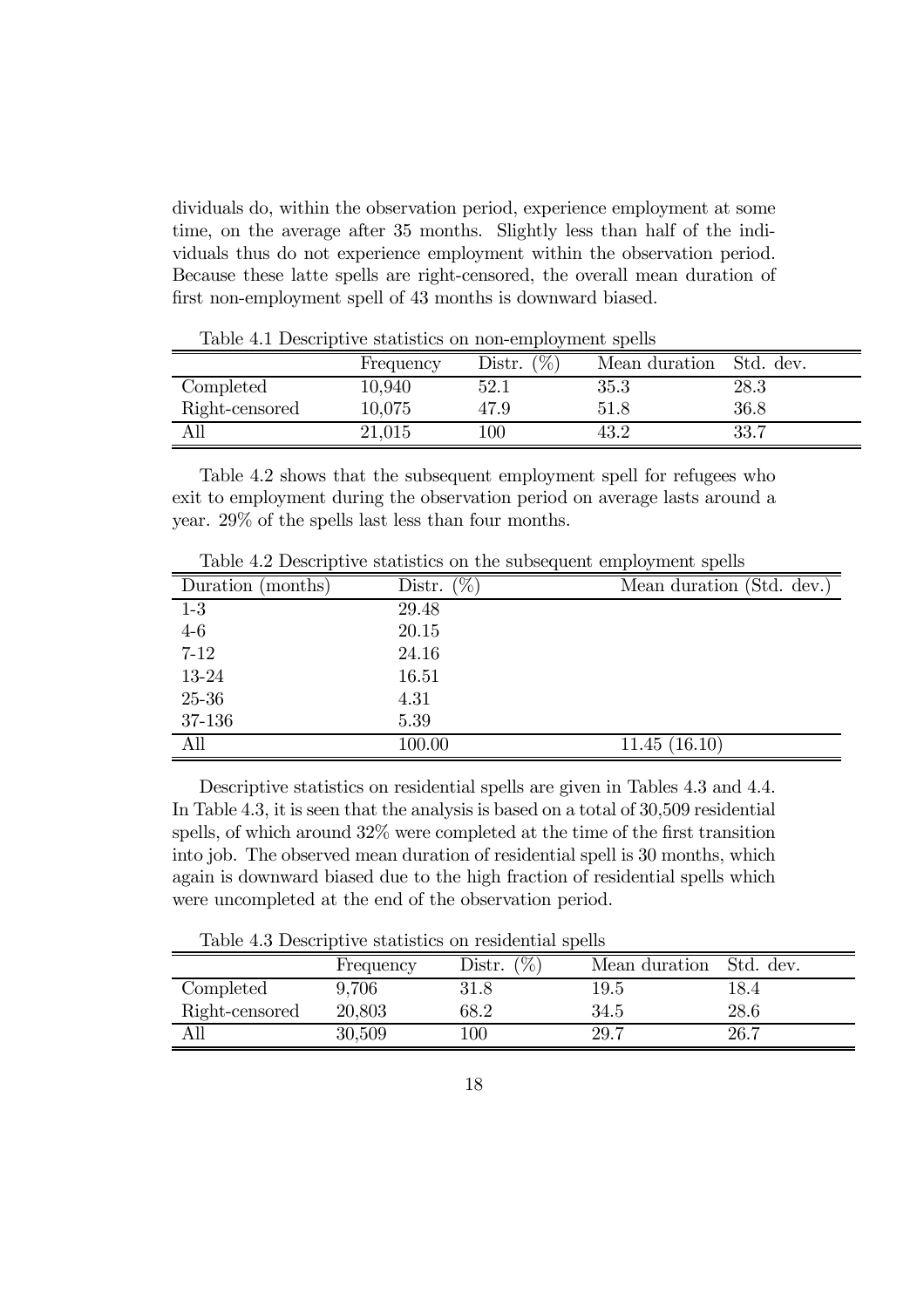Table 4.4 shows the distribution of the residential spell count variable m, i.e. the probability that a residential spell in the sample is the first, second, up to the sixth (or more) residential spell of an individual. It is seen that of the 21,015 individuals sampled, 6,978 have completed at least one residential spell, i.e. one third of the sampled individuals have made at least one relocation to another municipality - before finding their first job during the observation period. Finally, around 9% of the sampled individuals (1,849) have completed at least two residential spells, i.e. they have moved at least twice across municipality borders.

| $\alpha$ and $\alpha$ and $\alpha$ is a contracted by $\alpha$ . |           |                        |               |         |
|------------------------------------------------------------------|-----------|------------------------|---------------|---------|
| Spell no.                                                        | Frequency | $(\sqrt{2})$<br>Distr. | Mean duration | St.dev. |
|                                                                  | 21,015    | 68.9                   | 28.7          | 26.5    |
| $\mathfrak{D}$                                                   | 6,978     | 22.9                   | 32.3          | 27.6    |
| 3                                                                | 1,849     | 6.1                    | 32.0          | 26.1    |
|                                                                  | 502       | $1.7\,$                | 29.7          | 24.7    |
| 5                                                                | 133       | 0.4                    | 25.9          | 21.0    |
| 6 or more                                                        | 32        | 0.1                    | 18.3          | 16.7    |
| All                                                              | 30,509    | 100.0                  | 29.7          | 26.7    |

Table 4.4 Distribution of residential spell count variable m and mean duration of residential spells.

When estimating the effect of relocation on the employment prospects, we will allow the effect of first relocation to be different from the effect of further relocations. The reason is that because employability is likely to increase over time spent in the host country, we believe that later relocations are more likely to have been carried out for employment reasons than the first relocation. We therefore divide the sample into three subgroups: stayers (in the municipality of assignment), movers once, movers more than once. When comparing the mean duration of first non-employment spell between these subgroups, as is done in Table 4.5, it is seen that the mean duration of completed non-employment spell is positively correlated with the number relocations made. This is probably just a spurious finding; the longer the non-employment spell, the more likely is it that an individual has had several residential spells. Still, it shows the pattern in the raw data, and it illustrates the importance of using the right econometric tools for such an analysis, since our estimation results show the opposite causal relation between mobility and non-employment duration; see the next section.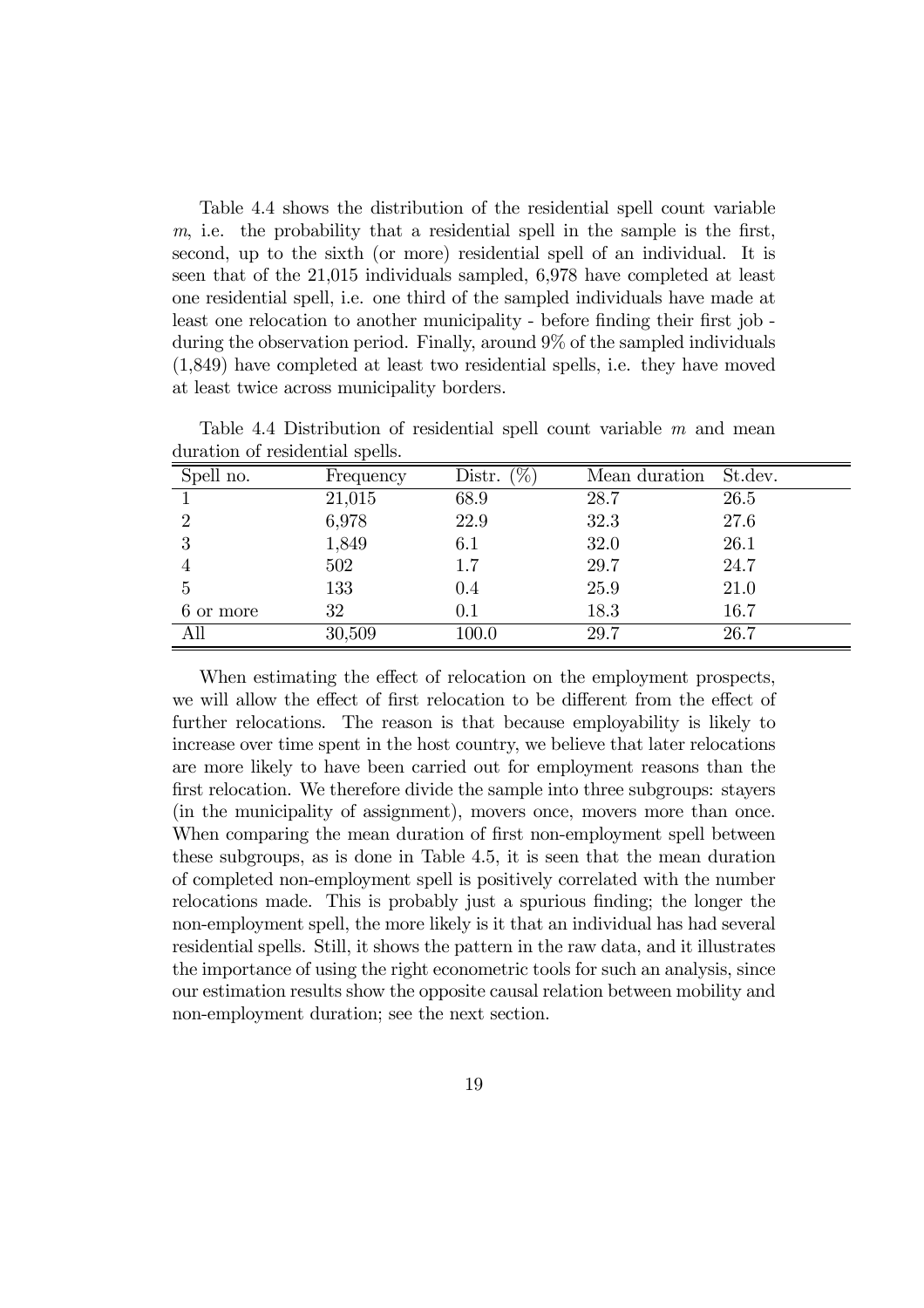| $v$ upatoup $v$        |           |                  |               |           |
|------------------------|-----------|------------------|---------------|-----------|
| Spell type by subgroup | Frequency | $(\%)$<br>Distr. | Mean duration | Std. dev. |
| Stayers:               |           |                  |               |           |
| Completed              | 7,717     | 55.0             | 28.4          | 24.2      |
| Right-censored         | 6,320     | 45.0             | 41.3          | 31.3      |
| Movers once:           |           |                  |               |           |
| Completed              | 2,444     | 47.7             | 46.2          | 28.9      |
| Right-censored         | 2,685     | 52.3             | 60.5          | 36.5      |
| Movers more than once: |           |                  |               |           |
| Completed              | 779       | 42.1             | 69.5          | 28.4      |
| Right-censored         | 1,070     | 57.9             | 92.0          | 33.8      |

Table 4.5 Descriptive statistics on non-employment spells for different supgroups.

Table 4.6 Initial geographical distribution of refugees. Subgroups: Movers vs. stayers.

| Size of municipality of placement | Small | Medium            | Large |
|-----------------------------------|-------|-------------------|-------|
| Subgroup:                         |       | $(\% )$<br>Distr. |       |
| <b>Stayers</b>                    | 9.6   | 57.5              | 32.9  |
| Movers once                       | 19.8  | 62.3              | 17.9  |
| Mover more than once              | 16.7  | 61.0              | 22.3  |
| All                               | 12.7  | 59.0              | 28.3  |

We now turn to the geographical settlement and relocation pattern of the refugees. Denmark is administered at three levels: the state, the county and the municipal level. Denmark has 14 counties, two county municipalities and 275 municipalities. The geographical distribution of the refugees across counties is shown in the Appendix, Table A.2. The refugees appear to have been equally distributed across counties (relative to the county population) with one exception, the already immigrant-dense Copenhagen county which relatively received fewer placed refugees. The geographical distribution of refugees across municipalities in presented in Table 4.6, where small municipalities are defined as having less than 10,000 inhabitants, medium-sized municipalities as having 10-100,000 inhabitants and large municipalities as having more than 100,000 inhabitants. The category 'large municipalities' at least in part includes the four larger cities in Denmark, Copenhagen, Århus, Odense and Ålborg which are situated in Copenhagen and Frederiksberg county municipalities, Århus county, Funen county and North Jutland county, respectively. In 1993, 132 municipalities belonged to the category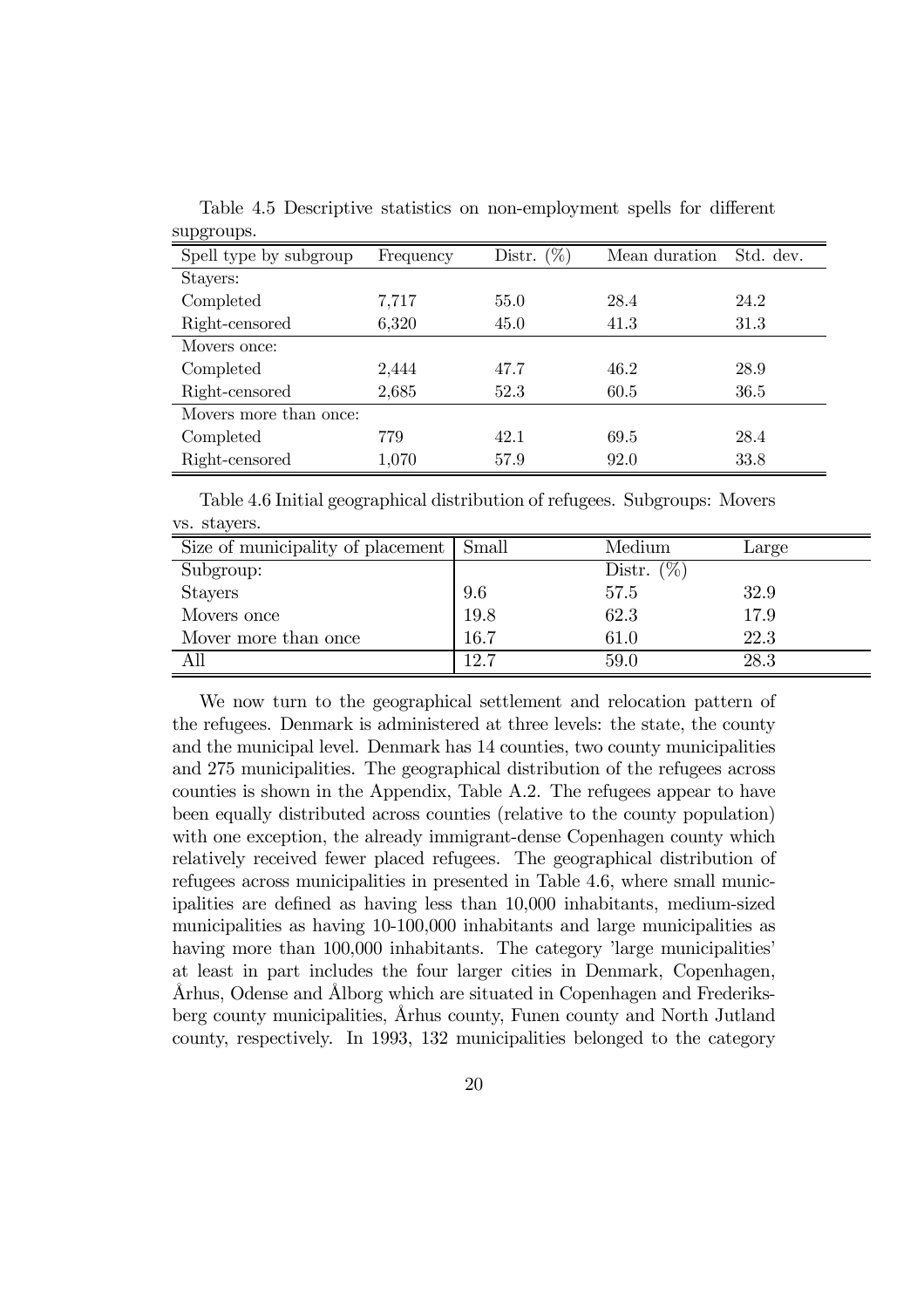'medium-sized' and 139 municipalities to the category 'small'. The categories large and medium-sized municipalities mainly cover urban areas, while the category 'small' covers both smaller urban areas and rural districts. Table 4.6 shows that more than 13% of refugees were placed in small municipalities, 59% in medium-sized and the remaining 28% in large municipaties. The geographical distribution of the population as such was the following in the 1990s: 18% lived in small municipalities, 61% in medium-sized municipalities and 21% in large municipalities. In consequence, the refugees in our sample were overrepresented in the larger municipalities and underrepresented in the smaller municipalities. However, refugees who subsequently moved away from the municipality of placement, henceforth termed 'movers', actually had an initial distribution across municipalities which almost corresponded to the overall distribution of the population. So compared to stayers among placed refugees, movers were substantially overrepresented in the smaller and medium-sized municipalities and considerably underrepresented in the larger municipalities.

Table 4.7 investigates the relocation pattern of non-employed refugee immigrants who leave their municipality of residence. We see that although 50% of non-employed individuals in the small municipalities leave the municipality of placement, their relocations constitute only 19% of the overall relocations out of the municipality of assignment by non-employed individuals. I.e. relocations out of medium and large municipalities constitute the remaining 81% of the relocations out of the municipality of assignment. Where did the non-employed refugee movers relocate to? From Table 4.7. we see that 94% of the first-time relocations were relocations to medium or large municipalities. The net result of these relocation patterns is an increased concentration of non-employed refugee immigrants in the larger municipalities. The larger municipalities are seen to have a net in-migration rate (relative to the total number of movers among placed, non-employed refugees) of 20% (from 19 to 39%).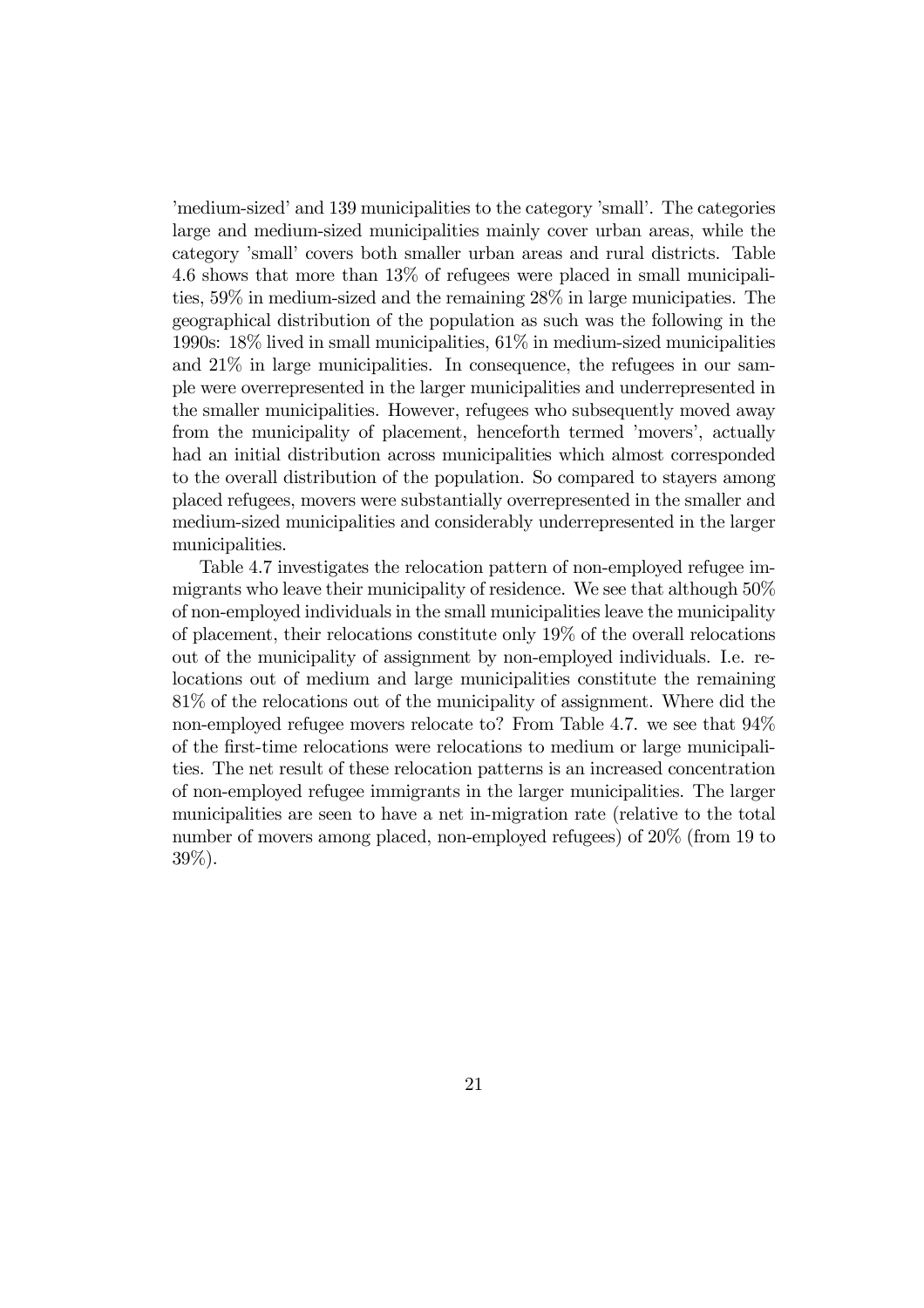| Size of municipality |       | Size of municipality | of destination: |            |
|----------------------|-------|----------------------|-----------------|------------|
| of placement:        | Small | Medium               | Large           | All movers |
|                      |       | Distr. $(\%)$        |                 |            |
| Small                | 1.7   | 12.0                 | 5.3             | 19.0       |
| Medium               | 3.3   | 30.2                 | 28.5            | 62.0       |
| Large                | 0.9   | 12.5                 | 5.7             | 19.1       |
| All movers           | 5.9   | 54 7                 | 39.4            | 100        |

Table 4.7 Relocation pattern of first-time movers.

In Table 4.8 we investigate whether there are differences in the relocation pattern out of the municipality of assignment for non-employed refugee immigrants between subgroups of movers, i.e. one-time movers and movers with additional relocations. We do find some evidence of differences in the relocation pattern, namely that one-time movers are more likely to make a relocation to a large municipality and less likely to make a relocation to a small or medium-sized municipality than movers who make at least one additional relocation.

| Subgroup of movers:  | Size of | municipality  | of destination: |      |
|----------------------|---------|---------------|-----------------|------|
|                      | Small   | Medium        | Large           |      |
| One-time movers:     |         | Distr. $(\%)$ |                 | All  |
| Size of municipality |         |               |                 |      |
| of placement:        |         |               |                 |      |
| Small                | 1.4     | 12.6          | 5.8             | 19.8 |
| Medium               | 2.7     | 27.7          | 31.9            | 62.3 |
| Large                | 0.7     | 10.9          | 6.3             | 17.9 |
| All                  | 4.8     | 51.2          | 44.0            | 100  |
| Movers more          |         | Distr. $(\%)$ |                 | All  |
| than once:           |         |               |                 |      |
| Size of municipality |         |               |                 |      |
| of placement:        |         |               |                 |      |
| Small                | 2.3     | 10.4          | 3.9             | 16.7 |
| Medium               | 5.0     | 37.1          | 18.9            | 61.0 |
| Large                | 1.5     | 17.0          | 3.9             | 22.3 |
| All                  | 8.8     | 64.5          | 26.7            | 100  |

Table 4.8 Relocation pattern of first-time movers. Subgroups.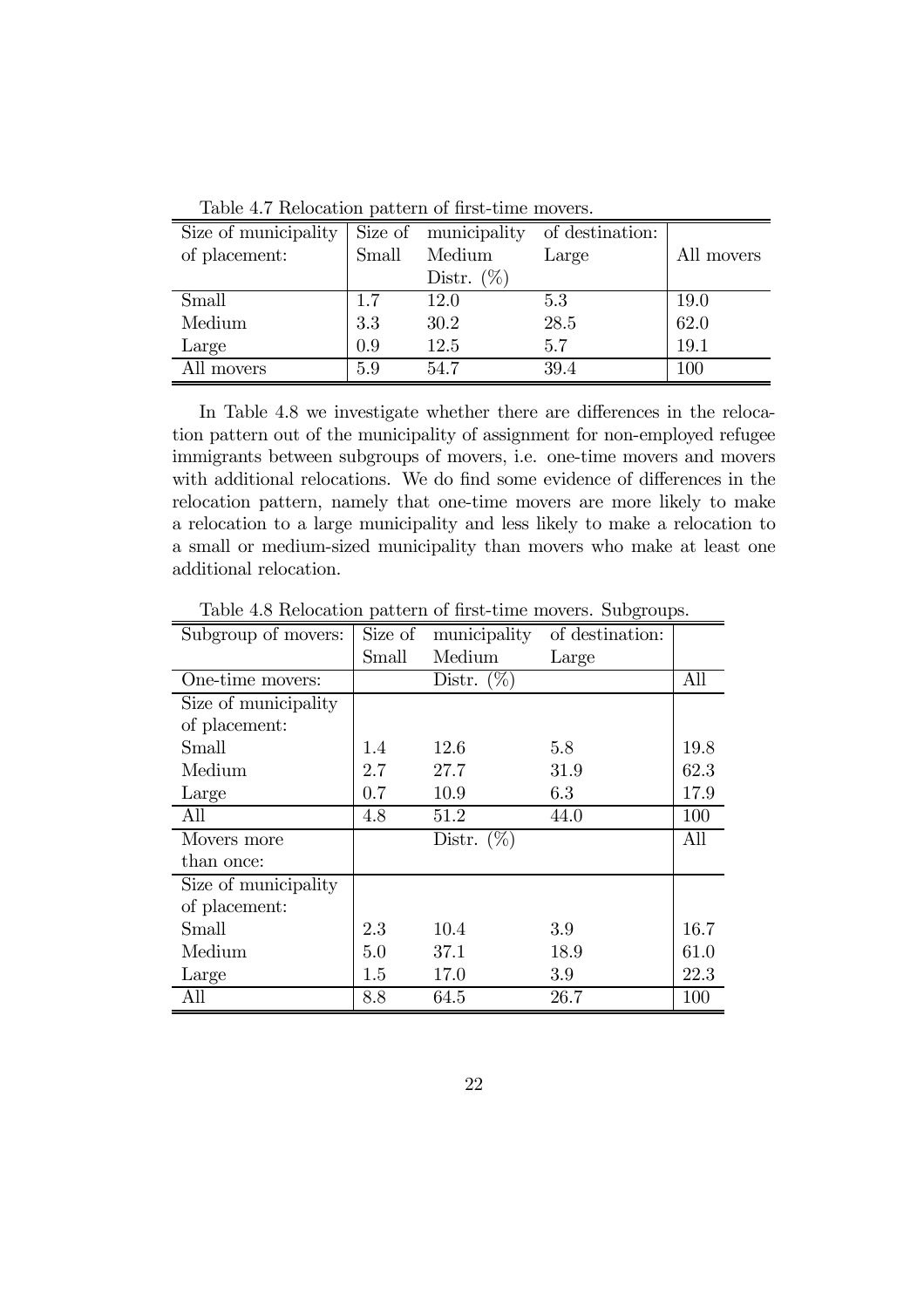| Size of first destination |         | Second destination | municipality: |            |
|---------------------------|---------|--------------------|---------------|------------|
| municipality:             | Small   | Medium             | Large         | All movers |
|                           |         | Distr. $(\%)$      |               |            |
| Small                     | $1.1\,$ | 5.1                | 2.5           | 8.8        |
| Medium                    | 3.0     | 28.7               | 32.8          | 64.5       |
| Large                     | 0.8     | 18.5               | 7.4           | 26.7       |
| All movers                | 5.0     | 52.3               | 42.7          | $100\,$    |

Table 4.9 Relocation pattern of second-time movers.

Table 4.9 shows the relocation pattern of second-time movers. As for first-time relocations, we see that relocations out of medium-sized municipalities constitute the main part of the second-time relocations. Comparison of Tables 4.9 and 4.7 shows a difference between first-time and second-time relocation patterns, namely that relocations out of small municipalities are seen to constitute a lower fraction of second-time relocations than first-time relocations, or in other words that relocations out of large municipalities constitute a higher fraction of second-time relocations than first-time relocations. The pattern of choice of municipality of destination for second-time movers corresponds to the pattern found for one-time movers. 95% of the second-time relocations were relocations to medium or large municipalities. The net result of the relocation pattern for second-time jobless movers is, as it was for the first relocation, an increased concentration of jobless refugee immigrants in the larger municipalities which experience a net in-migration rate of 16%.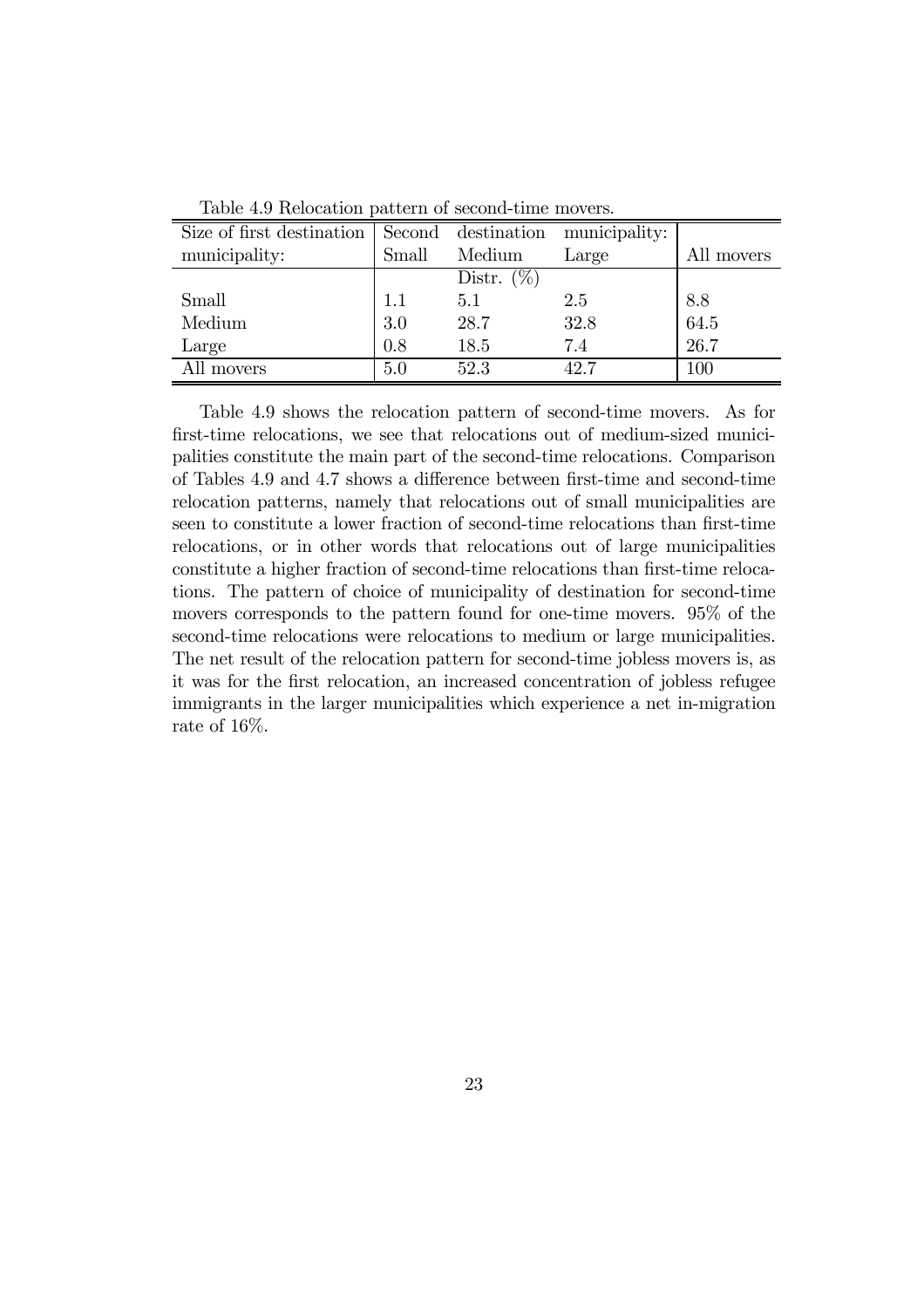| cent. Subgroups. Completed vs. right-censored hon-employment spens. |       |                |       |        |  |
|---------------------------------------------------------------------|-------|----------------|-------|--------|--|
| Size of municipality of residence:                                  | Small | Medium         | Large | All    |  |
| Subgroups: Non-employment spell                                     |       |                |       |        |  |
|                                                                     |       | Initial distr. |       |        |  |
| Completed                                                           | 13.2  | 62.3           | 24.5  | 100.00 |  |
| Right-censored                                                      | 12.1  | 55.4           | 32.5  | 100.00 |  |
| All                                                                 | 12.7  | 59.0           | 28.3  | 100.00 |  |
|                                                                     |       | 'Final' distr. |       |        |  |
| Completed                                                           | 9.5   | 60.7           | 29.9  | 100.00 |  |
| Right-censored                                                      | 5.9   | 49.3           | 44.8  | 100.00 |  |
| All                                                                 | 7.7   | 55.2           | 37.0  | 100.00 |  |

Table 4.10 Initial and 'final' geographical distribution of refugees. Per cent. Subgroups: Completed vs. right-censored non-employment spells.

Note: 'Final' geographical distribution refers to the geographical distribution at the end of the individuals' first non-employment spell (completed or rightcensored).

Table 4.10 presents descriptive evidence that initial conditions in terms of the municipality of placement have influenced the labour market integration process of refugees. Refugees who found employment during the observation period were initially overrepresented in the small and medium-sized municipalities. The table also shows the geographical distribution of individuals at the end of the individuals' first non-employment spell. Refugees who found employment during the observation period were overrepresented in the small and medium-sized municipalities and underrepresented in the large municipalities compared to refugees who did not succeed in finding employment during the period of observation. Table A.3 in the Appendix repeats this exercise at the county level. Refugees who found employment were initially overrepresented in the counties of Ringkø bing, Ribe and Vejle and considerably underrepresented in Copenhagen and Frederiksberg County Municipality and Funen County. At the end of the individuals' first non-employment spell, refugees who found a job were overrepresented in all other counties than those in the Greater Copenhagen area, Funen and Storstrøm, but especially in the same three counties as initially. In the present analysis the Greater Copenhagen area is defined as Copenhagen and Frederiksberg County Municipality and Copenhagen County.

Table A.1 in the Appendix shows the initial sample characteristics for the three subsamples. The second column shows the initial characteristics for persons with no relocation out of the municipality of placement, the third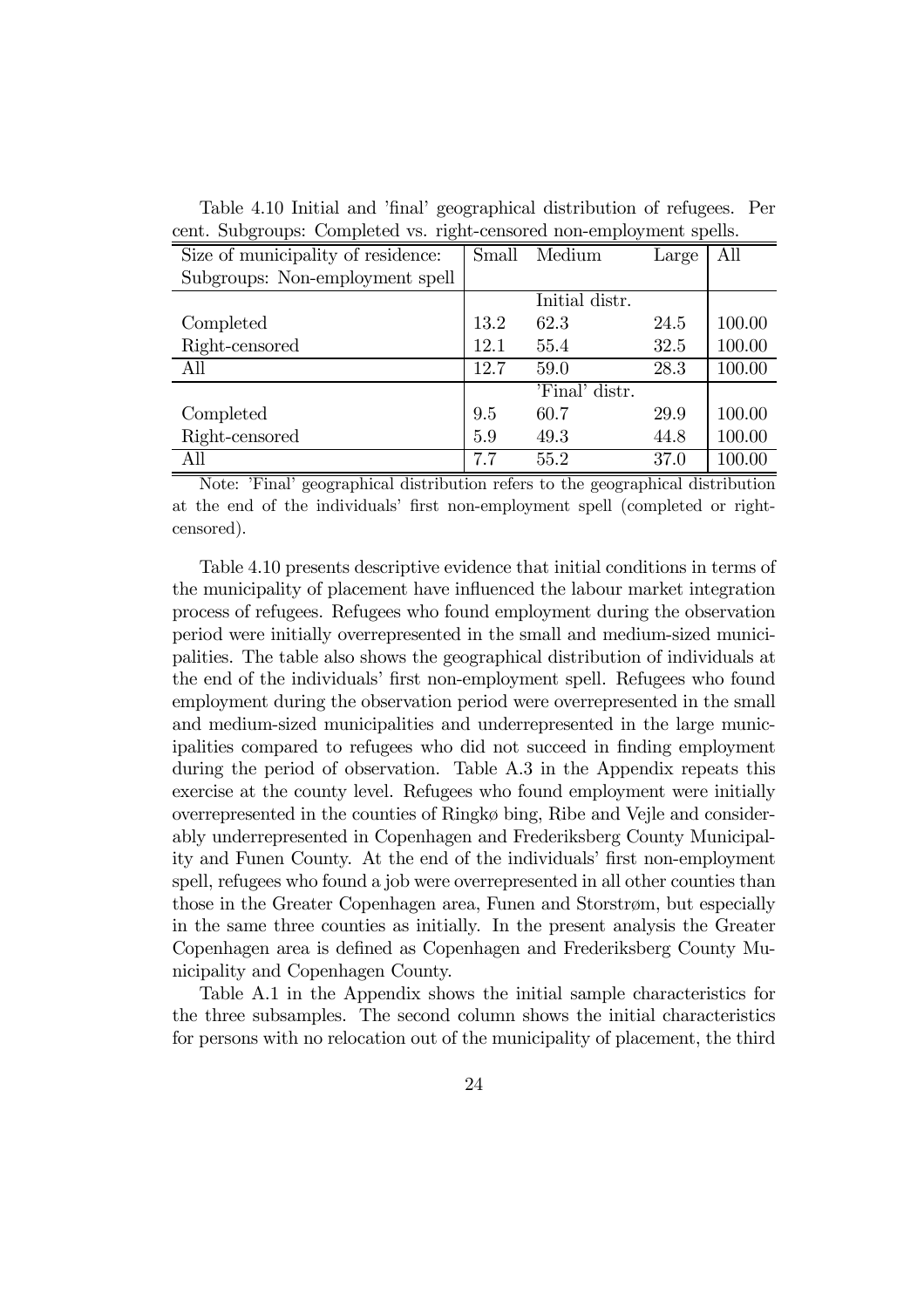column shows those for persons with one relocation (out of the municipality of placement), the fourth column those for persons with more than one relocation while the last column gives the average initial values for the entire sample. On average, stayers and movers differ both with respect to demographic characteristics and the characteristics of their municipality of placement. Compared to stayers, movers tend to be slightly younger, have less children and be unmarried. In addition, refugees from Africa and the Middle East tend to be movers rather than stayers. The characteristics of the municipality of placement also seem to matter for whether an individual moves or stays. Compared to stayers, movers were initially overrepresented in small and medium-sized municipalities (this is also seen from Table 4.6), but also in the Greater Copenhagen area. In addition, movers were overrepresented in municipalities with relatively low percentages of immigrants and low concentrations of fellow countrymen, municipalities with a low share of the county jobs, few institutions for vocational and higher education and less public housing in percentage of the local housing stock. In contrast, the regional unemployment rate of the municipality of placement is almost the same for movers and stayers. Movers who make more than one relocation and movers who make exactly one relocation seem to differ mainly with respect to their demographic characteristics. On average, the former group consists of individuals who are younger, have less children and are single to a higher extent than individuals in the latter group. Unfortunately, we do not have information on host-country language skills, highest completed level of education or work experience obtained prior to immigration.

For information about how the various variables used in the empirical analysis were constructed, readers are referred to the Appendix.

## 5 Model specification

Let us first define the state space. Our key variable of interest is time until first transition from non-employment to employment. Time until the first transition into employment is the sum of time spent outside the labour force and time spent as unemployed prior to first employment spell.

The process we consider can thus be described as follows: Let there be two labour market states, non-employment and employment. The first year after being granted asylum, the first non-employment spell begins, and parallel to the first non-employment spell another process begins, measuring time until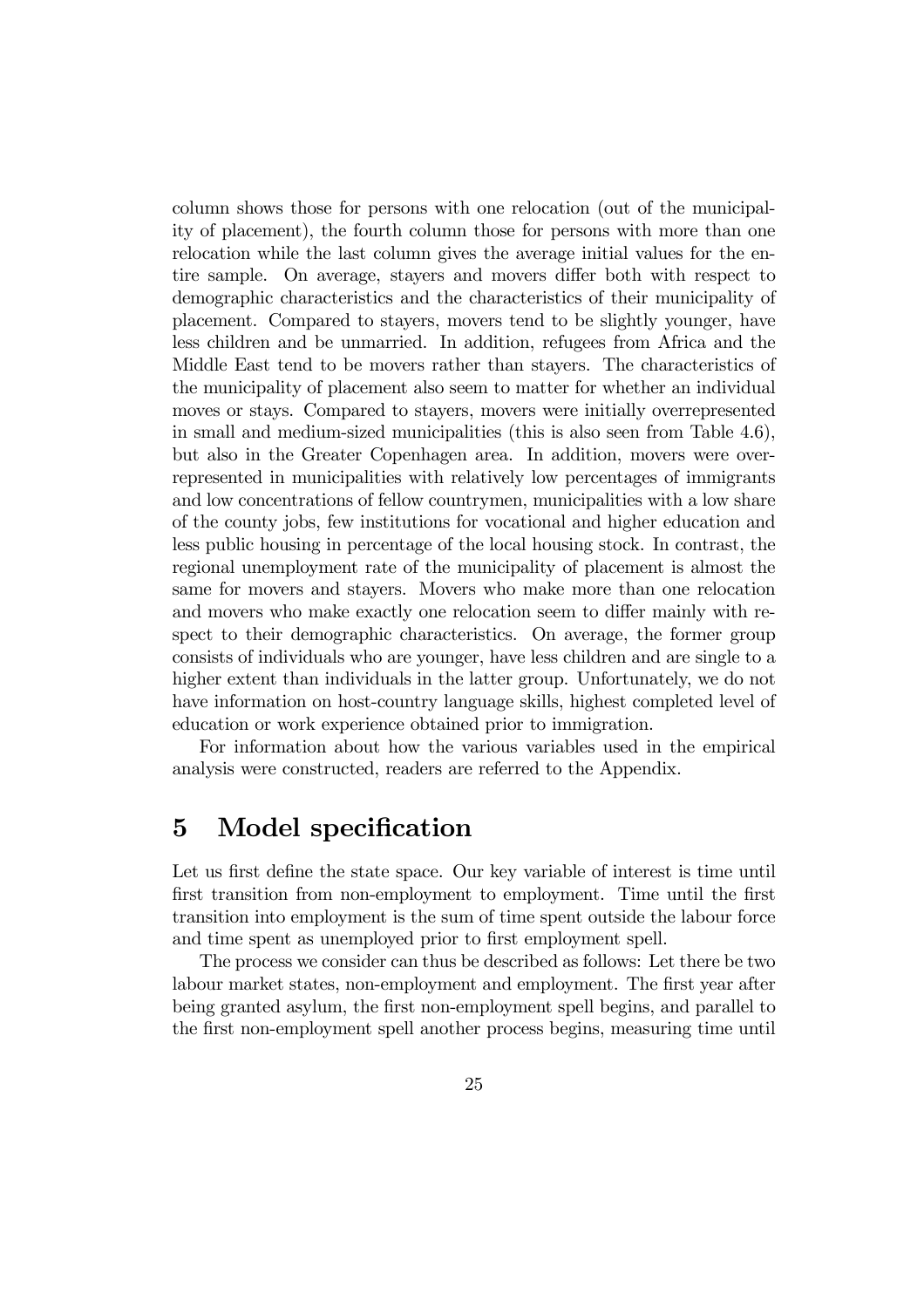relocation to another municipality. This parallel process is sequential in the sense that consecutive residential spells are measured separately. If a person finds a job before making a (further) relocation, the time until relocation is treated as right-censored. In this way, the selection process into relocation is explicitly modelled. Models similar to ours have been used to study the effect of punitive sanctions and training on the exit rate out of unemployment (Card and Sullivan 1988; Gritz 1993; Bonnal et al. 1997; Abbring et al. 1997; Bolvig et al. 2003; Van den Berg et al. 2004, to name just a few) and to study the effect of having children on marriage duration (Lillard 1993) as well as the effect of marriage dissolution on the death rate (Lillard and Panis 1996).

#### 5.1 Econometric specification

Let the random variable  $T_u$  denote the duration of first non-employment spell, and  $T_r$  the duration of residential stay in a municipality. In addition, let m be a scalar denoting whether a residential spell is the first, second, third up to the Mth residential spell for that person. Finally, let  $x_u$  and  $x_r$  be time-varying vectors of observed covariates and  $v_u$  and  $v_r$  be unobserved covariates.

The key concept in duration models is the hazard rate. The continuous time hazard rate is the transition rate out of the state at time  $t$ , conditional on being in the state at least until  $t$ , i.e.

$$
h(t) = \lim_{\Delta \to 0} \frac{\Pr(t < T \le t + \Delta \mid T > t)}{\Delta} \tag{3}
$$

The overall model is a bivariate mixed proportional hazard (MPH) model. Hence, the hazard functions for residential spells and non-employment spells are assumed to be MPH functions,

$$
h_r(t_{rm}|x_r(t_{rm}),v_r) = \lambda_r(t_{rm}) \cdot \varphi_r(x_r(t_{rm})) \cdot \exp(v_r), m = 1,...,M \quad (4)
$$

$$
h_u(t_u|t_{rm}, x_u(t_u), v_u) = \lambda_u(t_u) \cdot \varphi_u(x_u(t_u)) \cdot \exp(\delta_1 I(t_{r1} \le t_u | t_u < t_{r1} + t_{r2}))
$$
(5)

$$
\cdot \exp(\delta_2 I(t_{r1} + t_{r2} \le t_u | t_u < t_{r1} + t_{r2} + t_{r3})) \cdot ... \cdot \exp(\delta_M I(\sum_{m=1}^m t_{rm} \le t_u)) \cdot \exp(v_u)
$$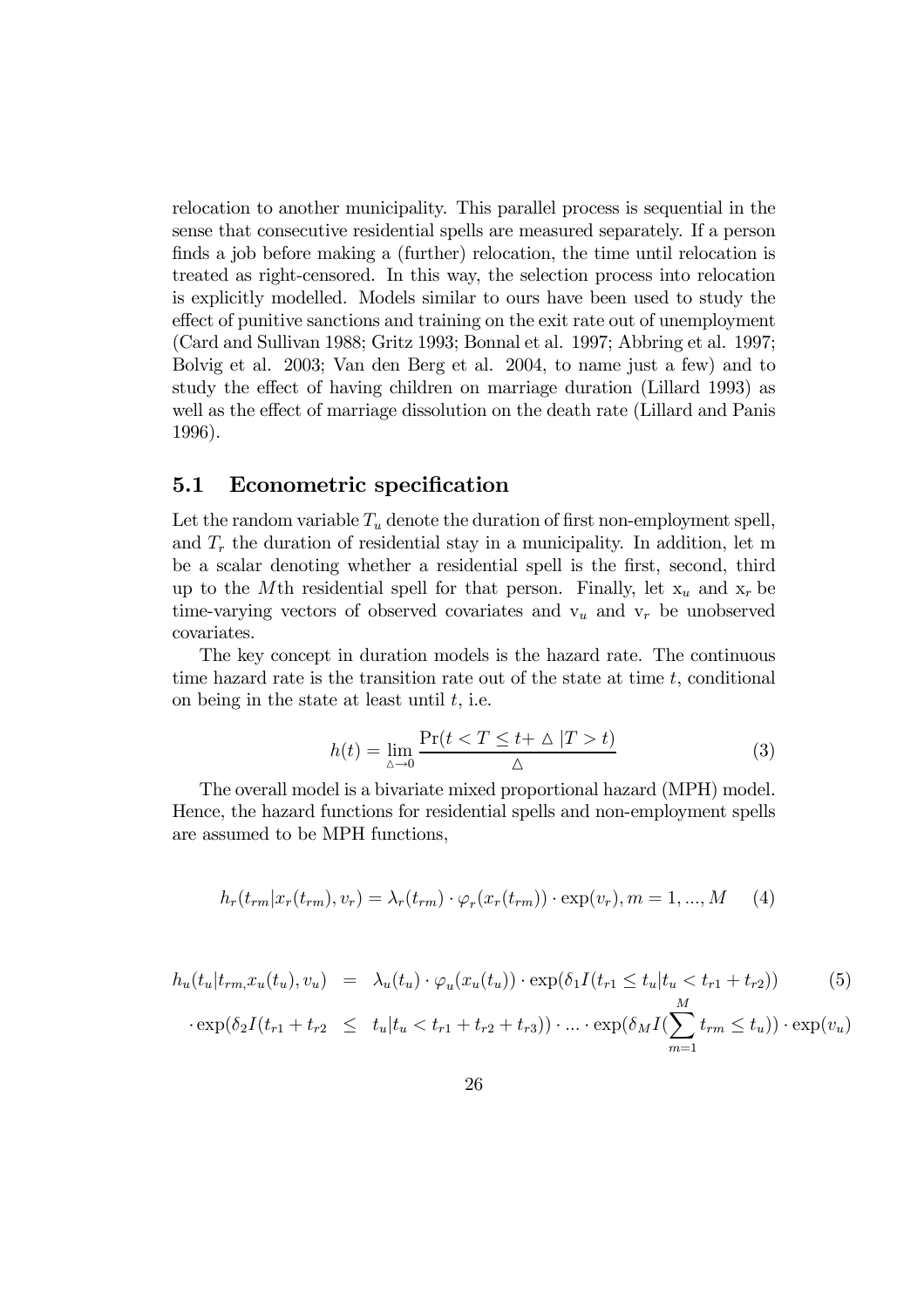where  $x_r(\cdot)$  includes a set of indicators for whether it is the first, second,  $...,$  mth residential spell of the individual. I(.) is an indicator function, which is 1 if its argument is true and 0 otherwise. The hazard into employment is consequently allowed to move to another level at the moment at which the duration of a residential spell is completed.  $\delta_m$ ,  $m = 1, ..., M$ , are the main parameters of interest since the estimate of  $\delta_m$  is the causal effect of  $t_{rm}$  on  $t_u$  and can be interpreted as a treatment of the treated effect. However, in the empirical analysis we restrict the causal effect of relocations subsequent to the first relocation to be the same, i.e.  $\delta_2 = \delta_3 = ... =$  $\delta_M$ . Note that a significantly positive (negative) estimate of  $\delta_m$  means that the level of the individual job finding rate increases (falls) by a fixed factor at the time of residential mobility. This stochastically reduces (increases) the remaining duration of non-employment in comparison to the case where residential mobility occurs at a later point in time or not at all.

The likelihood contribution of a residential spell and non-employment spell is

$$
L_{rm} = h_r(t_{rm}|x_r(t_{rm}), v_r)^{d_r} \cdot \exp[-\int_0^{t_{rm}} h_r(s|x_r(s), v_r)ds]
$$
(6)

$$
L_u = h_u(t_u | t_{rm}, x_u(t_u), v_u)^{d_u} \cdot \exp[-\int_0^{t_u} h_u(s | x_u(s), v_u) ds] \tag{7}
$$

respectively, where  $d_r$  and  $d_u$  are non-censoring indicators (taking the value 1 if an observation is not censored, and 0 otherwise).

We choose a flexible model for the unobserved covariates. We allow for a separate unobserved covariate in each of the hazard rates denoted  $v_u$  and  $v_r$  and allow for arbitrary correlation between them in order to avoid bias in the estimate of the effect of residential mobility.

The total contribution to the likelihood function for a single individual is then

$$
L = \int_{V_u} \int_{V_r} L_u(t_u | t_r, X_u(t), V_u) \cdot \prod_{m=1}^M L_{rm}(t_{rm} | X_r(t_{rm}), V_r) dG(V_u, V_r)
$$
(8)

where  $G(\cdot)$  is the joint cumulative distribution function for  $V_u$  and  $V_r$ , and M is the number of residential spells an individual experiences before finding the first job.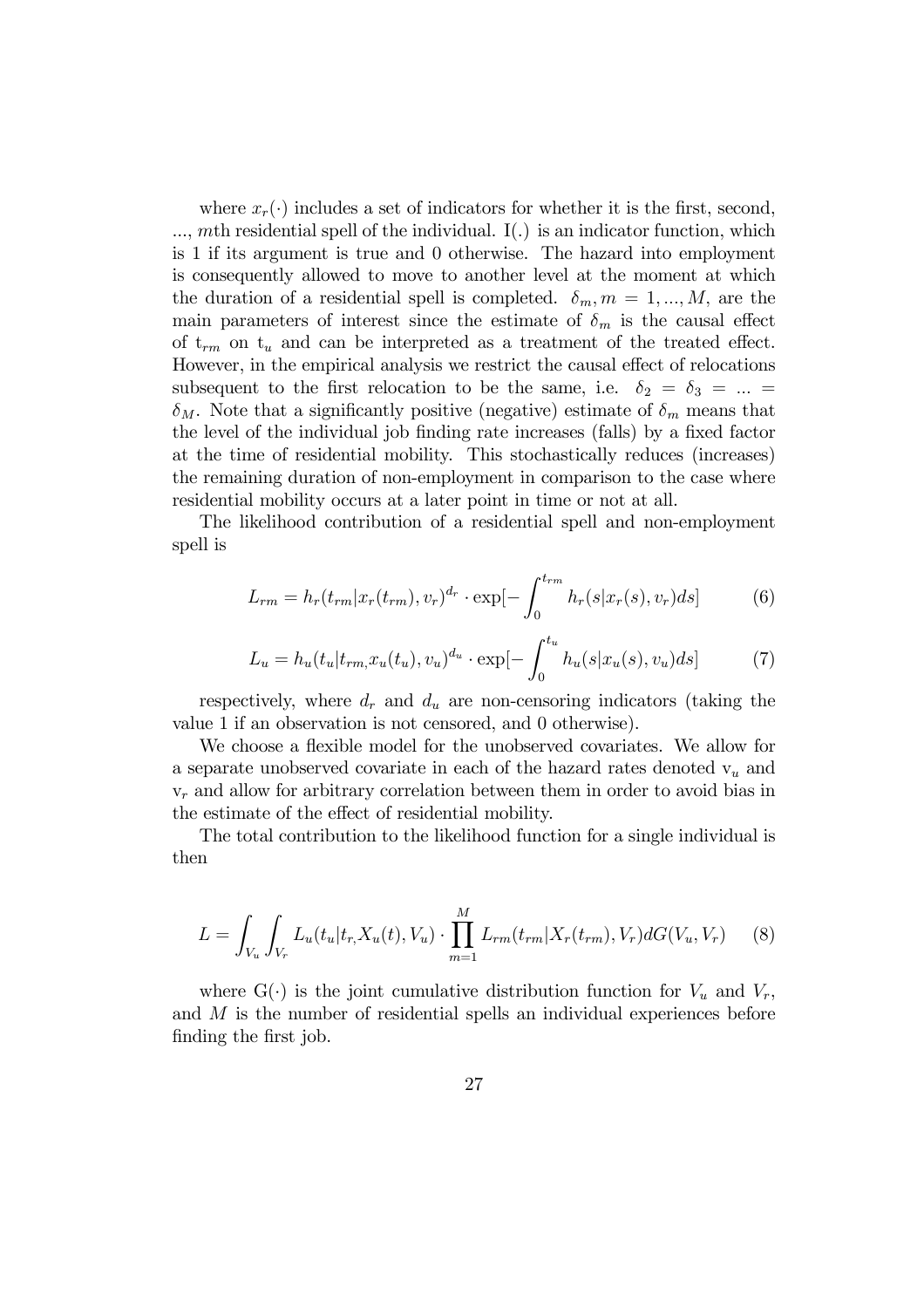We assume the marginal distributions of the unobserved terms,  $F(V_u)$ and  $F(V_r)$ , to be discrete distributions with two unrestricted mass-point locations. Let  $v_u^1$ ,  $v_u^2$ ,  $v_r^1$ , and  $v_r^2$  denote the four mass-points of  $V_u$  and  $V_r$ , respectively. The associated probabilities are then as follows:

$$
Pr(V_u = v_u^1, V_r = v_r^1) = p_1 \qquad Pr(V_u = v_u^1, V_r = v_r^2) = p_2 \tag{9}
$$

$$
Pr(V_u = v_u^2, V_r = v_r^1) = p_3 \qquad Pr(V_u = v_u^2, V_r = v_r^2) = p_4 \qquad (10)
$$

with  $0 \leq p_i \leq 1$  for  $i = 1, ..., 4$ , and  $\sum_{i=1}^{4} p_i = 1$ . We normalise the distribution of the unobservables by letting  $\exp(\mathbf{v}_j^1) = 1$  for  $j = u, r$ .

The observed part of the individual-specific hazard is specified as:  $\varphi_i(X_i(t))$  $= exp(X'_{j}\beta_{j}), j = u, r$ , where  $X_{u}(t) = x_{u}(t)$  and  $X_{r}(t) = x_{r}(t)$ . The baseline hazard rates are assumed to be piecewise constant, i.e.  $\lambda_j(t) = \exp(\alpha_{jk}), k =$  $1, ..., K_j$  j = u, r, where  $K_j$  is the number of intervals for the baseline hazard of spell type j. The length of the baseline intervals is chosen on the basis of the Kaplan Meier Hazard functions for exit to first job and exit from municipality of residence, see Figures 5.1 and 5.2.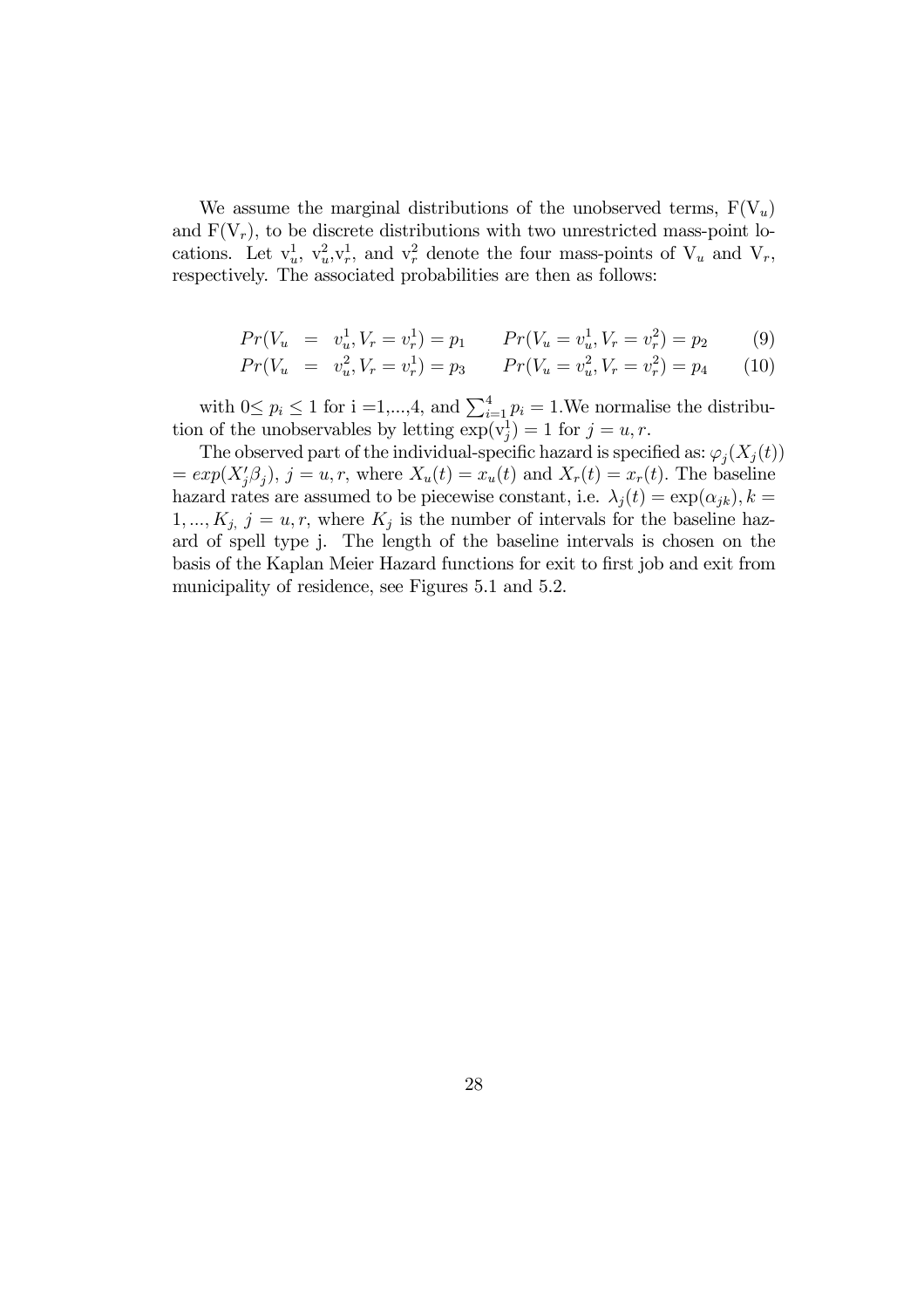





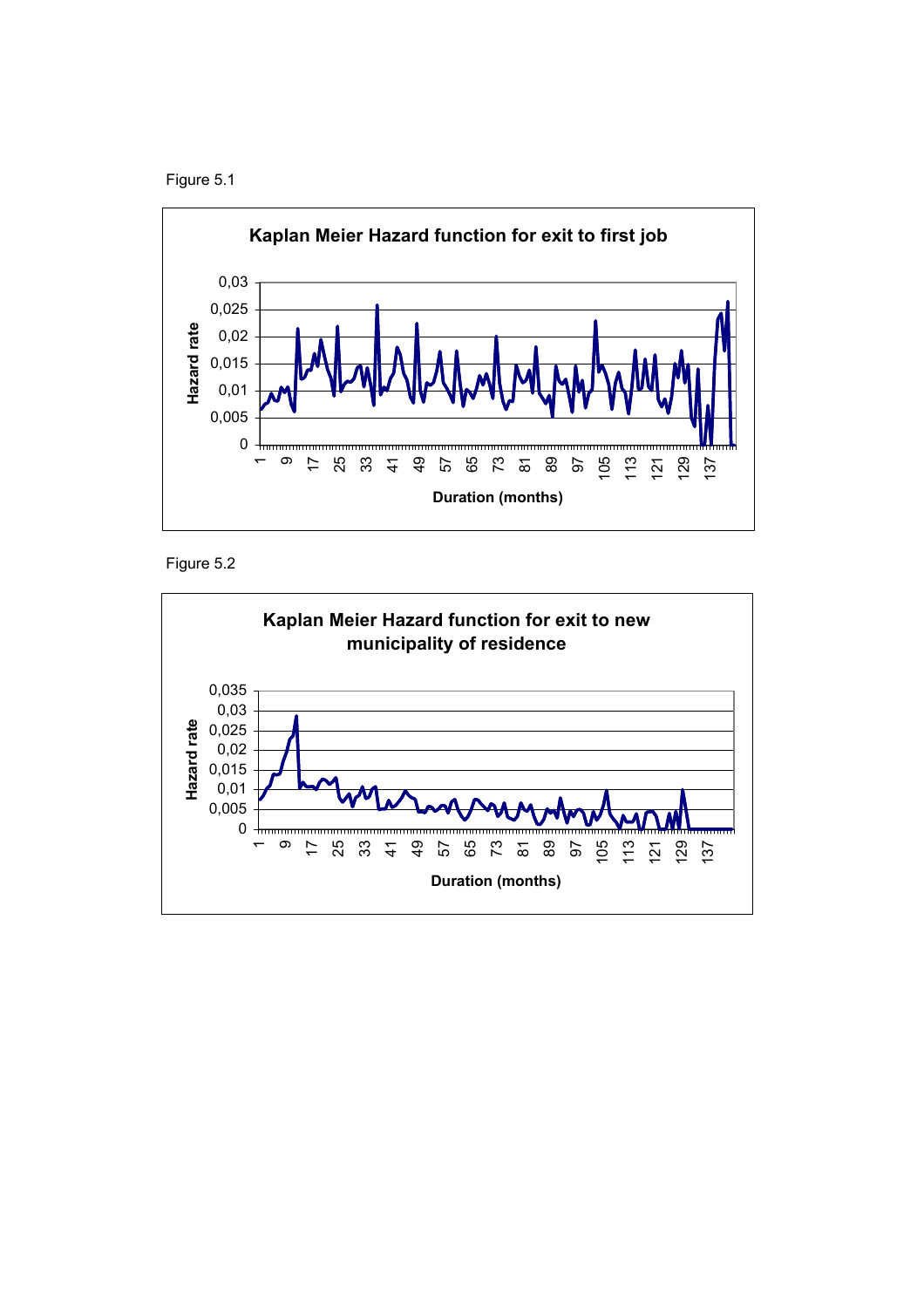A recent working paper, Abbring and Van den Berg (2003), provides identification results for this model, the main identification issue being disentanglement of the treatment effect from the selection effect. If individuals with a treatment at time  $t_r$  have relatively short (long) durations,  $t_u$ , it can be for two reasons: Either the individual treatment effect is positive (negative) or treated individuals have relatively high (low) values of  $v<sub>u</sub>$  and would have left the state of interest relatively fast (slowly) anyway. Abbring and Van den Berg (2003) show that given an assumption of no anticipation of the realisation of the treatment the two effects can be disentangled without resorting to exclusion restrictions.9 However, individuals are allowed to know the (determinants of the) probability distribution of time until treatment. In particular, the timing of events conveys useful information on the treatment effect enabling identification of the treatment effect whereas the competing risks model embedded in the model enables identification of the selection effect. In addition to no anticipation, identification requirements are independence of  $x_r$  and  $x_u$  from  $v_i$ ,  $i = u, r$ , and an assumption of existence of the first moment of  $v_i$  unless multiple observations are available for each  $v_i$  pair which they are not in the present context. If these identification requirements are met, the effect of residential mobility is identified. The identification argument is based on exogenous variation in the timing of events; if there is exogenous variation in the timing of mobility, it can be identified separately from the selection effect. The latter is based on unobserved individual heterogeneity, which is constant over the non-employment spell. The effect of mobility, however, does not appear in the non-employment hazard before mobility has occurred. This also illustrates why the assumption of 'no anticipation' is important. If the effect of mobility is present throughout the non-employment spell, we can not be sure to disentagle it from a selection effect.

It might be worthwhile to consider the extent to which the 'no anticipation' assumption is satisfied in the present context. Refugee immigrants (in fact, foreigners in general) with less than five years of residence in Denmark are not allowed to buy real estate (Law of Acquisition of Real Estate). Moreover, refugee immigrants have little access to the private rental housing market, for a number of reasons. First, due to extensive rent control which results in queues for private rental housing of mainly young persons

<sup>9</sup> I.e. the data is not required to contain a variable that affects the treatment assignment but does not affect the outcome of interest other than by way of treatment.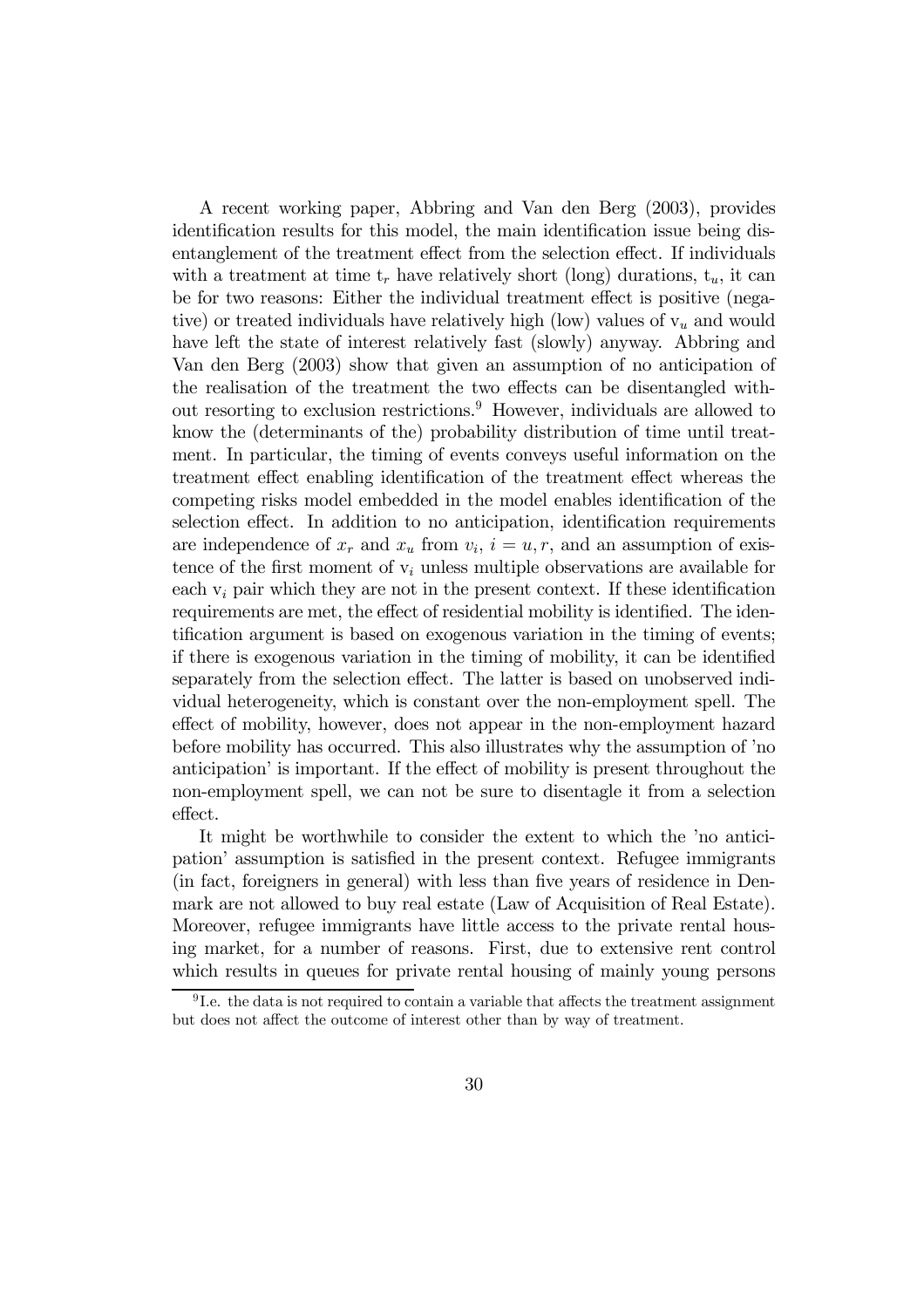and other persons excluded from the real estate housing market due to lack of savings or lack of right to buy real estate. Second, due to lack a Danish network that facilitate access to private rental housing by conveying informal information about housing vacancies in the private rental housing market. Third, due to potential discrimination of refugee immigrants by private landlords. Hence, the main option open to refugee immigrants is to apply for housing in the 'public housing' sector to which new refugee immigrants have relatively easy access, because socially and economically disadvantaged individuals with housing problems have priority to 25% of vacant housing units in the sector. In 1991, 52% of refugee immigrants aged 15 to 66 years were living in public housing, while only 15% of the Danish population aged 15 to 66 years lived in public housing. Moreover, the share of refugee immigrants who lived in public housing was even larger for recent refugee immigrants (Hummelgaard et al. 1995).

Renters in the public housing sector have 3 months' notice. Therefore, an apartment vacancy is often announced only 2-2.5 months prior to the apartment vacancy. An individual who has applied for a vacant apartment is likely to receive that information about two months before the actual apartment vacancy. Remember that individuals are allowed to know the distribution of residential spell durations, just not the actual date of mobility too long in advance. It seems to us that in the present context with fairly long residential spells that 2-3 months' anticipation is not a large problem.

## 6 Empirical results

The results of the bivariate mixed proportional hazard model with unobserved heterogeneity are presented in Table 6.1. The estimates of the parameters in the residential mobility equation are reported in column 2 while column 4 reports the parameter estimates of the non-employment duration equation. Standard errors of the selection equation parameter estimates are reported in column 3 while standard errors of the non-employment equation parameter estimates are reported in the last column.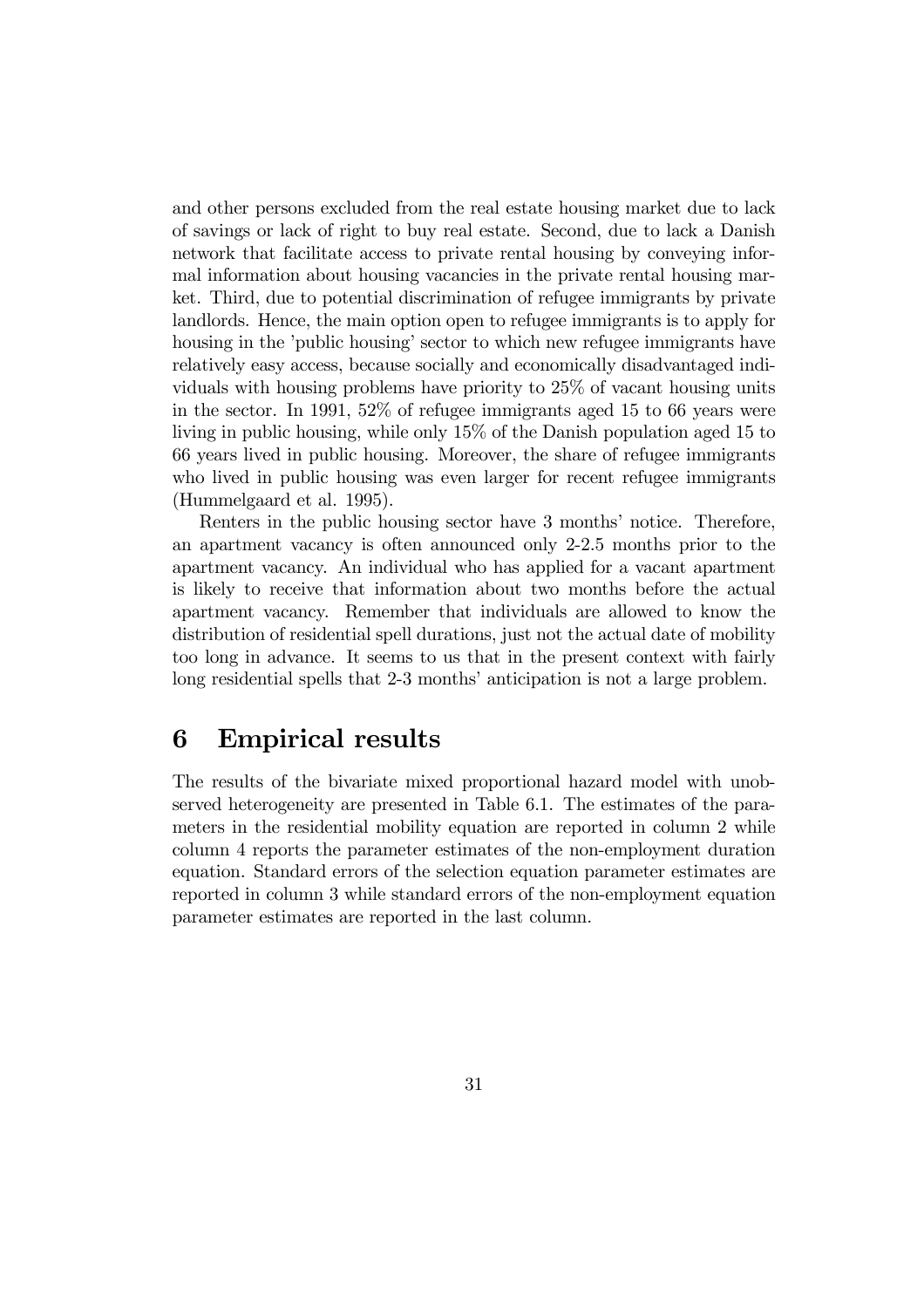|                             | Relocation         |           | Employment     |           |
|-----------------------------|--------------------|-----------|----------------|-----------|
| Variables                   | Estimates          | Std. err. | Estimates      | Std. err. |
| Age/100                     | 1.454              | 1.137     | $2.988***$     | 0.968     |
| $Age/100$ squared           | $-3.799**$         | 1.615     | $-9.350***$    | 1.368     |
| Married                     | $-0.056*$          | 0.032     | $-0.006$       | 0.027     |
| Marital status change       | $0.234***$         | 0.046     | $-0.072$       | 0.049     |
| $\#$ children 0-2 years/10  | $-1.297***$        | 0.275     | $-2.734***$    | 0.223     |
| $\#$ children 3-17 years/10 | $-0.959***$        | 0.127     | $-0.624***$    | 0.107     |
| Poland                      | $-0.021$           | 0.110     | $0.769***$     | 0.077     |
| Iraq                        | $0.137^{\ast\ast}$ | 0.067     | $0.368***$     | 0.059     |
| Vietnam                     | $-0.621***$        | 0.083     | $0.470***$     | 0.059     |
| Sri Lanka                   | $-0.612***$        | 0.064     | $1.121***$     | 0.049     |
| No citizenship              | 0.048              | 0.041     | $0.073^{\ast}$ | 0.040     |
| Ethiopia                    | 0.043              | 0.145     | $0.438***$     | 0.127     |
| Afghanistan                 | 0.190              | 0.131     | $0.622***$     | 0.122     |
| Somalia                     | $0.275***$         | 0.079     | $0.445***$     | 0.070     |
| Rumania                     | $-0.471***$        | 0.169     | $1.561***$     | 0.110     |
| Chile                       | $-0.402$           | 0.615     | $1.355***$     | 0.229     |
| Bosnia-Herzegovina          | $-0.070$           | 0.097     | $0.979***$     | 0.079     |
| Ex-Yugoslavia (not BH)      | $-0.187$           | 0.360     | $2.132***$     | 0.175     |
| Former Yugoslavia           | $-0.041$           | 0.195     | $0.899***$     | 0.106     |
| Ethnic stock/ $10^4$        | $-0.151*$          | 0.078     | $0.407***$     | 0.075     |
| Years of educ. lagged $/10$ | $0.799***$         | 0.294     | 0.191          | 0.206     |
| $log(income)$ lagged/10     | $-0.053$           | 0.035     | $0.266***$     | 0.028     |
| Immigrat. year: 1985        | $-0.019$           | 0.072     | $0.301***$     | 0.067     |
| Immigrat. year: 1986        | $-0.015$           | 0.056     | $0.255***$     | 0.052     |
| Immigrat. year: 1987        | $-0.065$           | 0.060     | $0.188***$     | 0.055     |
| Immigrat. year: 1988        | $-0.009$           | 0.058     | 0.079          | 0.056     |
| Immigrat. year: 1989        | 0.000              | 0.066     | 0.039          | 0.062     |
| Immigrat. year: 1991        | 0.070              | 0.060     | $0.107*$       | 0.061     |

Table 6.1 Estimates from a bivariate MPH model. Part A.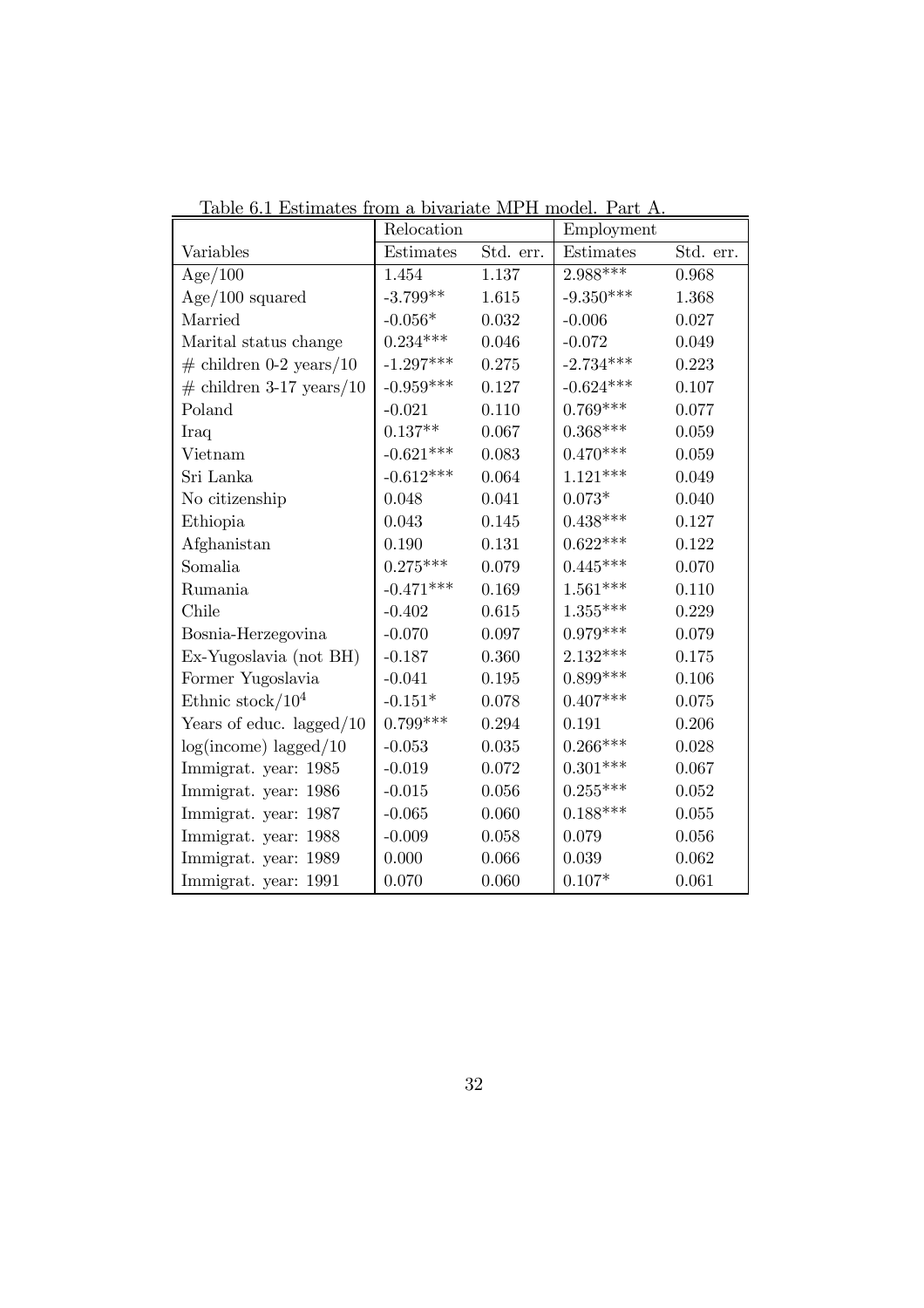|                                                  | Relocation         |             | Employment      |           |
|--------------------------------------------------|--------------------|-------------|-----------------|-----------|
| Variables                                        | Estimates          | Std. err.   | Estimates       | Std. err. |
| Immigrat. year: 1992                             | $0.044\,$          | 0.064       | $0.191***$      | 0.061     |
| Immigrat. year: 1993                             | $0.130*$           | 0.067       | $-0.017$        | 0.068     |
| Immigrat. year: 1994                             | 0.031              | 0.080       | $-0.016$        | 0.077     |
| Immigrat. year: 1995                             | $0.571***$         | 0.094       | $-0.158*$       | 0.087     |
| Greater Copenhagen                               | $0.644***$         | 0.046       | $-0.020$        | 0.042     |
| Medium municipality                              | $0.182^{\ast\ast}$ | 0.080       | $0.607^{***}\;$ | 0.059     |
| Small municipality                               | $0.584^{***}\,$    | 0.097       | $0.881***$      | 0.077     |
| $\%$ immigrants/100                              | $-3.689***$        | 0.759       | $-5.038***$     | 0.602     |
| Ethnic concentration/ $10$                       | $-0.290***$        | 0.034       | $0.117***$      | 0.027     |
| Reg. unemp. $rate/100$                           | $-3.368***$        | 0.656       | $-2.626***$     | 0.555     |
| $\%$ of county jobs/100                          | 0.349              | 0.244       | 0.024           | 0.191     |
| $\#$ educ. institutions/100                      | $-2.052***$        | 0.755       | $1.735***$      | 0.598     |
| $\%$ public housing/100                          | $-1.420***$        | 0.165       | $1.542***$      | 0.138     |
| $\%$ right-wing votes/100                        | 0.116              | 0.127       | $1.073***$      | 0.110     |
| First location                                   | $0.984***$         | 0.038       |                 |           |
| Moved once $(\delta_1)$                          |                    |             | $0.653***$      | 0.049     |
| Moved more than once $(\delta_2)$                |                    |             | $0.772***$      | 0.068     |
| Baseline hazard function:                        |                    |             |                 |           |
| $h_1$                                            | $-5.117***$        | 0.431       | $-6.018***$     | 0.330     |
| $h_2$                                            | $-4.275***$        | 0.430       | $-5.987***$     | 0.335     |
| $h_3$                                            | $-4.422***$        | 0.430       | $-6.184***$     | 0.343     |
| $h_4$                                            | $-4.172***$        | 0.433       | $-6.205***$     | 0.355     |
| $h_5$                                            | $-4.529***$        | 0.434       | $-6.120***$     | 0.359     |
| $h_{\rm 6}$                                      | $-4.799***$        | 0.442       | $-6.377***$     | 0.370     |
| Mixing distribution:                             |                    | Mean        | Std. error      |           |
|                                                  |                    | $-4.777***$ | 0.239           |           |
| $\overline{v_{r}^{2}}$<br>$\overline{v_{u}^{2}}$ |                    | $-1.227***$ | 0.065           |           |
| p1 $(v_u^1 = 0, v_r^1 = 0)$                      |                    | 0.000       | 0.140           |           |
| $p2\ (v_u^1 = 0, v_r^2)$                         |                    | $0.568***$  | 0.028           |           |
| $p3(v_u^2, v_r^1 = 0)$                           |                    | $0.427***$  | 0.024           |           |
| $p4(v_u^2, v_r^2)$                               |                    | $0.005***$  | 0.001           |           |
| Log likelihood                                   |                    | $-105,317$  |                 |           |
| Number of cases                                  |                    | 89,585      |                 |           |
| Number of observations                           |                    | 21,015      |                 |           |

Table 6.1 Estimates from a bivariate MPH model. Part B.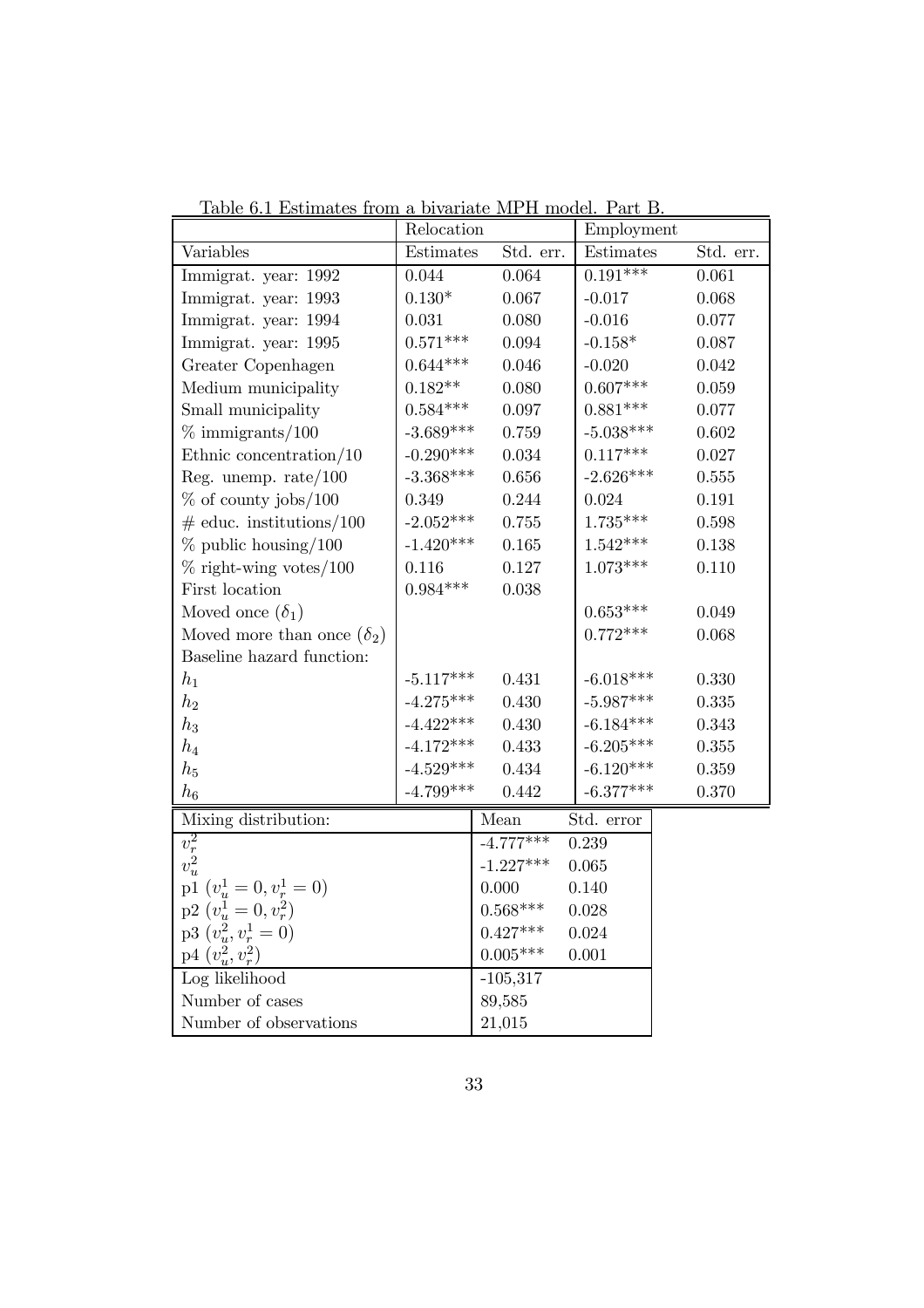Note 1: One, two and three asterisks indicate significance of the estimate at 10, 5, and 1 % levels, respectively.

Note 2: We also controlled for whether or not the variables 'children 0-2 years', 'children 3-17 years', 'lagged education', and '% of ethnic group residing in munic.' had missing values.

Note 3: Reference group with respect to origin: Iran.

Note 4: Reference group with respect to immigration year: 1990.

Note 5: Reference group with respect to municipality size: Large municipalities.

#### 6.1 Non-employment spells

The estimated hazard function for first transition from non-employment to employment for an individual with mean values of observed characteristics and favourable unobserved characteristics is plotted in Figure 6.1. It is seen that the estimated hazard function exhibits slightly positive duration dependence during the first three years and later mainly negative duration dependence, i.e. the probability of finding employment is increasing with the time spent as non-employed during the first three years and then decreasing. However, none of the estimates for the baseline hazard intervals are significantly different from each other. The duration dependence result does not confirm the hypothesis that refugee immigrants become more employable over time due to time-varying unobservables such as improved host-country language proficiency and increased knowledge about the host-country labour market over time. The most likely explanation is that the effect of increased employability is counteracted by the effects of depreciation of human capital acquired prior to immigration and stigma over time as non-employed.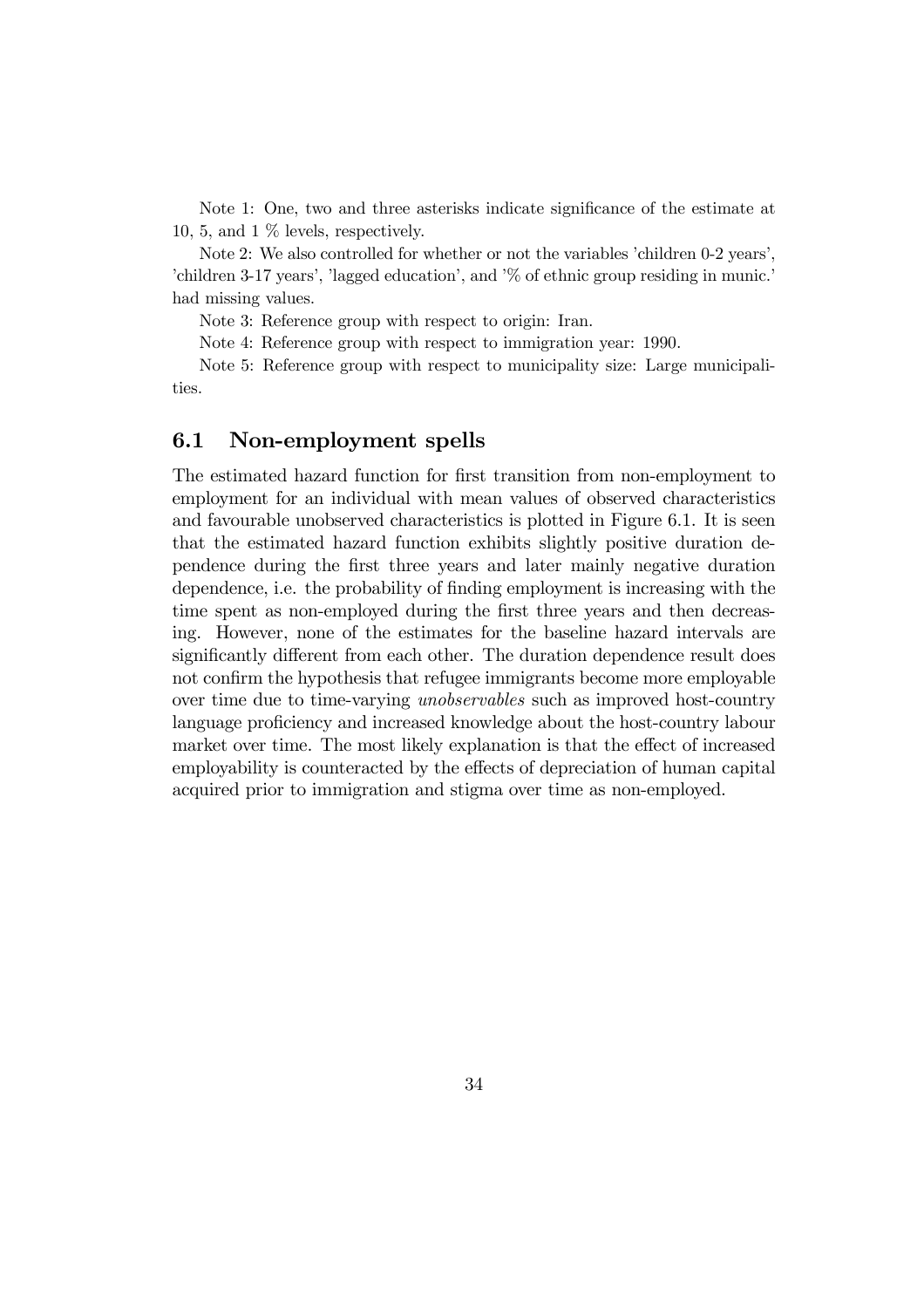

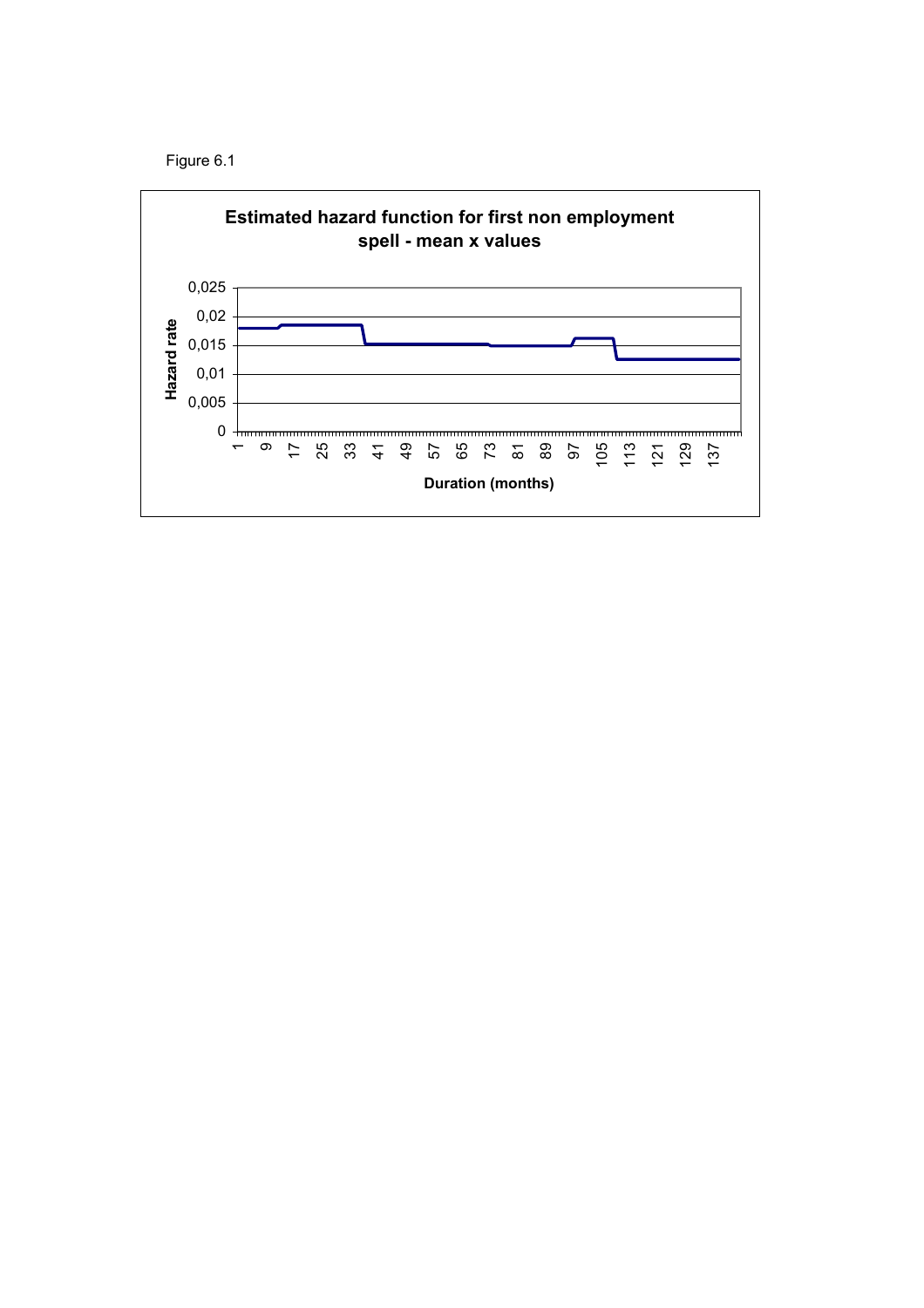#### 6.1.1 Effects of location characteristics

Estimates of the effects of various location of residence characteristics on the hazard rate of first transition for employment, reported in column 4 in Table 6.1, show the following.

Firstly, the regional unemployment rate has a significantly negative and rather large effect on the hazard rate of exit to first job; a percentage point increase in the regional unemployment rate is connected with a 2.6 % decrease in the job finding hazard rate, the interpretation being that a relatively high regional unemployment rate implies a relatively low job offer arrival rate, all other things equal. The effect of the percentage of county jobs in the municipality of residence is not significantly different from zero. Hence, we do not find support for the hypothesis that residence close to jobs affects the job finding rate via a decreased reservation wage due to low costs of commuting. In contrast, the percentage of right-wing votes at the latest local election does have a significantly positive, although moderate, effect on the job finding hazard rate. Specifically, a percentage point increase in percentage of right-wing votes implies an increase in the job finding hazard rate of 1%. This finding could be due to right-wing dominated municipalities having more efficient active labour market programmes for refugees due to a higher participation of un-employed refugees in private job training rather than class room training as a result of more co-operation with local firms compared to left-wing dominated municipalities.

Secondly, we find a moderate, but significantly positive effect of ethnic concentration on the hazard rate to employment. A precentage point increase in the ethnic concentration increases the hazard rate by 1.2%. This finding can be interpreted as evidence in favour of the hypothesis that ethnic networks enhance the employment opportunities by conveying information about employment opportunities or because jobs are created within ethnic enclaves. However, in view of the theoretical model by Damm and Rosholm (2003) at least part of the effect may arise because an ethnic network locally increases place utility which decreases the reservation wage with respect to local job offers. The reasons for this positive correlation warrant further research.

In contrast, a percentage point increase in immigrants in percentage of the local population decreases the hazard rate into first job by 4.9%. This is an interesting result which may be interpreted as empirical evidence in favour of dispersal policies for refugees. A likely explanation may be that presence of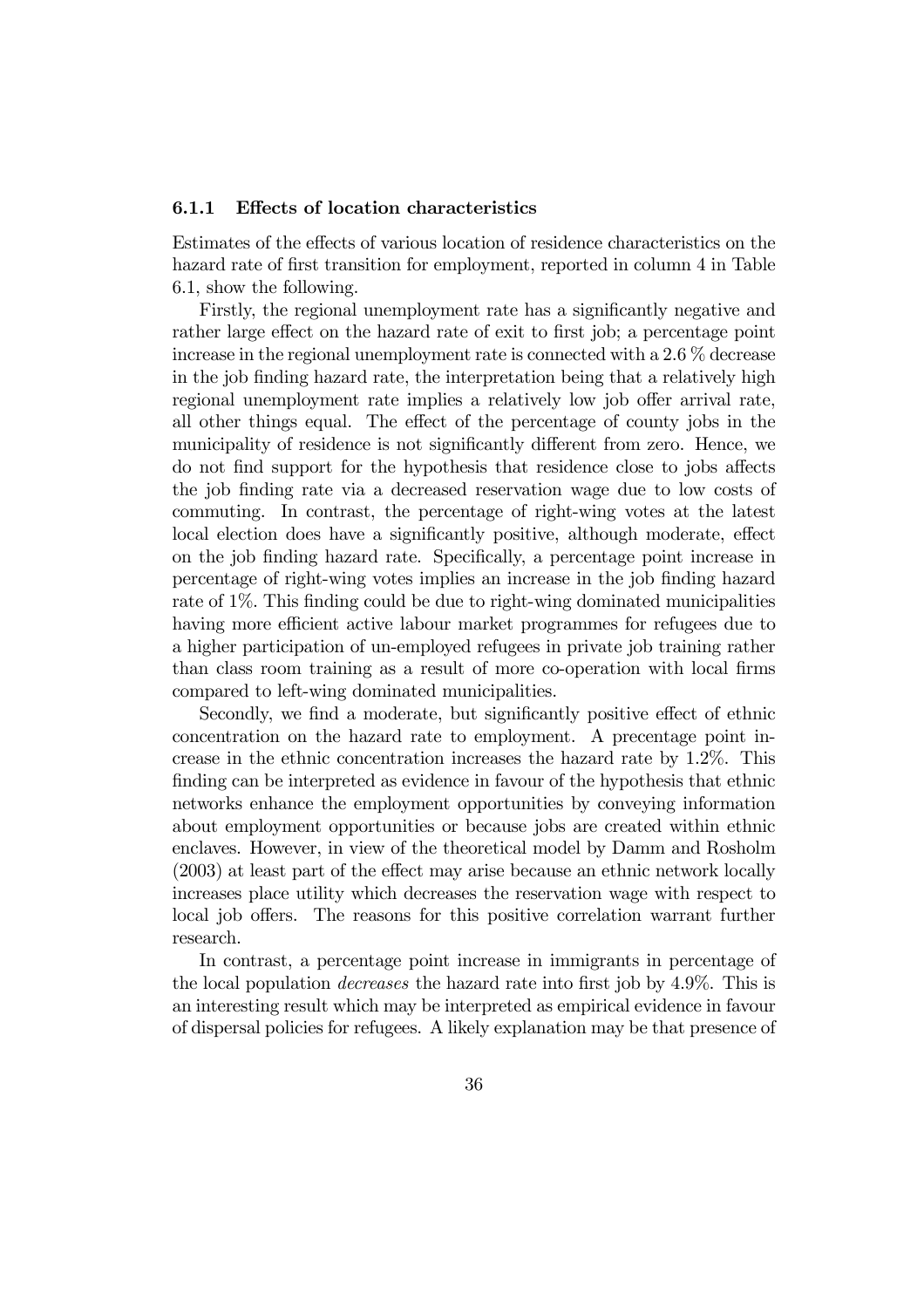immigrants increases the probability of entry into the informal rather than the formal labour market. Another explanation could be congestion; too many immigrants in one place may be more than the local labour market can absorb due to excess supply of low-skilled labour. However, further research into the causes of this negative correlation is needed.

Thirdly, the hazard rate to employment is decreasing in the size of municipality of residence. Specifically, the hazard rate for individuals with residence in a small municipality is more than twice as large than the hazard rate for similar individuals residing in a large municipality while the effect of residence in a medium municipality is also large but somewhat lower than the effect of residence in a small municipality. The interpretation of the effects of size of the local population is not straightforward. It could be an exposure effect, i.e. the smaller the local population the more exposed the refugee is to Danish culture and language. In any case, this finding and the estimate of the effect of presence of immigrants both support the assumption underlying dispersal policies, that geographical dispersal of refugee immigrants away from the larger cities with large existing immigrant populations facilitates their labour market integration. Note, however, that residence in the Greater Copenhagen area versus residence outside that area, does not affect the hazard rate significantly controlling for the other observed location characteristics.

Fourthly, the effect of the number of institutions for vocational and higher educations is significant and positive.

Finally, presence of public housing, which is included in the model to capture the local housing offer arrival rate, turns out to have a small but significantly positive effect on the hazard rate to employment.

#### 6.1.2 Effects of background characteristics of the individual

Column 4 in Table 6.1 also shows the estimated effects of demographic and socio-economic characteristics on the hazard rate of first exit to employment.

The hazard rate into employment is seen to be decreasing in age from age 18 (the maximum of the quadratic function in age). It is consistent with the findings of many studies that young adults find (and lose) jobs faster than older adults. The number of infants and children are seen to have highly significant, negative effects on the hazard rate. The negative effect of the number of children is somewhat unexpected, since the effect is found to be positive for men in general labour market studies - an effect that is usually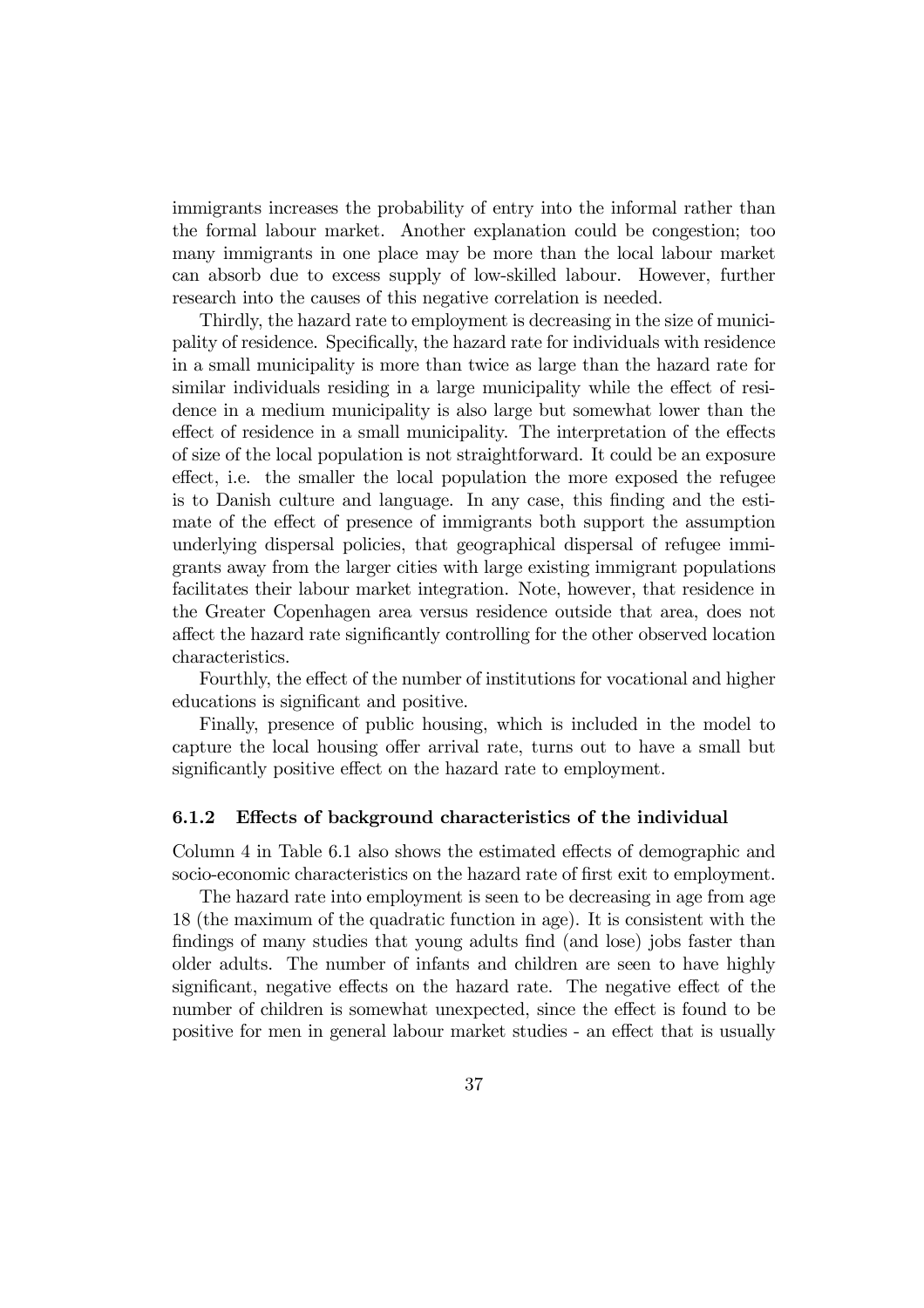explained by the provider role of men being more important in families with children. However, the effect could be due to the relatively high social welfare benefits for uninsured, unemployed couples with children combined with the eligibility rules of receiving social welfare in Denmark in the period 1986- 1998. If one of the spouses got a job, the other spouse would be uneligible for social welfare due to unemployment making it economic rational for a spouse in such a household to accept high-wage jobs only. This economic disincentive problem has been termed the social welfare trap. Rosholm et al. (2000) find a similar result in a different setting.

Being married and a change in marital status have no significant effect on the hazard rate.

Country of origin, however, has rather large significant effects on the hazard rate. Compared to the reference group of individuals from Iran, all ethnic groups except refugees without citizenship experience higher hazard rates, ceteris paribus. Individuals from Ex-Yugoslavia and other parts of Eastern Europe as well as individuals from Chile and Sri Lanka experience the highest hazard rates, all other characteristics being equal. The effects of country of origin are quite large. For instance, the hazard rate for an individual from Sri Lanka is three times as high the hazard rate for an Iranian  $(\exp(1.121) \approx 3.07)$ . The country of origin indicator variables are meant to capture the effect of cultural and linguistic differences of importance for the labour market integration in the host country.

The effects of the year of immigration indicator variables are interesting. They show that refugees who immigrated to Denmark in the mid-eighties had significantly higher hazard rates of employment than refugees who immigrated later, with two exceptions: refugees who immigrated in 1991-1992 also had significantly higher hazard rates of employment than in the reference year 1990. This finding supports the hypothesis in Rosholm et al. (2000) that low-skilled immigrants' employment opportunities have worsened in Scandinavia since the mid-eighties due to organizational changes.

The larger the ethnic stock in Denmark, the higher is the hazard rate of employment. This finding suggests that ethnic networks have genuine employment effects and that ethnic networks exist across regions in the host country, not only within the municipality of residence.

The effect of number of years of Danish education lagged one year was positive but insignificant at a 10% significance level, probably due to numerous missing values for that variable. The effect of the log taxable income lagged one year is significantly positive. This effect may capture some unob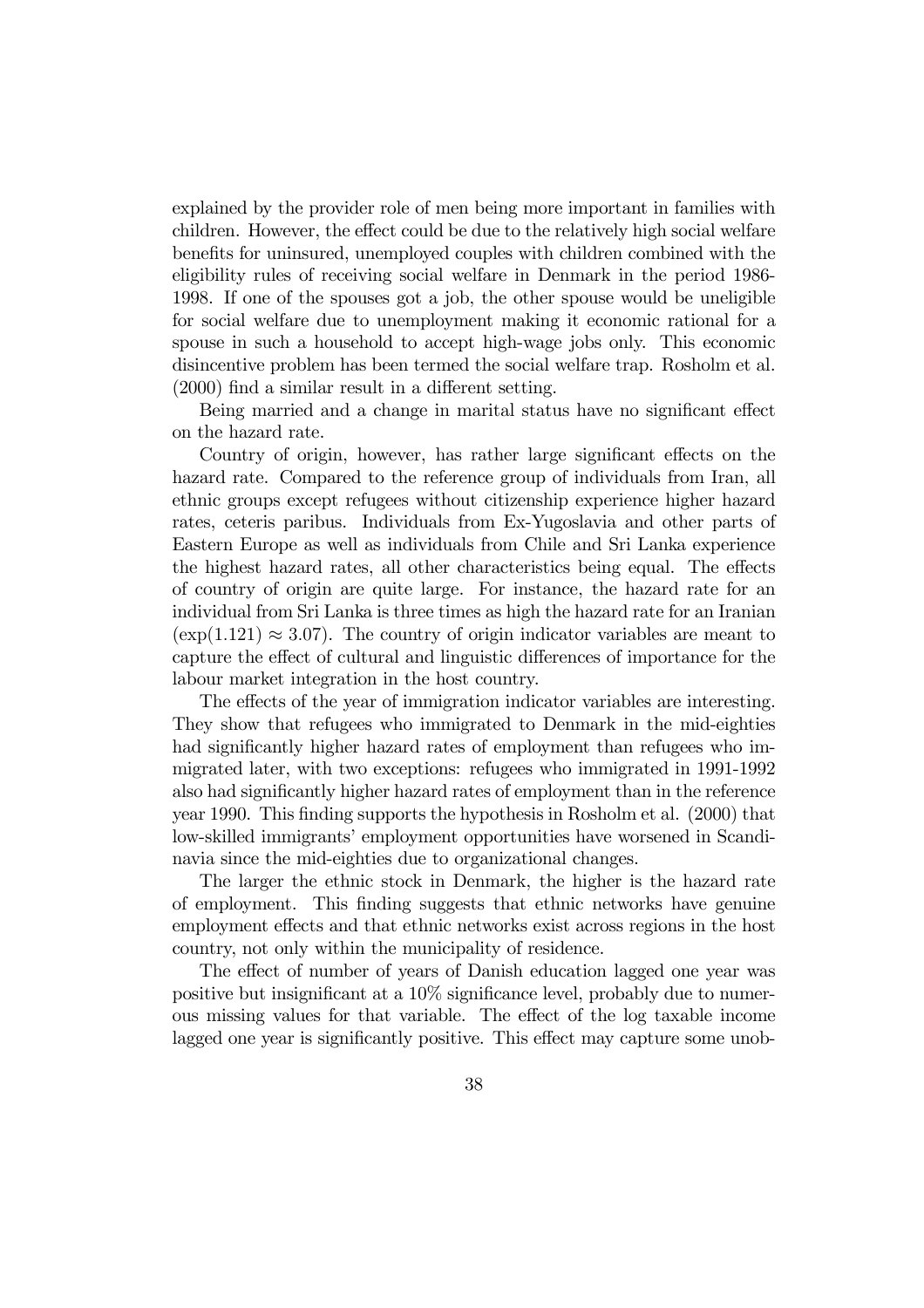served abilities of the individuals.

#### 6.1.3 Effects of geographical mobility

The total effect of a relocation on the first transition from non-employment to employment is measured as the sum of two effects: an effect due to differences in observed characteristics of the municipality of destination and those of the former municipality of residence and an effect which captures unobserved factors, the average of which is given by the parameter estimates of  $\delta_1$  and  $\delta_2$  for the indicator variables 'moved once' and 'moved more than once', respectively, in Table 6.1.

First, concerning the relocation effect due to observables, the average relocation effects due to observed differences in characteristics between the municipality of destination and those of the first municipality of residence have been calculated in the following way,

$$
Exp[(\bar{X}_{before}^{location} - \bar{X}_{after}^{location})/\hat{\beta}_{u}]
$$
\n(11)

where  $\bar{X}^{location}$  denotes the mean of observed municipality characteristics across individuals, 'before' refers to the time just before the first relocation took place, and 'after' refers to the time right after the relocation in question had occurred.

Table 6.2 reports the multiplicative effects of differences in the mean of observed characteristics of municipality of residence after first and second relocation, respectively, compared to the mean of observed characteristics of the municipality of placement prior to the relocations, on the hazard rate of first exit to employment.

Table 6.2 The effect of the difference in mean municipality characteristics after relocation compared to before on the hazard rate of first exit to employment.

|            | $\lambda$ location<br>$- location$<br>$= location$ |                       |
|------------|----------------------------------------------------|-----------------------|
| Relocation | $\Lambda$ be fore<br>$-\Lambda_{after}$            | Multiplicative effect |
| First      | $-0.1177$                                          | 0.89                  |
| Second     | $-0.1545$                                          | $\rm 0.86$            |

We see that on average the effect of relocation due to observed differences in municipality characteristics was negative, giving rise to multiplicative effects of 0.89 and 0.86 on the hazard rate of exit to first job for first relocation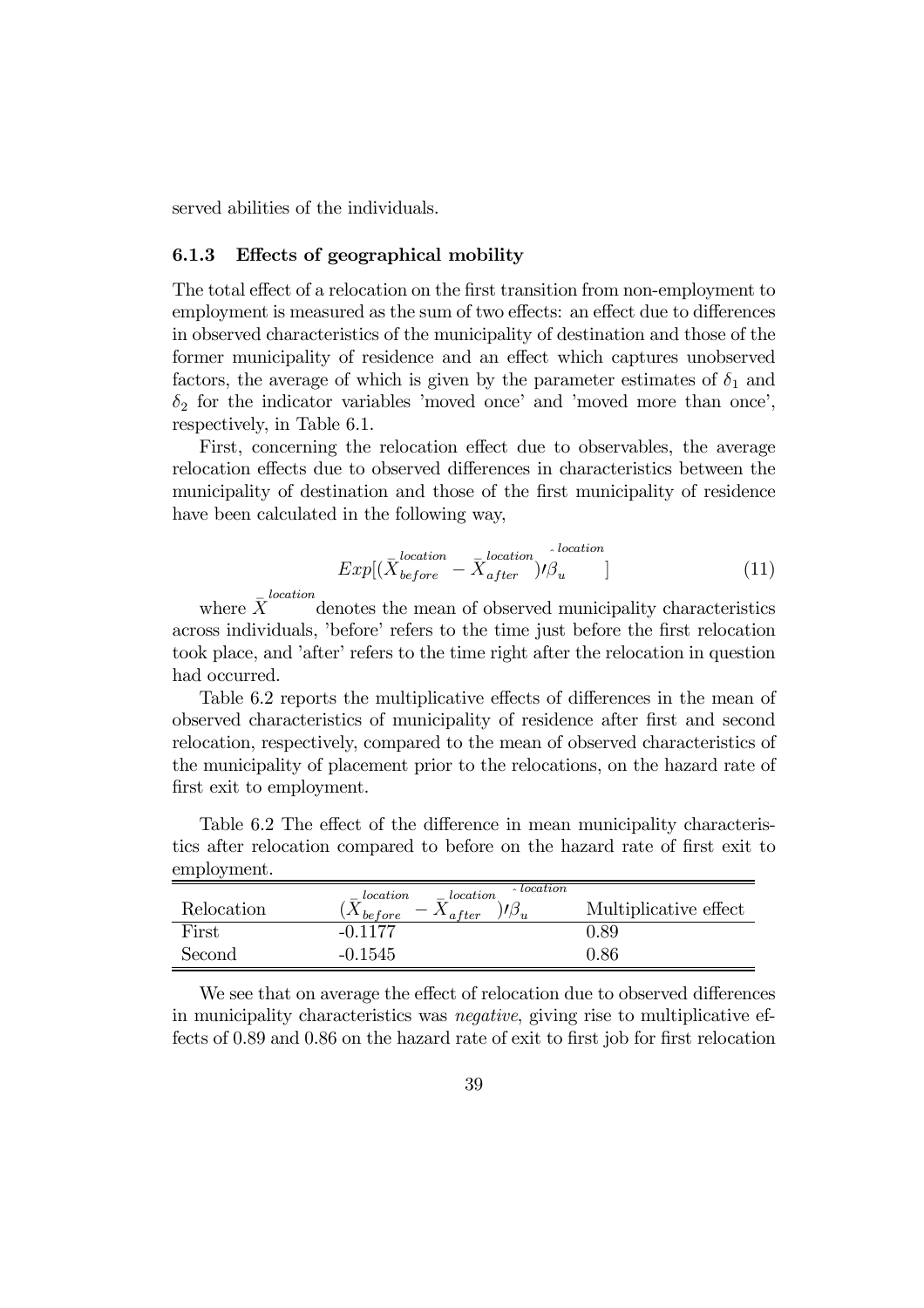and second relocation (relative to no relocation), respectively. Hence, on average refugee migrants moved to locations with less favourable observed characteristics in terms of employment prospects than those of the municipality of placement.

However, the average effect of relocations due to unobservables on the hazard rate of first transition into employment more than counteract the negative effects of relocation due to observables. The estimated average effect of relocations,  $\hat{\delta}_1$  and  $\hat{\delta}_2$ , are presented in Table 6.1, Part B. Both are significantly *positive* and large at a  $1\%$  significance level. By taking the exponential value of  $\hat{\delta}$ , we get the multiplicative effect of the average effect of relocation on the hazard rate of first transition into employment. That is, the multiplicative effect of carrying out a relocation from the municipality of placement is 1.92 whereas the multiplicative effect of having moved twice is even higher,  $2.16<sup>10</sup>$  These positive effects of carrying out a cross-municipal move are likely to stem at least in part from unobserved differences in characteristics of the former municipality of residence and the new municipality of residence, such as presence of an ethnic network in the municipality of destination which can facilitate their job search in the new local labour market. Not only may these unobserved factors affect the job offer arrival rate directly, they may also contribute to lower the reservation wage (and thus increase the offer acceptance rate). Since we only observe when an individual begins in a job and not - which would have been preferable - when an individual actually got the job, the effects may in part arise because some of the movers actually have found a job in another region prior to moving to the region; i.e. there may be reverse causality. This problem is addressed in Section 7. In short, we find no evidence of reverse causality.

The total average effect of relocations on the employment hazard is calculated either as the exponential of the sum of the two estimated effects or as the product of the two multiplicative effects of relocation due to observed and unobserved factors, respectively, which amounts to 1.70 for one move and to 1.85 for at least two moves. Hence, on average first-time movers increase the hazard rate of exit to employment by  $70\%$  and twice movers by  $85\%$ , which are substantial effects.

The size of the estimated effects may become clearer if the effects are

 $10$ The multiplicative effect of carrying out a second move due to unobserved factors is given by the exponential value of the difference between  $\hat{\delta}_2$  and  $\hat{\delta}_1$ , which amounts to 1.13.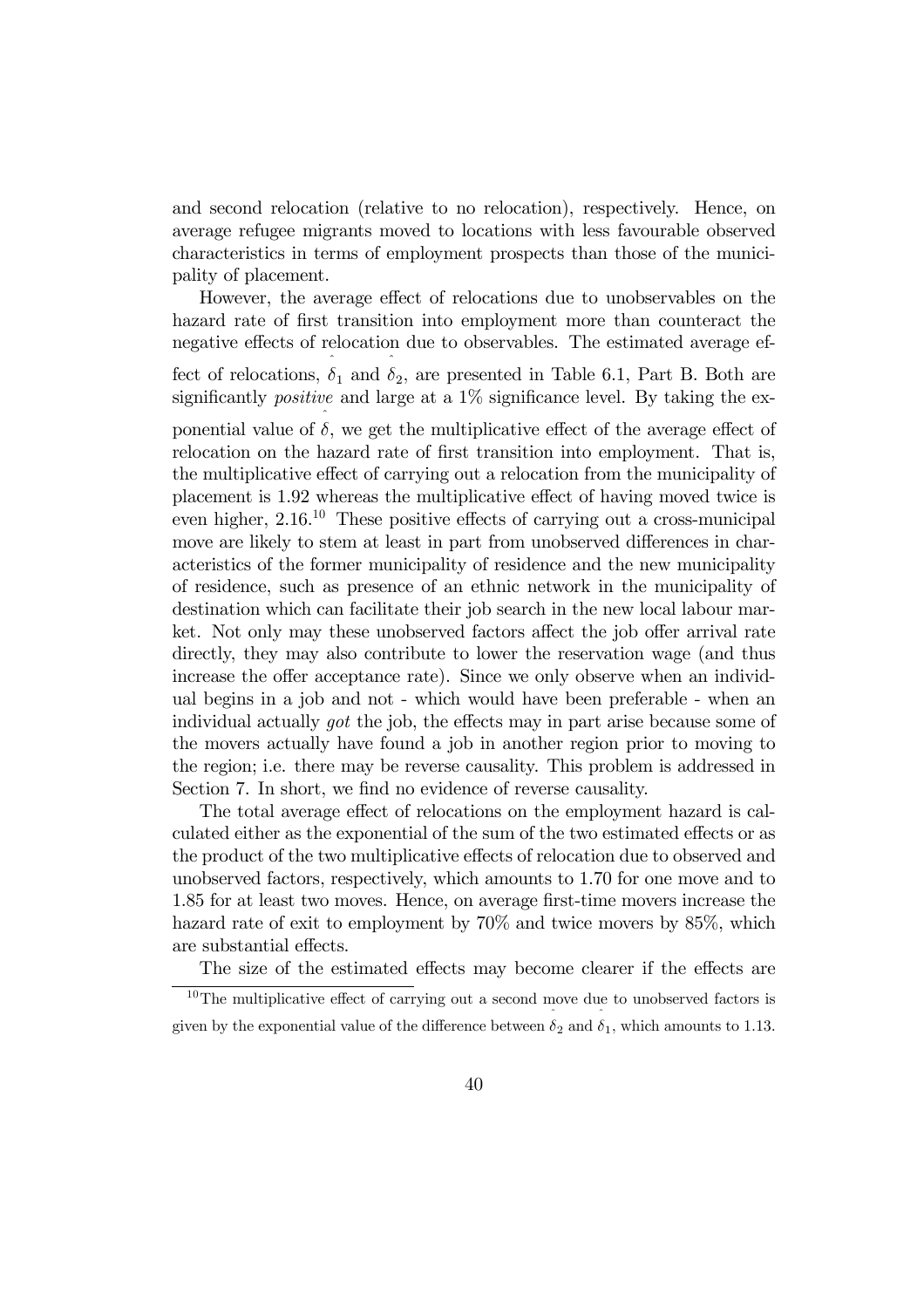specified in terms of the change in predicted mean duration of first nonemployment spell. The predicted mean duration of first non-employment spell for a person with observed characteristics X and unobserved characteristics  $v_u$  is given by

$$
E(T_u|X,\hat{v}_u) = \int_0^\infty \hat{S}(t_u|X,\hat{v}_u)dt_u = \int_0^\infty (\exp(-\int_0^{t_u} \hat{h}(s|X,\hat{v}_u)ds)dt_u \tag{12}
$$

Figures 6.2 and 6.3 show the predicted hazard rates for exit to first job for two individuals with close to average observed characteristics, but one has favourable and the other unfavourable unobserved labour market characteristics.<sup>11</sup> The three curves differ by residential mobility only; one depicts the hazard rate into employment of an individual who is never mobile, the second of one who moves once after 21 months, and the third depicts the hazard rate of someone moving twice after 21 and 42 months. It is seen that the first move really increases the hazard rate into employment, while subsequent moves have little additional effect.

Figures 6.4 and 6.5 show the predicted survival rates for the same individuals.

 $11$ The individuals have the following observed characteristics: They are 32 years old, married, have one child older than 2 years of age, are refugees from Lebanon without citizenship who immigrated in 1986, have a total ethnic stock of 8,800 persons, have missing value for years of Danish education and have an annual taxable income of DKK 29,900. They live in a municipality with the following characteristics: medium-sized, outside the Greater Copenhagen area, immigrants constitute 6.4% of the local population, 6.7% of their ethnic group in Denmark live here, the regional unemployment rate is 10%, 32% of the county jobs are here, it has 11 educational institutions, public housing constitutes 23% of the housing stock, and finally 40% of the votes at the latest local election went to right-wing political parties.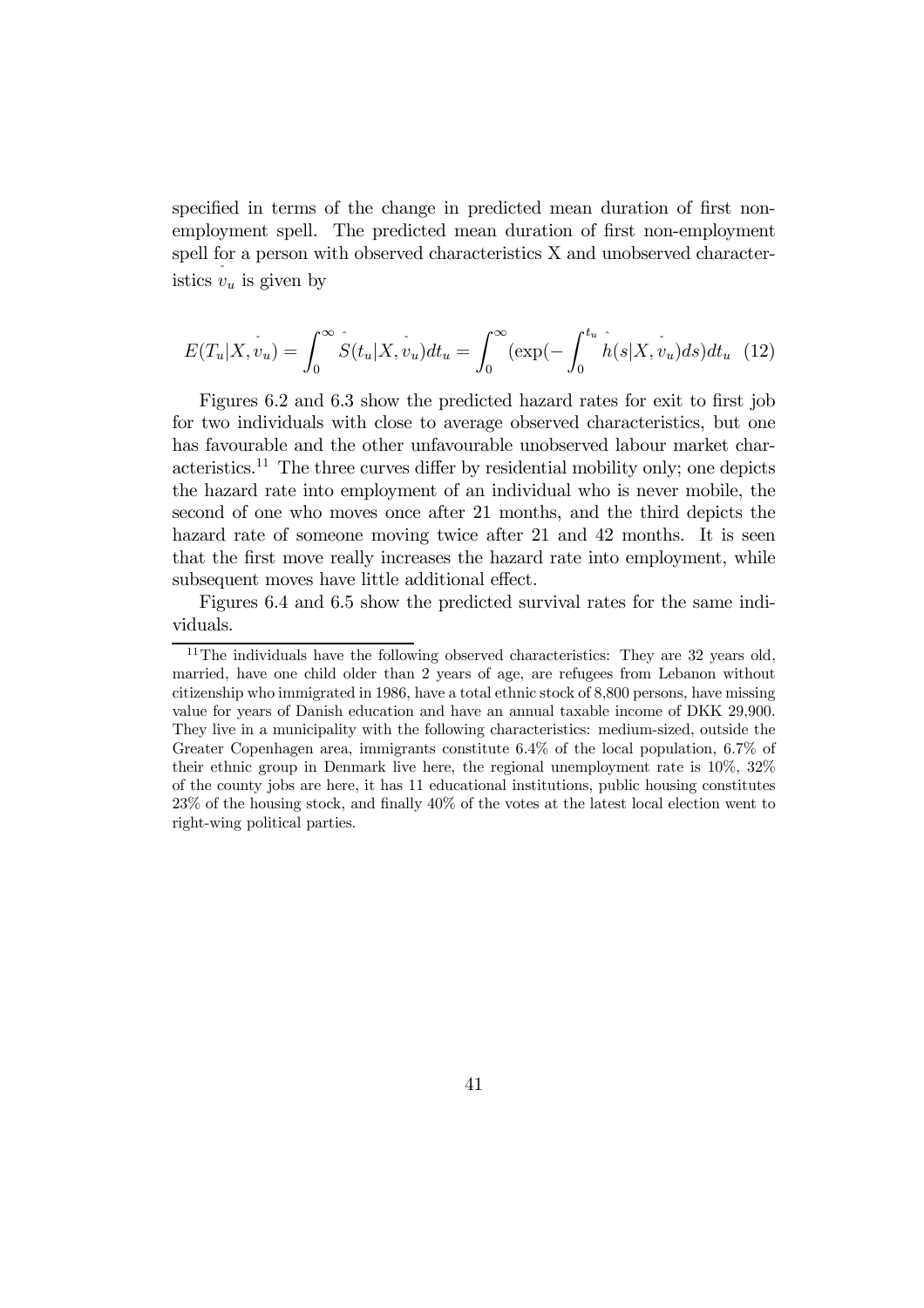



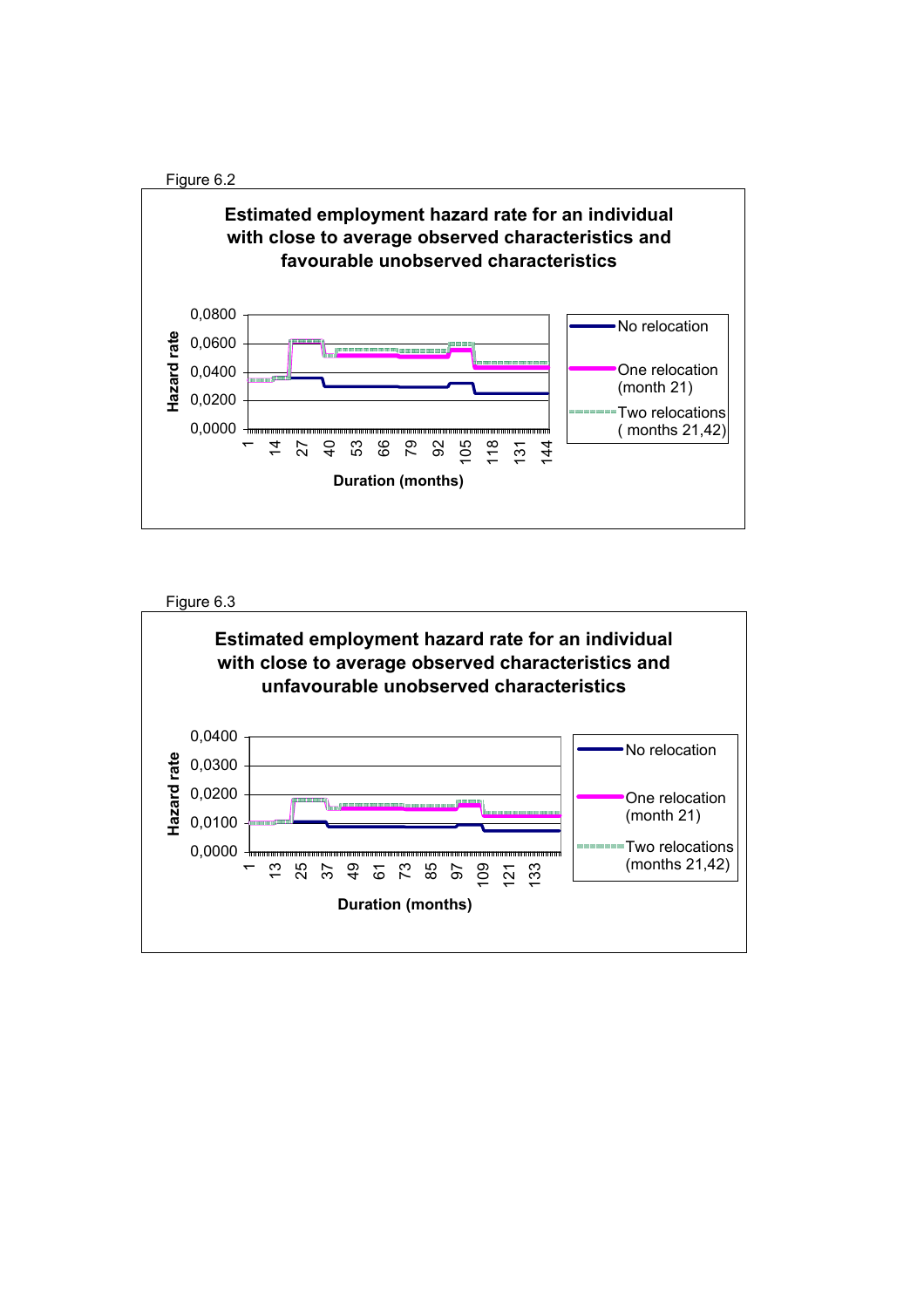



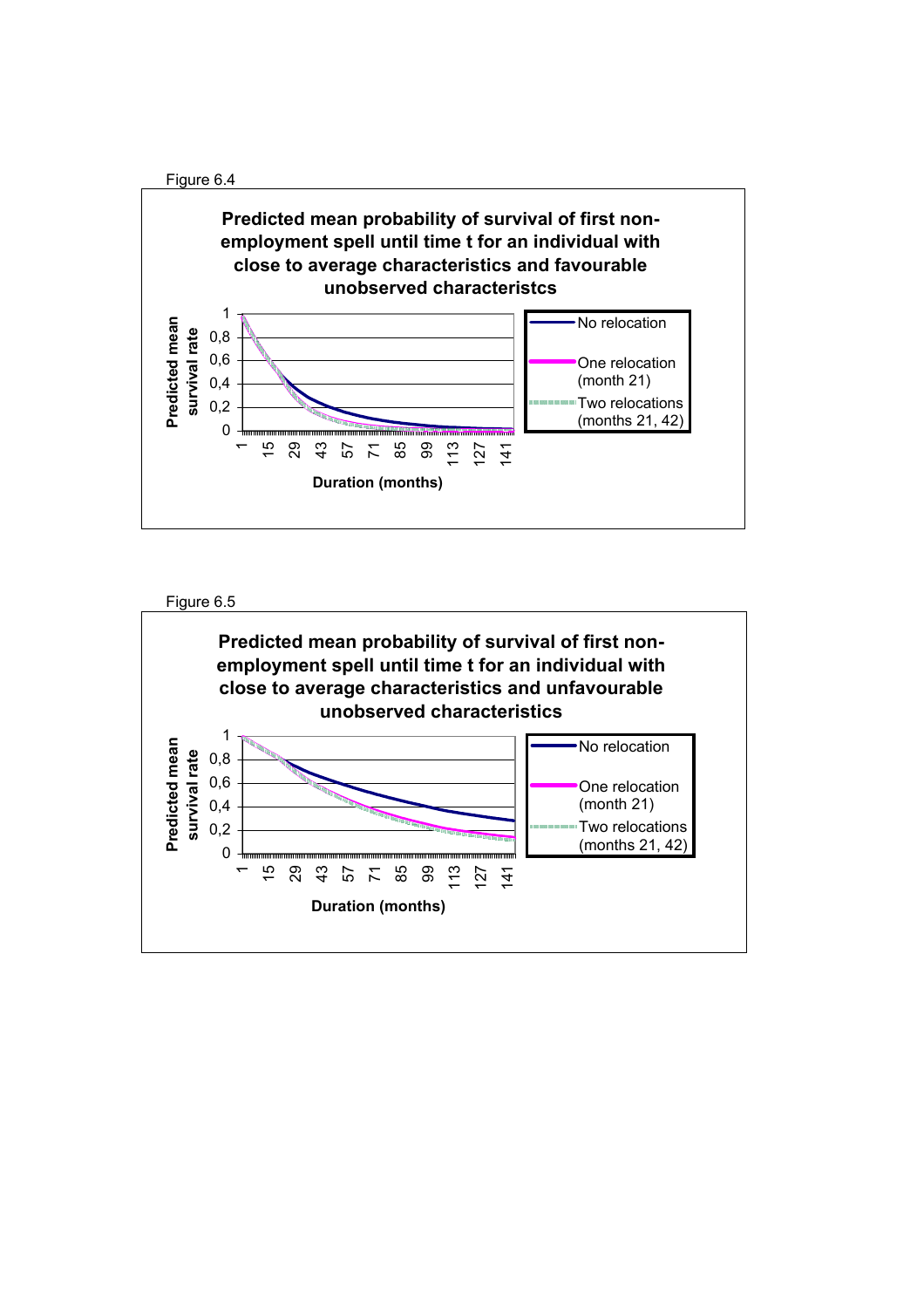Table 6.3 summarizes the estimated relocation effects in terms of change in predicted mean duration of first non-employment spell for these individuals by stating the predicted mean duration of first non-employment spell for the individual in each of the following three cases: zero relocations, one relocation carried out 20 months after initial settlement and two relocations of which the first relocation is carried out in month 21 and the second in month 42 after initial settlement.<sup>12</sup>

| Number of relocations         | None  | One        | Tw0                |
|-------------------------------|-------|------------|--------------------|
| Unobs. heterogeneity of       |       | (month 21) | (months 21 and 42) |
| Type 1 $(\exp(v_u)=1)$        | 29.7  | 22.8       | 22.5               |
| Type 2 ( $\exp(v_u) = 0.29$ ) | 113.3 | 72.5       | 69.2               |
| 'Average' person              | 65.8  | 44.3       | 42.7               |

Table 6.3 Predicted mean duration of first non-employment spell for an individual with close to mean characteristics (months).

Note: An 'average' person is  $0.568 \cdot type1 + 0.432 \cdot type2$ .

It is seen that the relocation effects correspond to a decrease in the predicted mean duration of first non-employment spell for an individual with close to mean characteristics of 7-41 months for one relocation and of 7-44 months for at least two relocations, depending on the unobserved ability type. For an 'average' person, the effect of residential mobility is close to 22 months. Thus, on average both relocations away from the municipality of placement and further relocations helped jobless refugee immigrants getting into their first job considerably faster than they would have if they had stayed in the municipality of placement, even if mobility takes place after some time. This result supports the hypothesis that refugees moved for job search reasons, that is, to improve employment prospects.

Turning to the observed effect of relocation (that is, the change in the hazard caused by the change in  $x$ 's) on the hazard rate at the individual level, we get a more diversified story. The multiplicative observed effects at the individual level of first and second relocation are plotted in Figures 6.6 and 6.7.

<sup>&</sup>lt;sup>12</sup>The predicted mean durations in Table 6.3 are calculated using an observation period of 480 months, i.e. 40 years.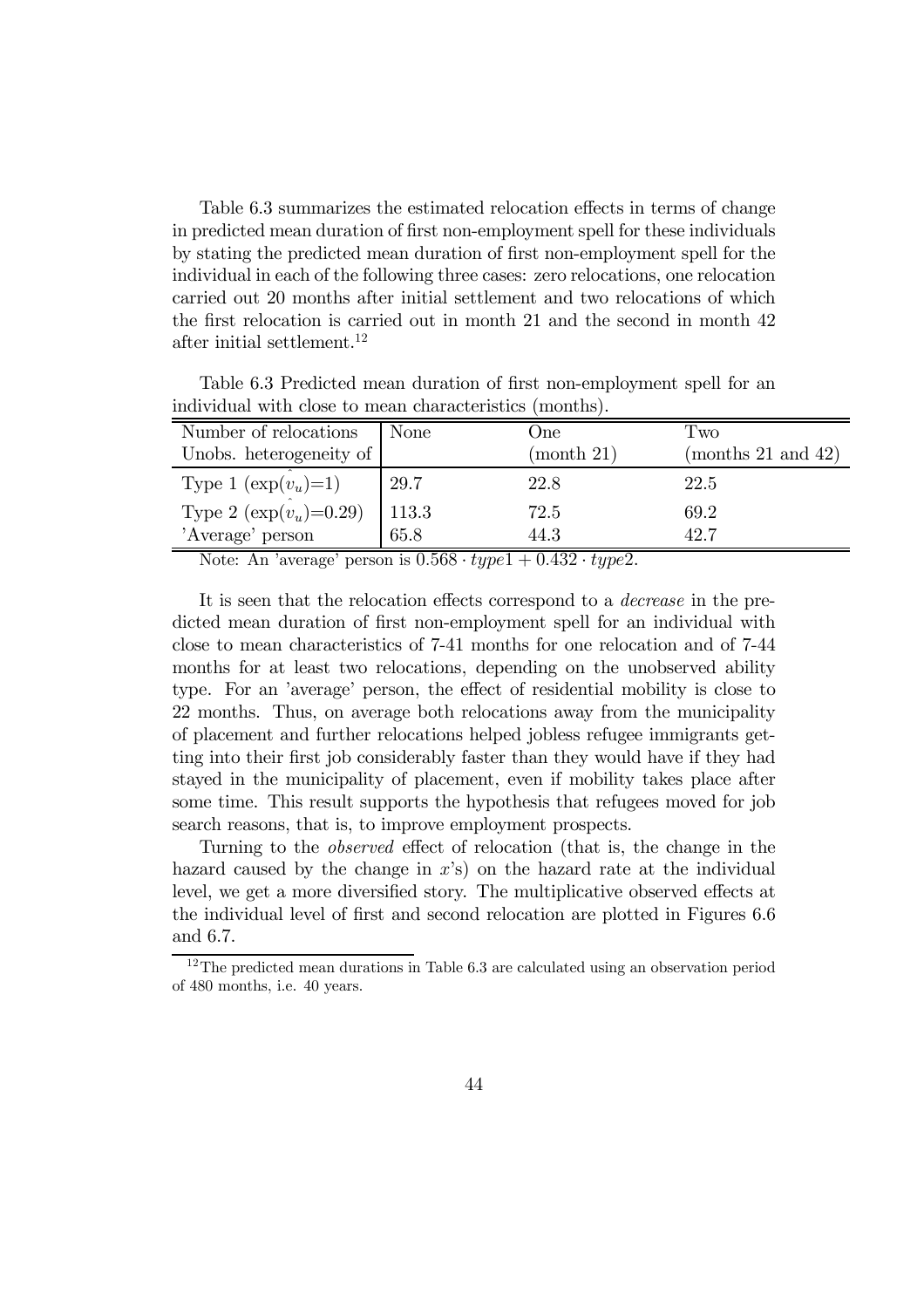

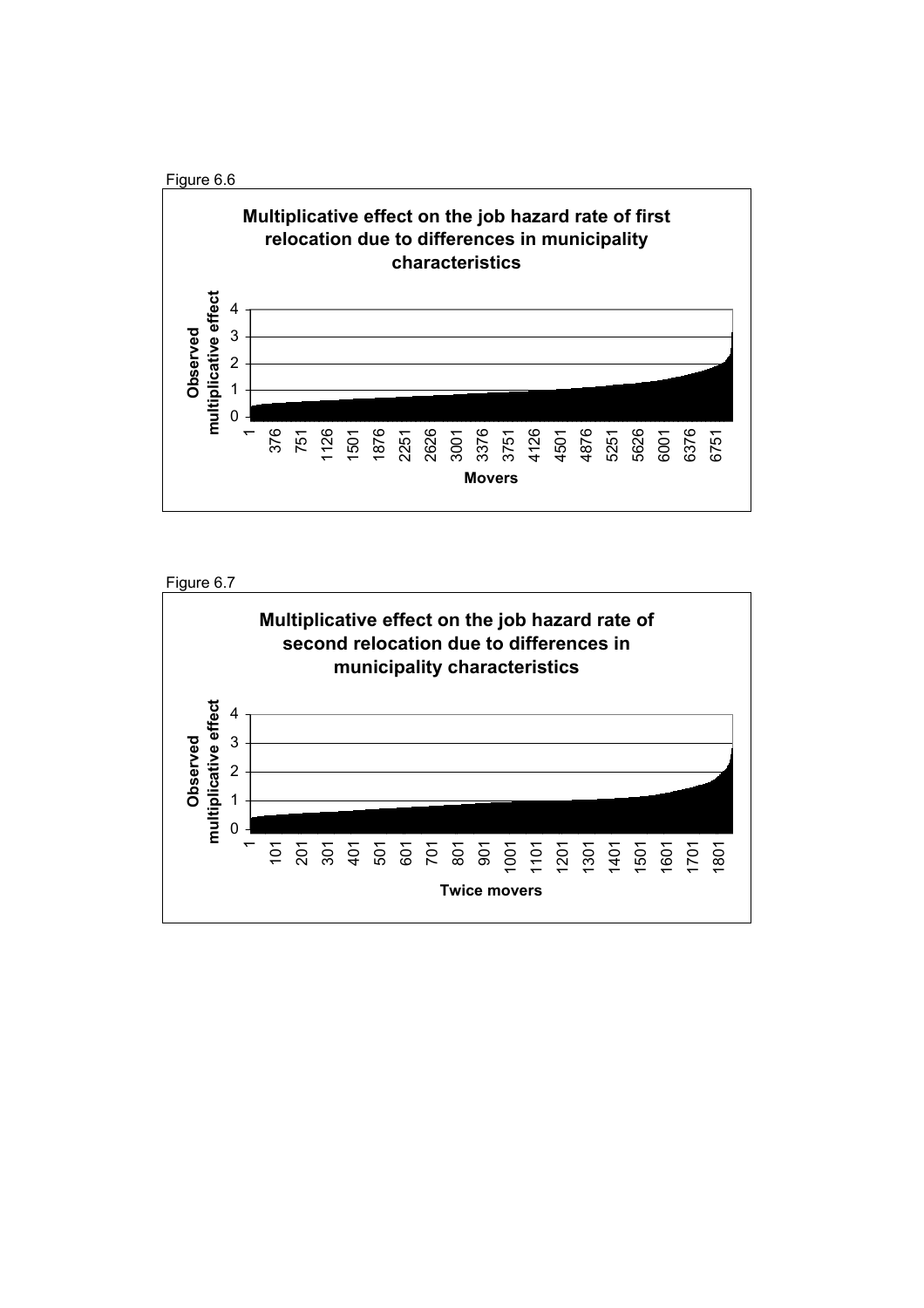The observed relocation effect on the job hazard rate is positive for only 37% of first-time movers and for 31% of second-time movers, giving rise to a multiplicative effect of  $\Delta \bar{X}^{location}$ location on the job hazard rate greater than 1 for these individuals. This implies that approximately one third of first and second-time relocations experienced an increase in the job hazard rate for 'observable reasons'. Note however that the relocation effect due to unobserved factors for each individual is unknown.

#### 6.2 Selection and unobserved heterogeneity

The estimated hazard function for non-employed individuals' transition to another municipality of residence is plotted in Figure 6.8. The estimated hazard function is seen to exhibit positive duration dependence during the first two years after settlement in a given municipality and decreasing duration dependence thereafter. The result is likely to be an analog of Jovanovich's matching model in which employees and employers gradually learn about the match quality. In the present context, refugees are likely to spend some time collecting and evaluating information about the region of residence to learn about match quality. In addition, initially the housing offer arrival rate is likely to be very low due to lack of knowledge of the housing market in the host country and due to lack of savings and a personal network needed for access to housing outside the public housing sector. The highest peak of the hazard function occurs in the interval 19-24 months after settlement. This may be due to the fact that some of the individuals who wanted to move to another municipality waited until the end of participation in the introduction programme which in general lasted for 18 months.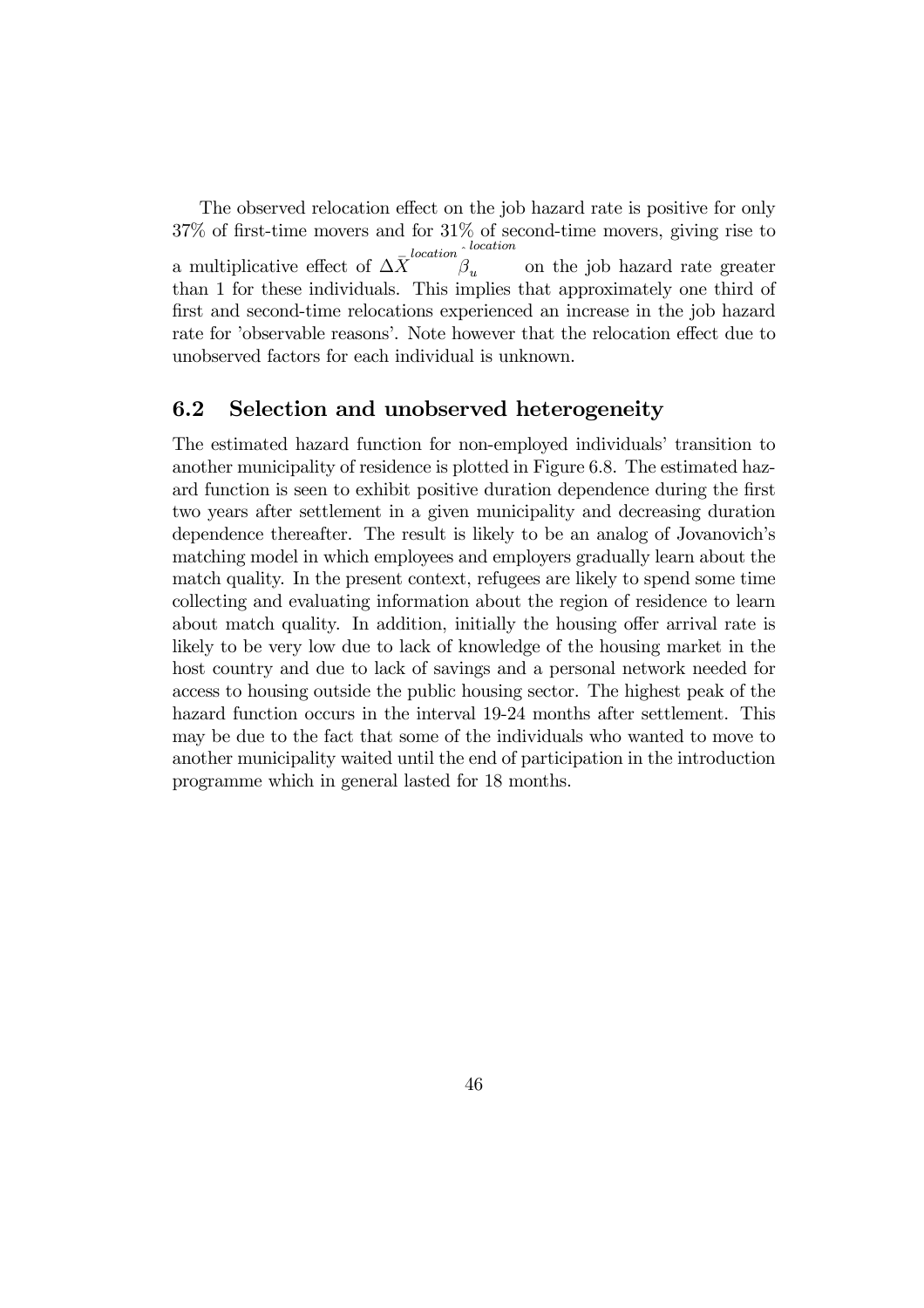

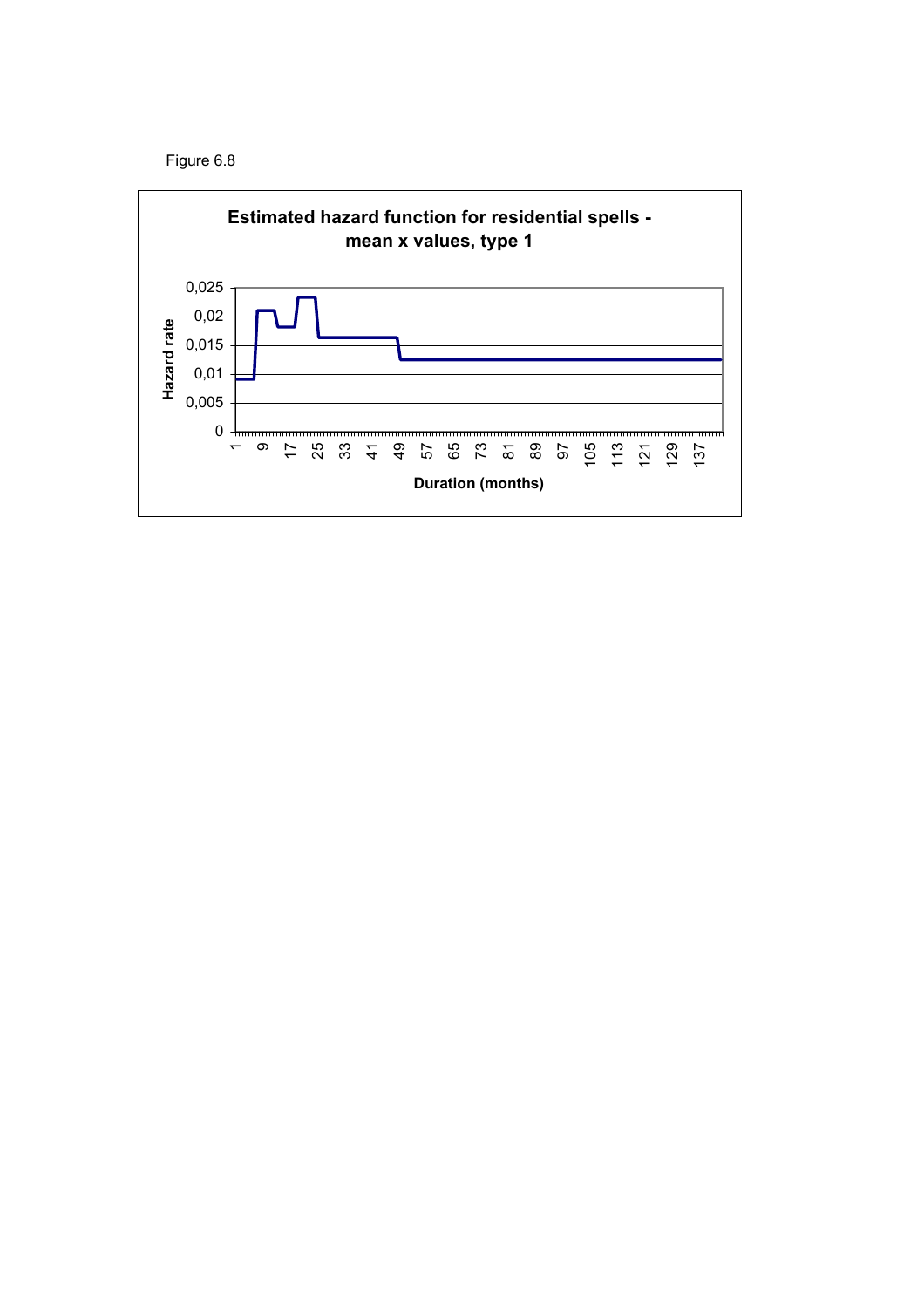Residence in the first municipality of residence, the municipality of assignment, implies a relocation hazard rate which is as much as  $168\%$  (exp[0.984]  $\approx$ 2.68) higher than the hazard rate for relocation out of later municipalities of residence. This could be expected given the initial random assignment of most of the individuals to a municipality of residence.

The estimated effects of demographic and socio-economic characteristics on the relocation hazard rate are reported in column 2 in Table 6.1. Remember that most of the demographic characteristics were included both as controls for differences in initial settlement between refugee groups due to the dispersal policy and to capture genuine differences in migration propensitity between refugee groups.

Marriage and number of infants and children are seen to have significantly negative effects on the relocation hazard rate, while change in marital status has a significantly positive effect. The interpretations of these findings are the following. First, the more family an individual has (spouse and children), the more ties to the local environment the household has. The psychological costs of relocation are therefore higher than for a single individual. Second, concerning the positive effect on the geographical mobility hazard rate of a change in marital status the interpretation is that the forming or the dissolution of a marriage is likely to lead to an adjustment of housing consumption in form of a larger or smaller residence which may imply a cross-municipal border move. The effect of age is insignificant.

Country of origin has large effects on the relocation hazard rate. The hazard rate is significantly higher for refugees from Iraq and Somalia than for individuals belonging to the reference group Iran, whereas individuals from Rumania, Sri Lanka and Vietnam have significantly lower hazard rates than Iranians. So all other characteristics being equal, some refugee immigrant groups expect higher benefits and/or lower costs from relocation than other groups.13 The net benefits of relocation to a municipality with relatively many fellow countrymen are likely to be larger for refugee immigrants whose cultural, social and economic environment in the country of origin differs considerably from such environments in the host country than for refugee immigrants whose cultural, social and economic background is similar to that of the majority group. The former group has more consumption characteristics unique to their ethnic group and their ethnic group initially has a more

<sup>&</sup>lt;sup>13</sup>Note however, that the initial location was found to be affected be ethnicity in Damm (2003a).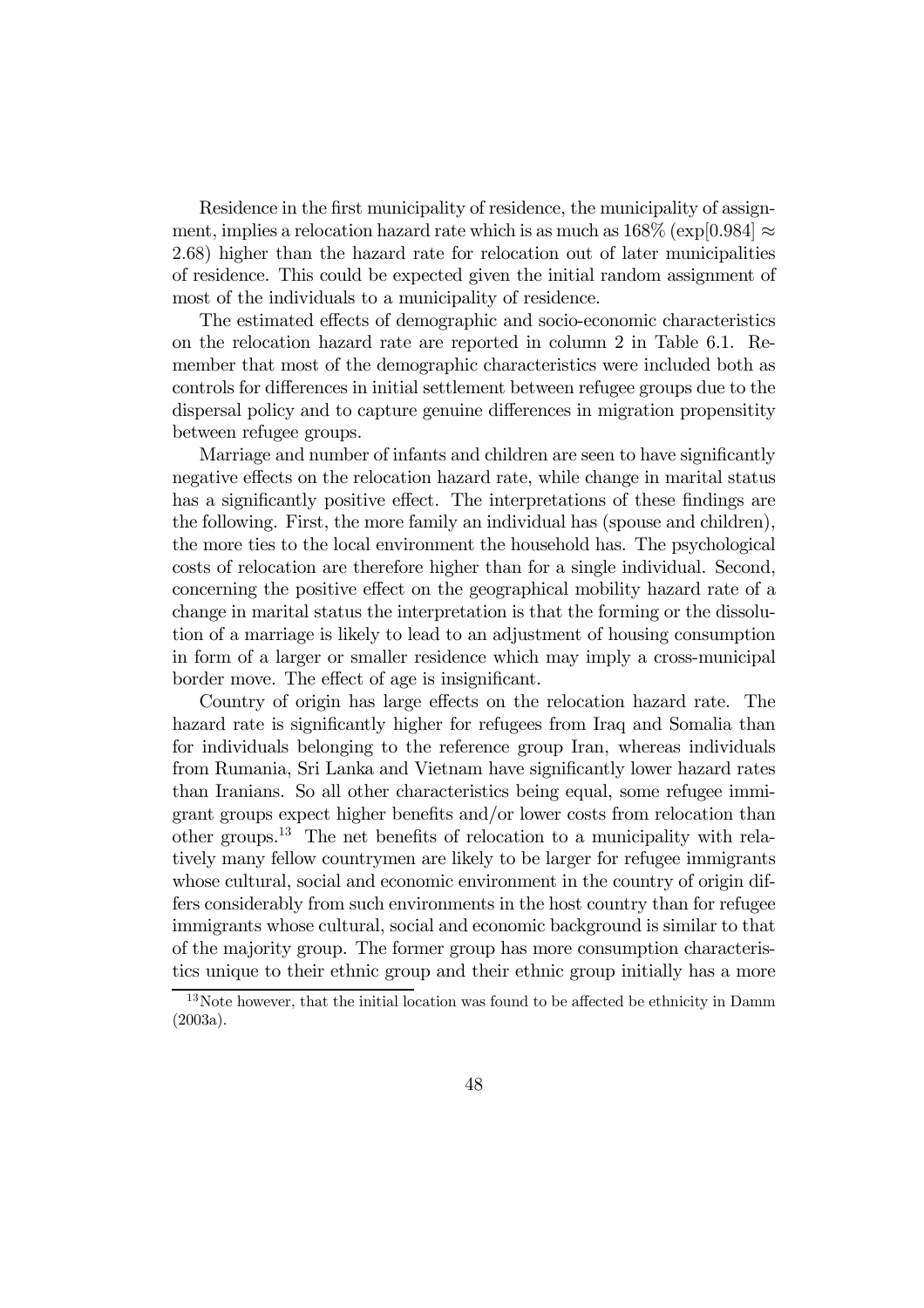limited information about the cultural, social and economic environment in the host country.

The size of the ethnic stock has a significant negative effect on the hazard rate of migration. A likely interpretation is that it is not only the concentration of fellow countrymen which matters for refugees' place utility but also the size of the ethnic network. At least part of the effect may instead be explained by the finding in Damm (2003a) that refugees with a large stock of fellow countrymen in Denmark at the time of immigration, ceteris paribus, were more likely to live in a larger municipality initially than refugees with a small stock of fellow countrymen initially.

Overall, the hazard rate of migration is increasing in the year of immigration, which reflects that refugees who arrived in the second half of the dispersal policy period were more dispersed across municipalities, including the small municipalities, than refugees who arrived in the first half of the policy period.

Turning to the effects of socioeconomic characteristics, an additional year of Danish education lagged has a modest, but significantly positive effect on the relocation hazard rate. A likely interpretation of the result is that better educated individuals have lower costs of and higher returns from migration.<sup>14</sup> The level of annual pre-tax income in the previous year has an insignificant effect on the migration rate.

The estimated effects of location characteristics are also reported in column 2, Table 6.1. The estimated effects are, except for one important variable, as expected, cf. Section 3. First, note that ethnic concentration and % of immigrants have significantly negative effects on the hazard rate of migration. These findings are consistent with the hypothesis that place utility is increasing in these two factors which capture the importance of ethnic networks and ethnic goods. Furthermore, the hazard rate of migration is, as expected, significantly higher for individuals residing in medium and small rather than large municipalities but somewhat surprisingly also higher for individuals residing in the Greater Copenhagen area compared to individuals outside that area. From the study by Damm (2003b), we know that migrants placed in small municipalities tend to migrate to medium-sized and large municipalities which confirms the hypothesis that refugees prefer larger, urban

<sup>&</sup>lt;sup>14</sup>From a related study by Damm (2003b), we know that the effect of an additional year of Danish education is to increase the hazard rate of out-migration from the municipality of placement to medium-sized municipalities.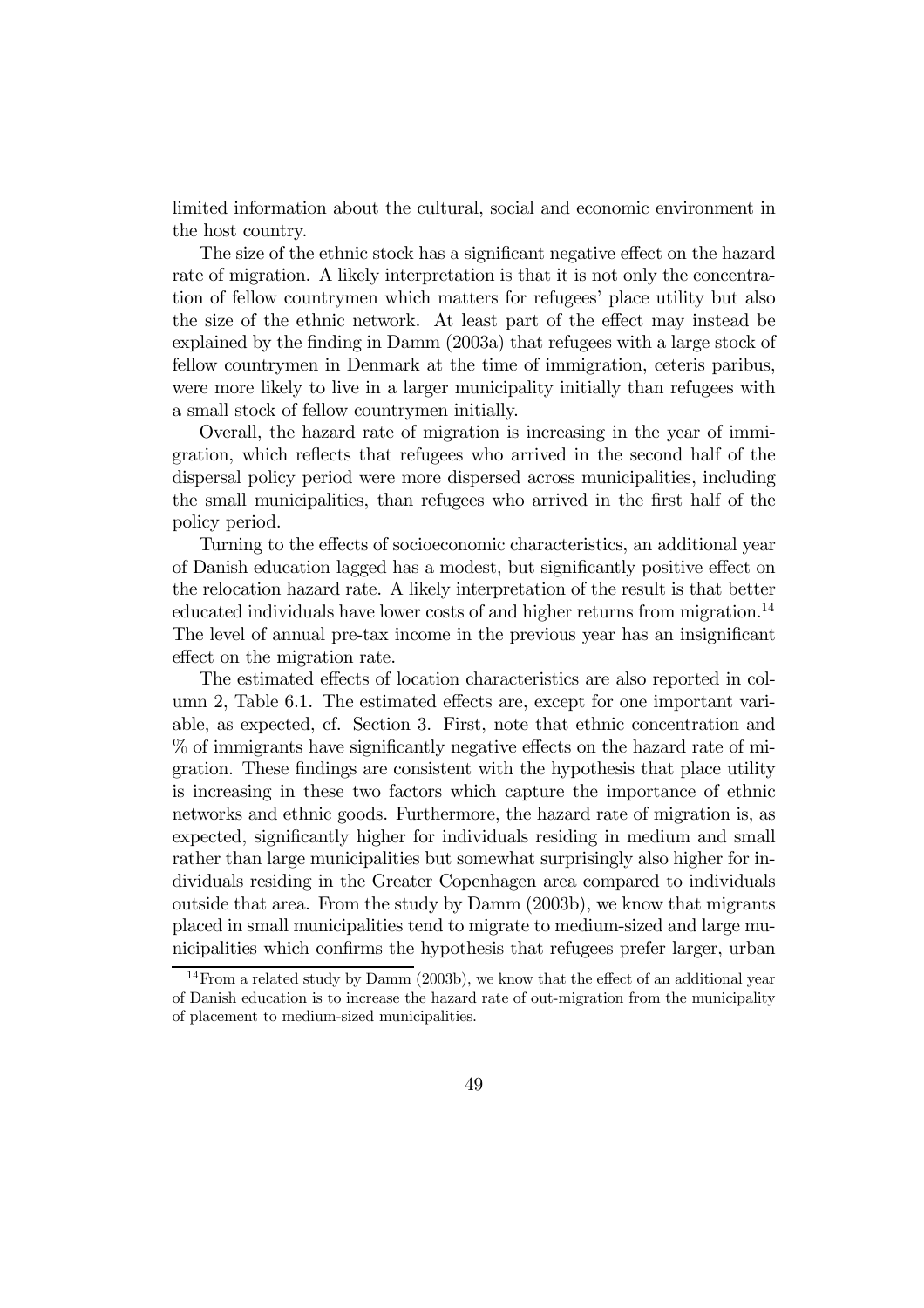areas to smaller urban and rural districts. Descriptive evidence from the present study shows that moves out of a county in the Greater Copenhagen area constitute 19% of first-time moves across county borders; however, 73% of these moves are moves within the Greater Copenhagen area. Turning to second-time moves across county borders, 48% of such moves are moves out of a county in the Greater Copenhagen area of which cross-county moves within the Greater Copenhagen area constitute 68%. Hence, the finding of relatively high migration hazard rates for refugees who live in the Greater Copenhagen area is mainly explained by high rates of migration within that area.

Further, the percentage of public housing out of the total municipality housing stock has a significantly negative effect on the relocation hazard rate. This is consistent with the theoretical prediction according to which the local housing offer arrival rate influences the rate of out-migration negatively.

The regional unemployment rate which is closely related to the job offer arrival rate is, unexpectedly, also found to have a significantly negative and numerically large effect on the relocation hazard rate. However, the result is consistent with the macro result found in a gross migration study for Denmark that the higher the regional unemployment rate relative to the unemployment rate for other regions, the lower is the migration rate (Dilling-Hansen and Smith 1996). Considering the significant importance of a low unemployment rate for refugees' employment probability, the result of a negative effect of the regional unemployment rate on the relocation hazard rate is unfortunate.

To understand the result found for regional unemployment better, note that in the related study by Damm (2003b) on push factors for placed refugees, a high regional unemployment rate in the municipality of placement was found to imply a high hazard rate of out-migration to large municipalities which in the period of observation on average had even higher regional unemployment rates than small and medium-sized municipalities. Hence, high regional unemployment was found to be a push factor in the first migration decision, but low regional unemployment did not appear to be a pull factor. And if it is not a pull factor in the first migration decision, then why should it be a push factor in later migration decisions?

Interestingly, the effect of the share of right-wing votes at the latest local election is insignificant. Hence, whatever right-wing dominated municipalities do that increases the hazard rate into employment of refugees in the municipality, there is no evidence in this study that it makes refugees 'flee'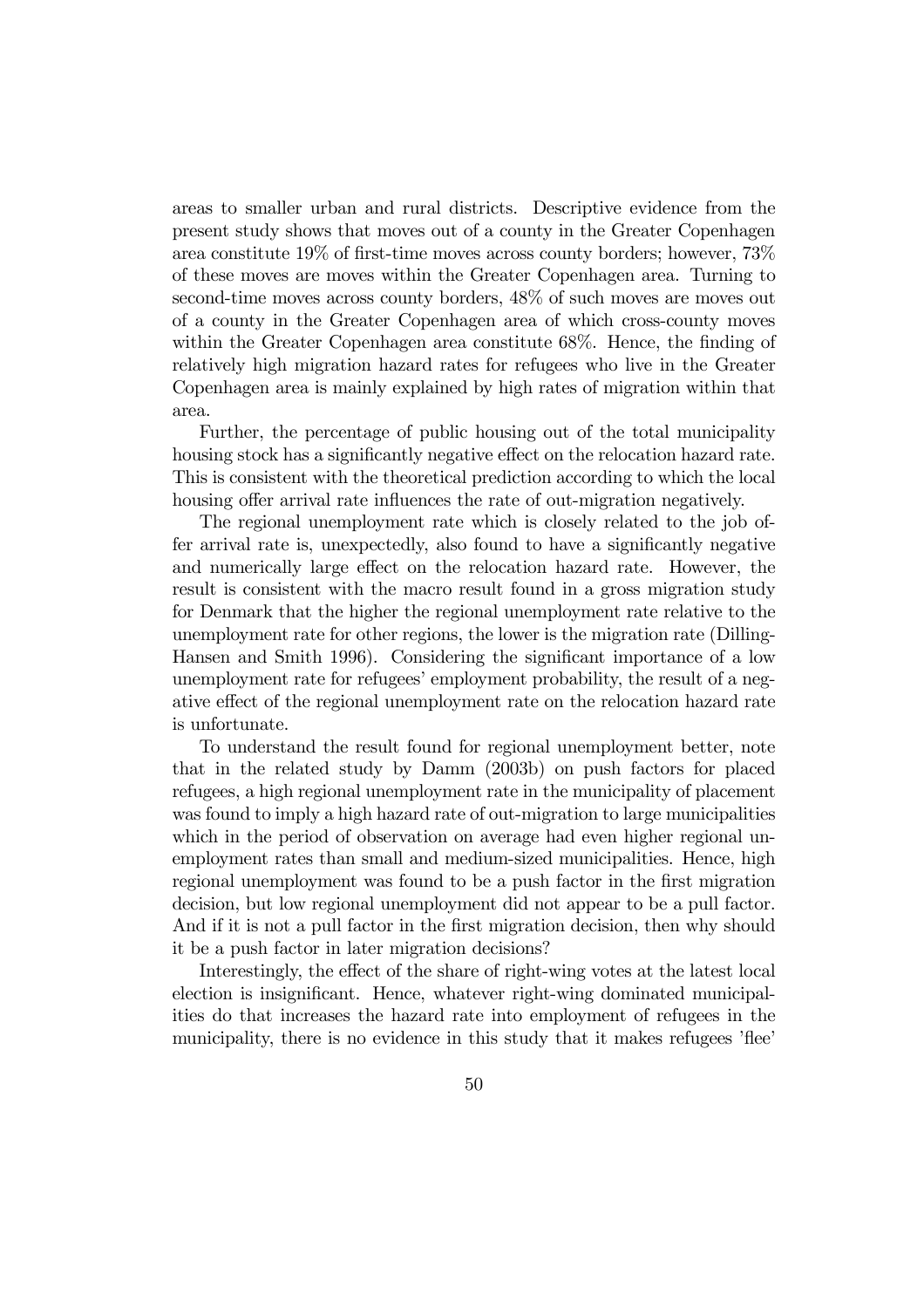the municipality (nor is there any evidence as to the contrary).

Finally, the estimation results support the hypothesis that access to institutions for vocational or higher education is an important determinant of refugees' place utility. One additional local institution for vocational and higher education decreases the hazard rate of migration by 2\%. The effect of the share of the county job in the municipality of residence is found to be insignificant.

Turning to the estimation of unobserved heterogeneity, two mass points different from zero are identified and the estimated probabilities of three of the four possible combinations of unobserved heterogeneity are significantly different from zero at a 1% significance level. In consequence, the parameter estimates reported in Table 6.1 should not be subject to bias due to selective mobility, because we have controlled for it.

## 7 Sensitivity analysis and discussion

We do not control for host-country language proficiency, abilities, motivation, education obtained in and work experience from the country of origin in the estimation of effects of location-specific characteristics on the job and relocation hazard rates, because currently we do not have access to such information. Furthermore, we are unable to control for whether or not a person needed special psychological or medical treatment upon immigration, which may have had some influence on the initial municipality of residence. However, we believe that the consequences of these lacks are mitigated by allowing for unobserved heterogeneity in both equations.

More seriously, the large average effect of migration on the hazard rate to employment may not be a genuine effect of migration. Part of the effect may stem from reverse causality, because we do not observe the month in which an individual gets a job but only the month in which he starts working. If a considerable share of refugees who find employment in the observation period find employment outside their local labour market and therefore subsequently migrate, the estimated causal effect of migration will be overestimated. We have investigated the importance of this potential problem by allowing the causal effect of relocation to change with time since mobility. If the sequence is such that you first find a job, then move and then start in the job (that is, if there is reverse causality), we would expect the observed hazard rate into employment to be very high immediately after relocation and to decline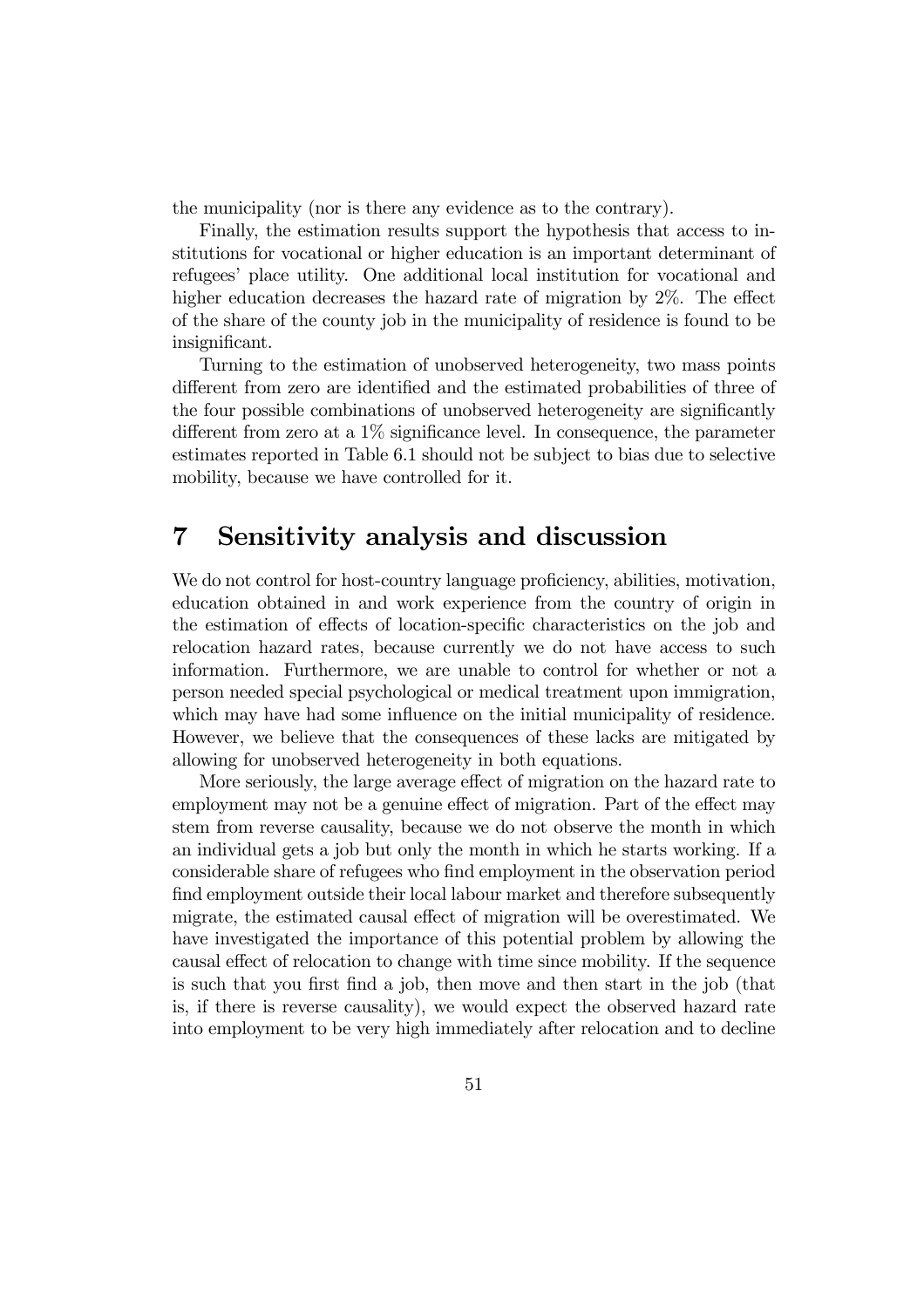thereafter.

The estimation results are reported in Table A.4 in the Appendix. The effects of the first move and of more than one move are estimated for 6 different intervals of time since the move: 1-3 months, 4-6 months, 7-12 months, 13- 18 months, 19-24 months and more than 24 months. Both relocation effects are estimated to increase over time since the move. Furthermore, the first effect is estimated to be quite small 1-3 months after the move and is only significant at a 10% significance level. We, therefore, do not find evidence that part of the large effect of mobility is due to reverse causality.

Another relevant criticism of the econometric analysis is that the 'noanticipation' requirement for identification of the mobility effect may not be satisfied in the present context; individuals may be too good at anticipating the time of mobility for the requirement to be satisfied. In that case, individuals who anticipate to migrate in the near future may lower their job search locally prior to migrating which also leads to overestimation of the estimated effect of migration on the hazard rate into employment. The validity of this assumption was discussed in Section 5, and we do not believe that the violation of the assumption is so severe as to invalidate our results, given that anticipation of the exact date of mobility will generally not be known more than a couple of months in advance.

We have investigated the robustness of the result that the relocation hazard rate is decreasing in regional unemployment by substituting that measure of unemployment with the unemployment rate for semi-skilled insured workers in the municipality of residence and in the county of residence in turns. Refugees are found to be less sensitive to the rate of unemployment for semiskilled workers in the municipality of residence than the overall regional unemployment rate; a percentage point increase in the rate of unemployment for semi-skilled workers increases the hazard rate to employment by 2% and, as before, decreases the hazard rate of migration by 0.7%. There are only small changes in the effects of other observed characteristics of the municipality of residence on the hazard rates; however, residence in a medium-sized municipality is found to imply a significantly higher hazard rate of migration than residence in a large municipality. The estimates of the relocation effects due to unobservables are also close to the estimates in the basic model; 0.64 and 0.76 for first and subsequent relocations, respectively.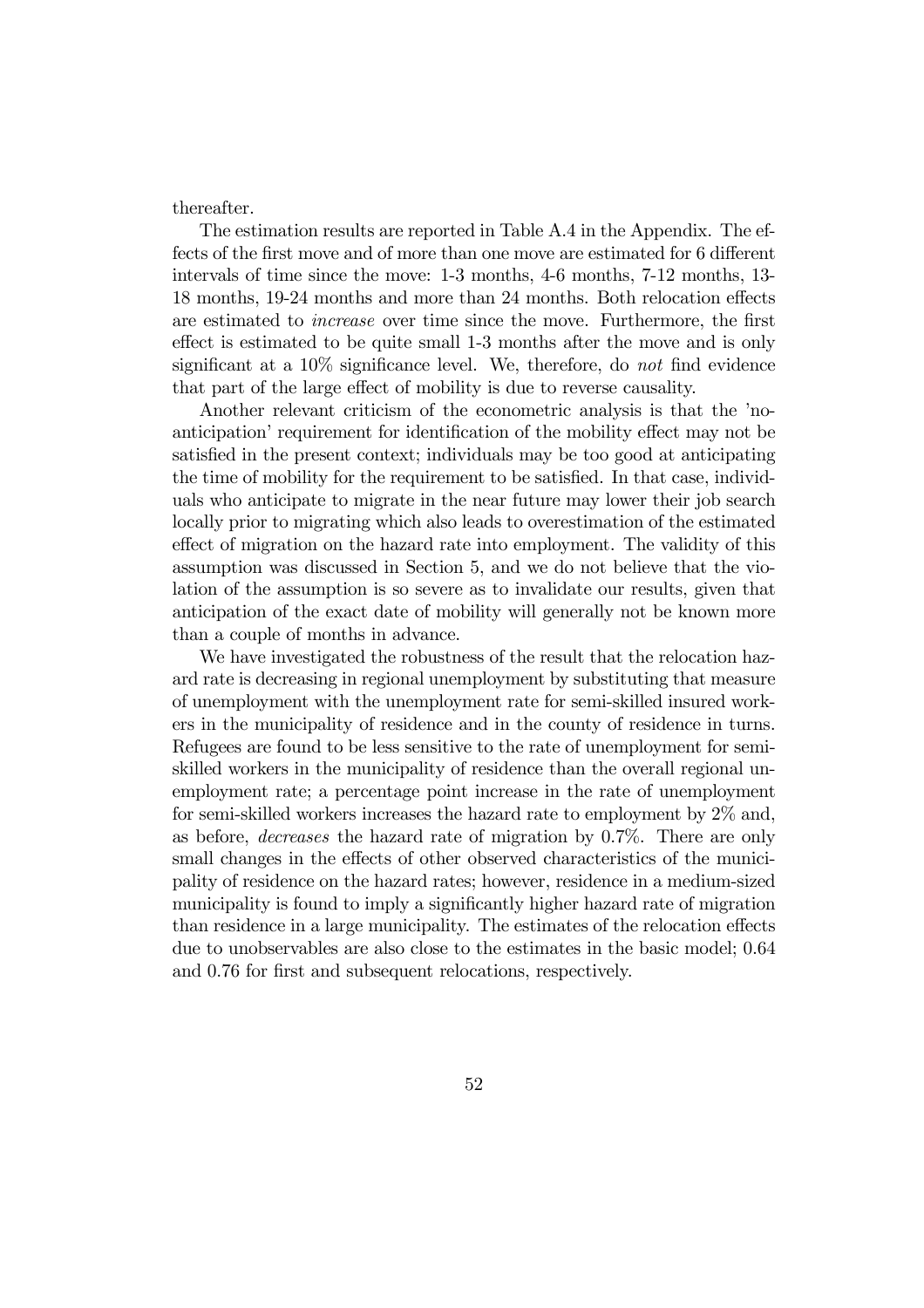## 8 Conclusion

The main aim of this empirical study was to investigate how dispersal policies affect labour market integration of refugee immigrants subject to the policy. We have investigated this by estimation of the effects of location characteristics and the average effect of subsequent migration on the hazard rate of exit to first job for male refugees aged 18-59 who were subject to the Danish Dispersal Policy 1986-1998.

We estimated the effects using a bivariate mixed proportional hazard model specification which allowed us to take potential location sorting into account when estimating the average treatment effect of migration on the hazard rate of exit to first job. Failure to account for the selection into location in the econometric model would have resulted in biased average effects of mobility. The main results are as follows:

First, we find that residence in a small or medium-sized municipality further characterised by low regional unemployment, a small immigrant population, a high concentration of fellow countrymen and a large number of institutions for vocational and higher education increases the hazard rate into the first job substantially for refugees. These results are empirical evidence in favour of the view that dispersal of new refugees away from the larger cities with large existing immigrant populations promotes refugees' labour market integration. However, they also emphasize the importance of dispersal of refugees in big clusters of refugees with the same ethnic origin, across locations with low regional unemployment, and a relatively high number of educational institutions.

We interpret the results on the basis of search models with simultaneous search for job and location of residence. Low regional unemployment increases the job offer arrival rate of refugees. So does residence in small municipalities, probably due to exposure to Danes and/or because case-workers in smaller municipalities are better at matching unemployed refugees with vacant positions in local firms. Presence of fellow countrymen increases place utility and thereby increases reservation place utility. The ethnic concentration result therefore supports the search theoretical result from Damm and Roshom (2003) that high current place utility implies a low local reservation wage. The result that the hazard rate into first job is decreasing in immigrants in per cent of the local population may be explained by refugees in immigrant enclaves being at greater risk of entering the informal rather than the formal labour market. The result merits future research, though.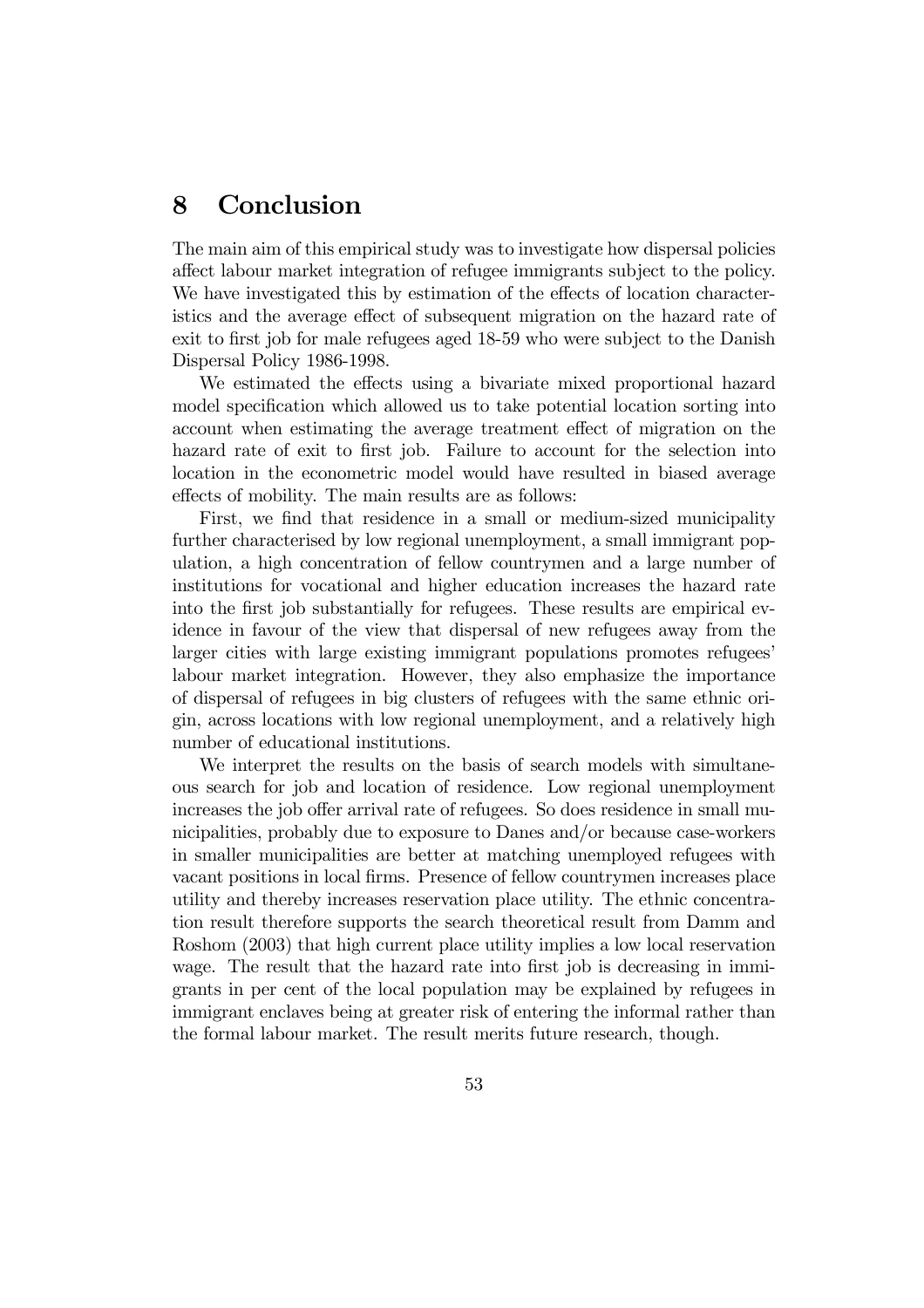Second, on average the employment prospects measured in terms of observable characteristics of the municipality of residence deteriorate when nonemployed, initially placed refugees carry out a cross-municipal move. Specifically, the average deterioration of observed municipality characteristics due to moves corresponds to a decrease in the hazard rate to first job of 11% after first move and 14% after second move (relative to no move). However, the average effect of cross-municipal moves due to unobservables on the hazard rate into the first job is large and positive and dominates the negative effect of relocation due to deterioration of observable location characteristics. On average, first relocations increase the hazard rate into first job by 92% due to unobservables. Moreover, on average two relocations compared to no relocation increase the hazard rate by 116% due to unobservables. The average net effect of cross-municipal moves by non-employed, initially placed refugees amounts to an increase in the hazard rate of exit to first job of 70% for first relocation and 85% for two relocations. In terms of the duration until the first job, model simulations showed that first relocations on the average implied that an individual with mean characteristics got his first job 22 months earlier than he would have otherwise. Now, this result is for a person who does not move until 21 months after the initial assignment to a municipality. Needless to say, the effect on the duration until first job would be much larger if immigrants initially were able to choose where they wanted to live and work.<sup>15</sup>

We, therefore, conclude that, in the context of the Danish Dispersal Policy 1986-1998, cross-municipal moves carried out by male refugees placed prior to their first job on average promoted their labour market integration and that this speaks against the use of dispersal policies.

The policy recommendations are that in order not to hurt the speed of labour market integration by carrying out dispersal policies for new refugee immigrants, the authorities in charge of the dispersal should locate individuals in locations offering favourable employment prospects as well as place utility sufficiently high so as to deter relocation. Refugees were found to have favourable employment prospects mainly in small and medium-sized municipalities with low regional unemployment, a large number of educa-

<sup>&</sup>lt;sup>15</sup>In fact, model simulations show that free choice of first residential location for an individual with mean characteristics would decrease time until first job by as much as 29 months. The calculation is based on the assumption that the individual chooses to settle initially in a municipality which has observed and unobserved characteristics equal to the mean characteristics of the destination municipalities of first-time movers.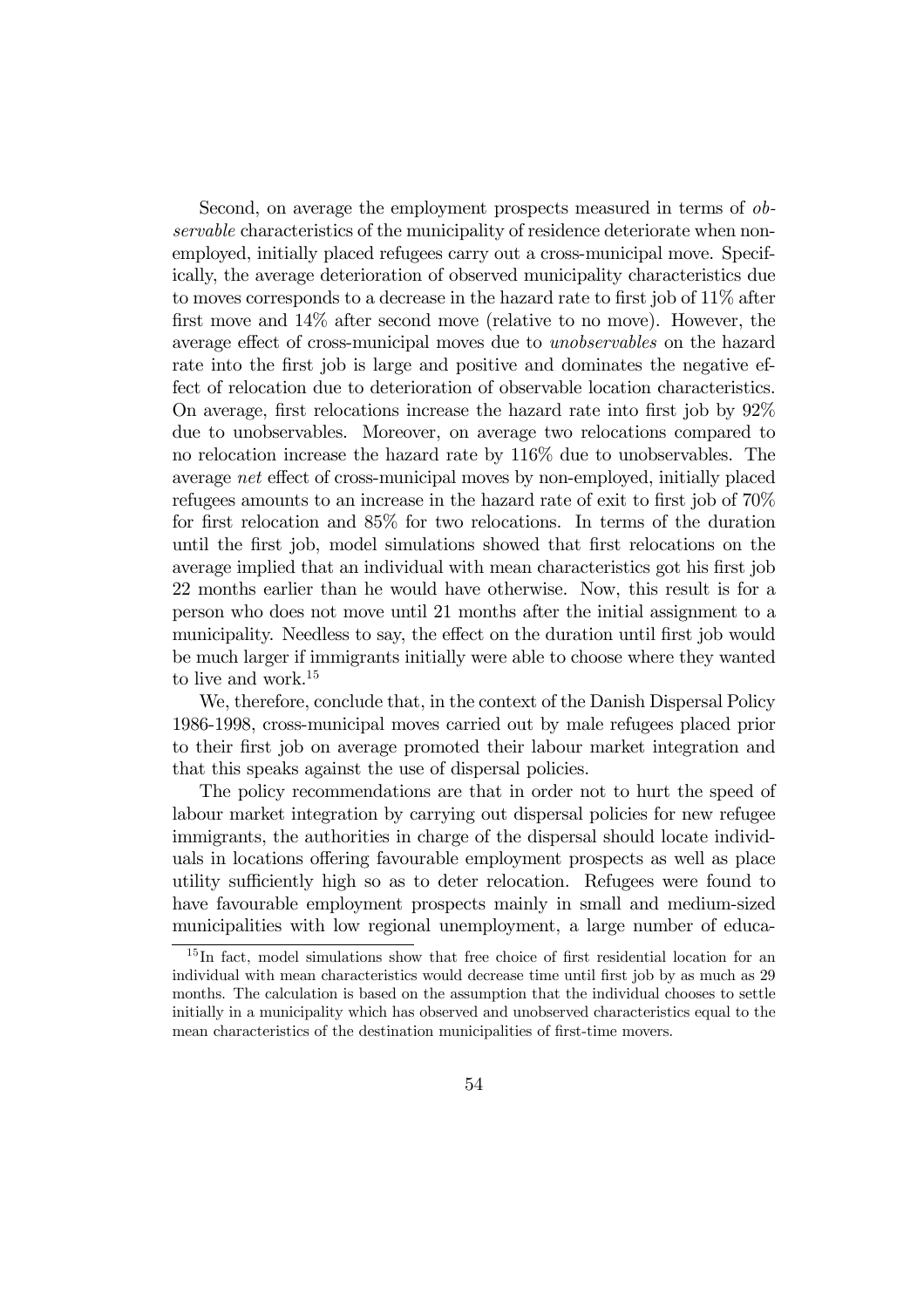tional institutions, high concentration of fellow countrymen but few other immigrants. Their mobility was dampened by the presence of fellow countrymen, good access to public housing, high unemployment (unfortunately) and by living in large municipalities.

The results also imply that the introduction of further restrictions on the geographical mobility of placed refugees (such as the 1999 reform) in order to reduce the relatively high rates of subsequent migration would on average be expected to hamper labour market integration of refugees.

## References

- [1] Abbring, J.H. and G.J. van den Berg. 2003. The Non-Parametric Identification of Treatment Effects in Duration Models. Working paper, Free University Amsterdam, Amsterdam. forthcoming in Econometrica.
- [2] Abbring, J.H., G.J. van den Berg and J.C. van Ours. 1997. The effect of unemployment insurance sanctions on the transition rate from unemployment to employment. Working Paper, Tinbergen Institute, Amsterdam.
- [3] Bartel, A. 1989. Where do the new immigrants live? Journal of Labor Economics, 7(4):371-91.
- [4] Bauer, T., G. Epstein and I.N. Gang. 2002. Herd Efects or Migration Networks? The Location Choice of Mexican Immigrants in the U.S, IZA Discussion Paper 551.
- [5] Bolvig, I., P. Jensen and M. Rosholm. 2003. The Employment Effects of Active Social Policy in Denmark. Unpublished paper, Department of Economics, Aarhus School of Business and University of Aarhus.
- [6] Bonnal, L., D. Fougere and A. Serandon. 1997. Evaluating the impact of French employment policies on individual labour market histories. Review of Economic Studies 64:683-713.
- [7] Borjas, G.J. 1999. Immigrants and welfare magnets. Journal of Labor Economics, 17(4):607-637.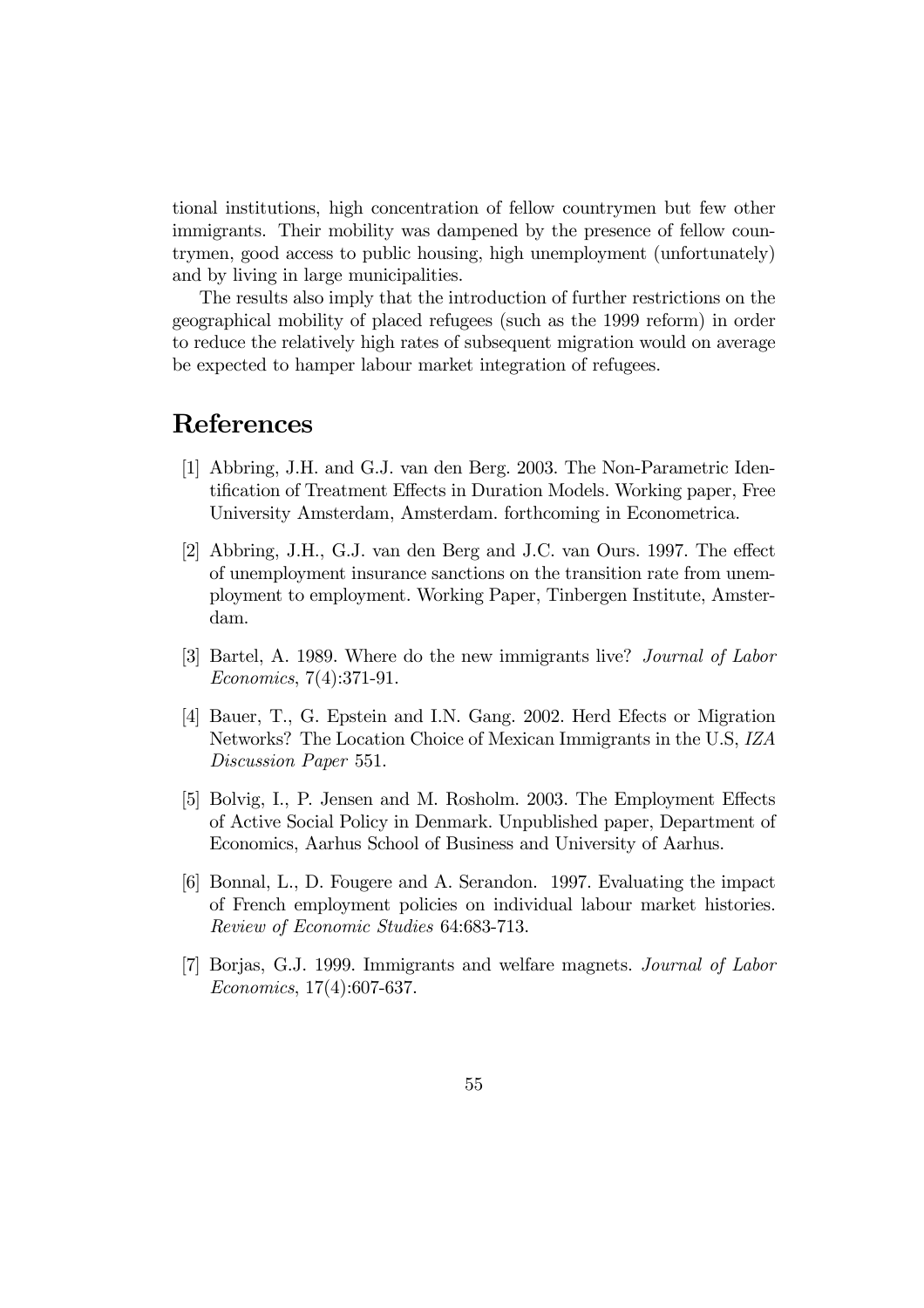- [8] Card, D. and D. Sullivan. 1988. Measuring the effect of subsidized training programs on movements in and out of employment. Econometrica 56:497-530.
- [9] Chiswick, B.R. and P.W. Miller. 2001. Do Enclaves Matter in Immigrant Adjustment? Working paper, Department of Economics. University of Illinois at Chicago.
- [10] Damm, A.P. 2003a. The Danish Dispersal Policy on Refugee Immigrants 1986-1998: A Natural Experiment? Chapter 1 in this thesis.
- [11] Damm, A.P. 2003b. Immigrants' Location Preferences: Exploiting a Natural Experiment. Chapter 2 in this thesis.
- [12] Damm, A. P. 2003c. Employment Spillover from Ethnic Networks? Chapter 5 in this thesis.
- [13] Damm, A. P. and M. Rosholm. 2003. Employment Effects of Dispersal Policies on Refugee Immigrants, Part I: Theory. Chapter 3 in this thesis.
- [14] Danish Refugee Council (Dansk Flygtningehjælp). 1993. Om geografisk spredning af asylansøgere, flygtninge og indvandrere. Internal report written by Bente Bondebjerg and Morten Iversen.
- [15] Devine, T.J. and M. M. Kiefer. 1993. The Empirical Status of Job Search Theory. Labour Economics, 1: 3-24.
- [16] Dilling-Hansen, M. and V. Smith. 1996. Estimating inter-regional migration using a hiring function approach. Working Paper, Department of Economics, Aarhus University.
- [17] Djuve, A. B. and H. C. Kavli. 2000. Styring over eget liv. Levekår pg flytteaktivitet blant flyktinger i lys av myndighetenes bosettingsarbeid. Fafo-rapport 344.
- [18] Edin, P.-A., P. Fredriksson and O. Åslund. 2001. Settlement policies and the economic success of immigrants. CEPR Discussion Paper 2730.
- [19] Gritz, R.M. 1993. The impact of training on the frequency and duration of employment. Journal of Econometrics 57: 21-51.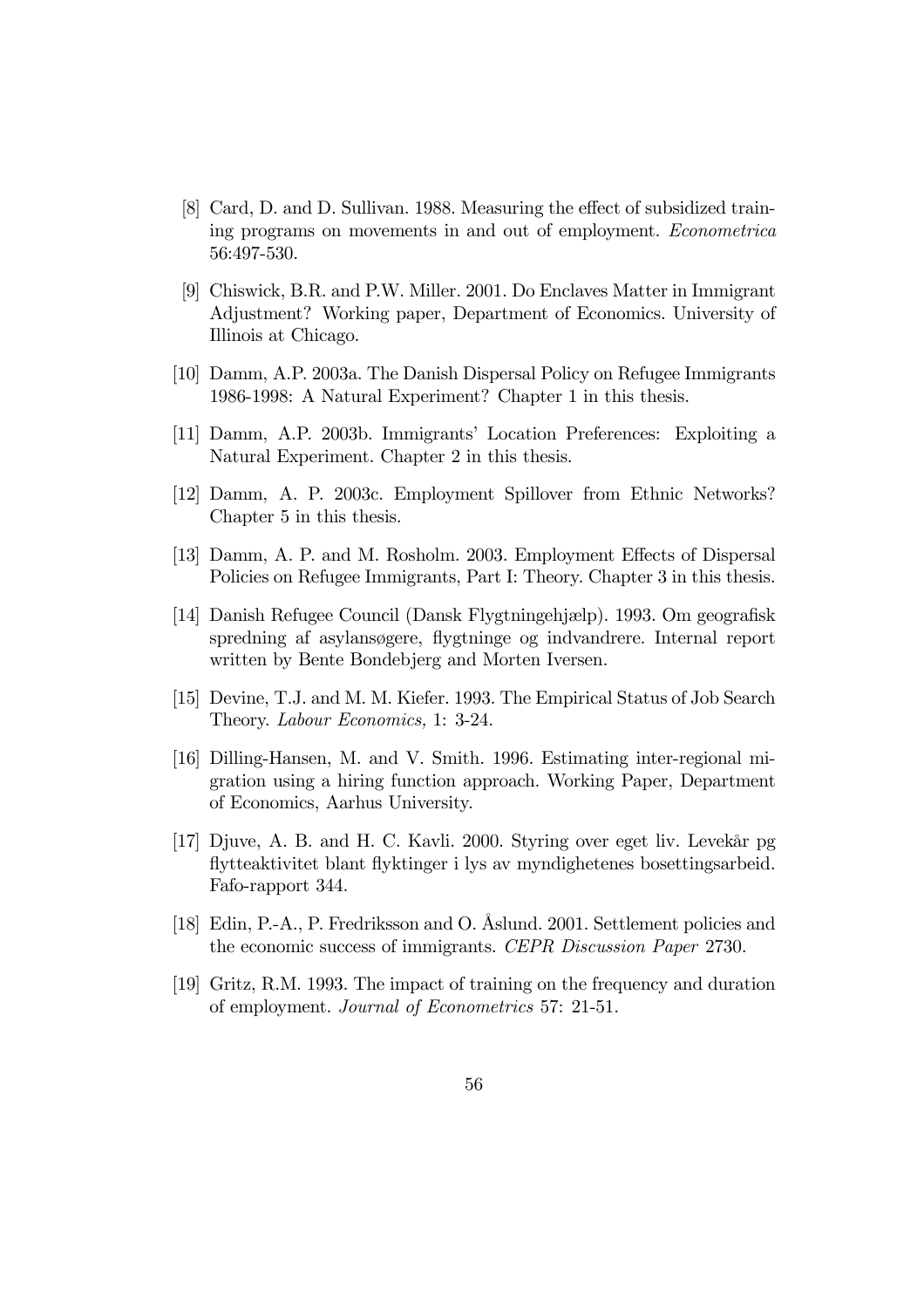- [20] Hummelgaard, H., L. Husted, A. Holm, M. Baadsgaard and B. Olrik. 1995. Etniske minoriteter, integration og mobilitet. Copenhagen: AKF.
- [21] Jaeger, D.A. 2000. Local Labor Markets, Admission Categories and Immigrant Location Choice. Working Paper, Department of Economics, Hunter College, NY.
- [22] Kobrin, F. E. and A. Speare. 1983. Out-migration and ethnic communities. International Migration Review 17: 425-44.
- [23] Lancaster, T. 1990. The Econometric Analysis of Transition Data. Cambridge: Cambridge University Press.
- [24] Lillard, L.A. 1993. Simultaneous equations for hazards. Journal of Econometrics 56:189-217.
- [25] Lillard, L.A. and C.W.A. Panis. 1996. Marital status and mortality: The role of health. Demography 33:313-327.
- [26] Ministry of Internal Affairs (Indenrigsministeriet). 1995. Integration af bosniske krigsflygtninge i Danmark. 1. delrapport fra Indenrigsministeriets udvalg vedrørende integration af bosniske krigsflygtninge, flygtninge og indvandrere.
- [27] Ministry of Internal Affairs (Indenrigsministeriet). 1996. Udlæ ndinge '96. En talmæssig belysning af udlændinge i Danmark, ch. 6.
- [28] Piore, M. J. 1979. Birds of passage: Migrant labor and industrial societies. Cambridge: Cambridge University Press.
- [29] Rosholm, M., K. Scott, and L. Husted. 2000. The Times They Are A-Changin'. Organizational change and immigrant employment opportunities in Scandinavia. IZA Discussion Paper 258.
- [30] Van den Berg, G.J., B. van der Klauw and J.C. van Ours. 2004. Punitive sanctions and the transition from welfare to work. Forthcoming in Journal of Labor Economics 22.
- [31] Van Ommeren, J., P. Rietveld and P. Nijkamp. 1997. Commuting: in search of jobs and residences. Journal of Urban Economics 42:402-421.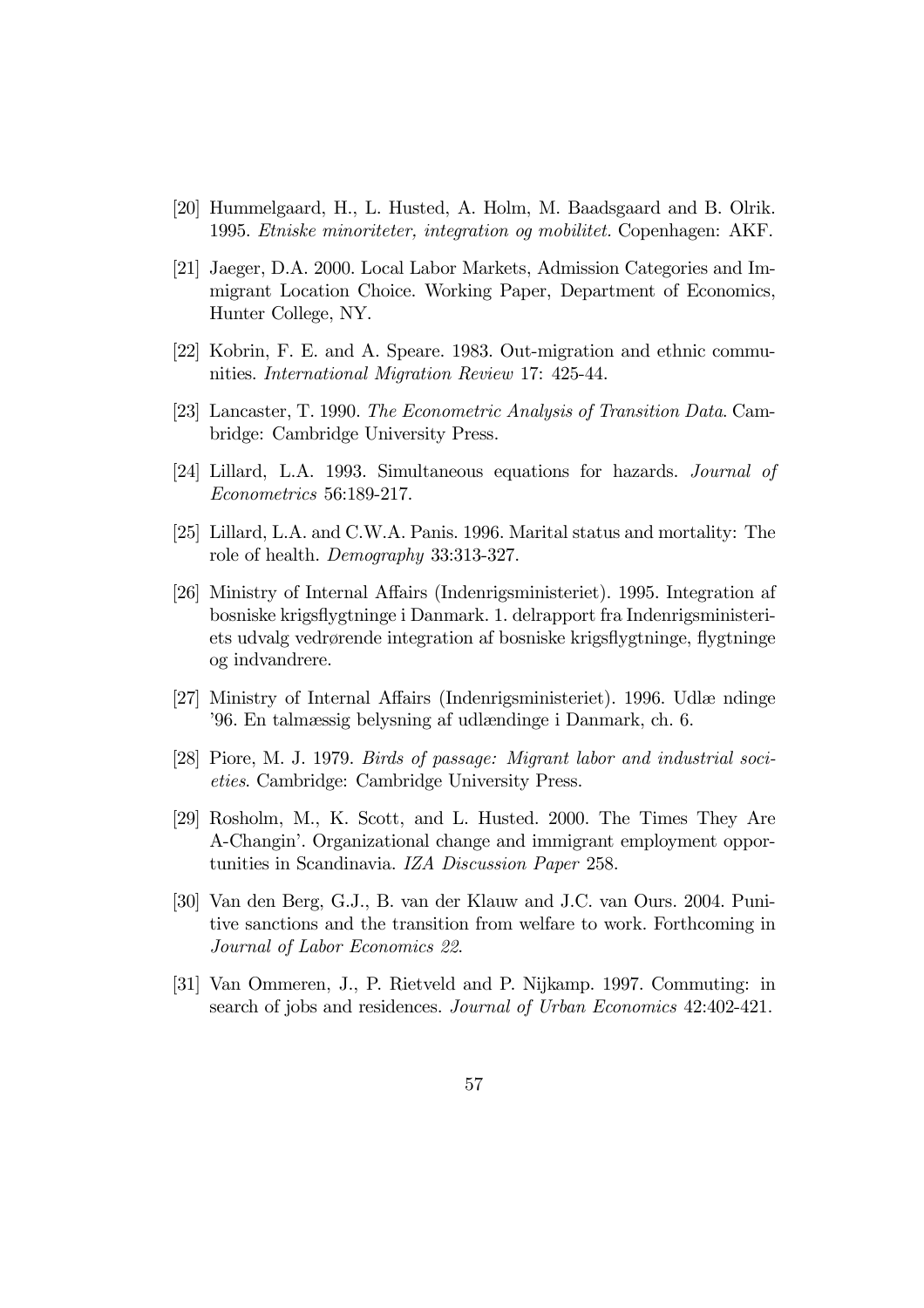- [32] Van Ommeren, J., P. Rietveld and P. Nijkamp. 2000. Job mobility, residential mobility and commuting: A theoretical analysis using search theory. The Annals of Regional Science 34:213-232.
- [33] Wolpert, J. 1965. Behavioral Aspects of the Decision to Migrate. Papers of the Regional Science Association, 19:159-169.
- [34] Yapa, L., M. Polese and J. Wolpert. 1971. Interdependencies of commuting, migration and job site relocations. Economic Geography 47: 59-72.
- [35] Zavodny, M. 1997. Welfare and the locational choices of new immigrants. Federal Reserve Bank of Dallas Economic Review, Second Quarter 1997.
- [36] Zavodny, M. 1998. Determinants of Recent Immigrants' Locational Choices. Federal Reserve Bank of Atlanta Working Paper 98-3.
- [37] Åslund, O. 2001. Now and forever? Initial and subsequent location choices of immigrants. IFAU Working Paper 11.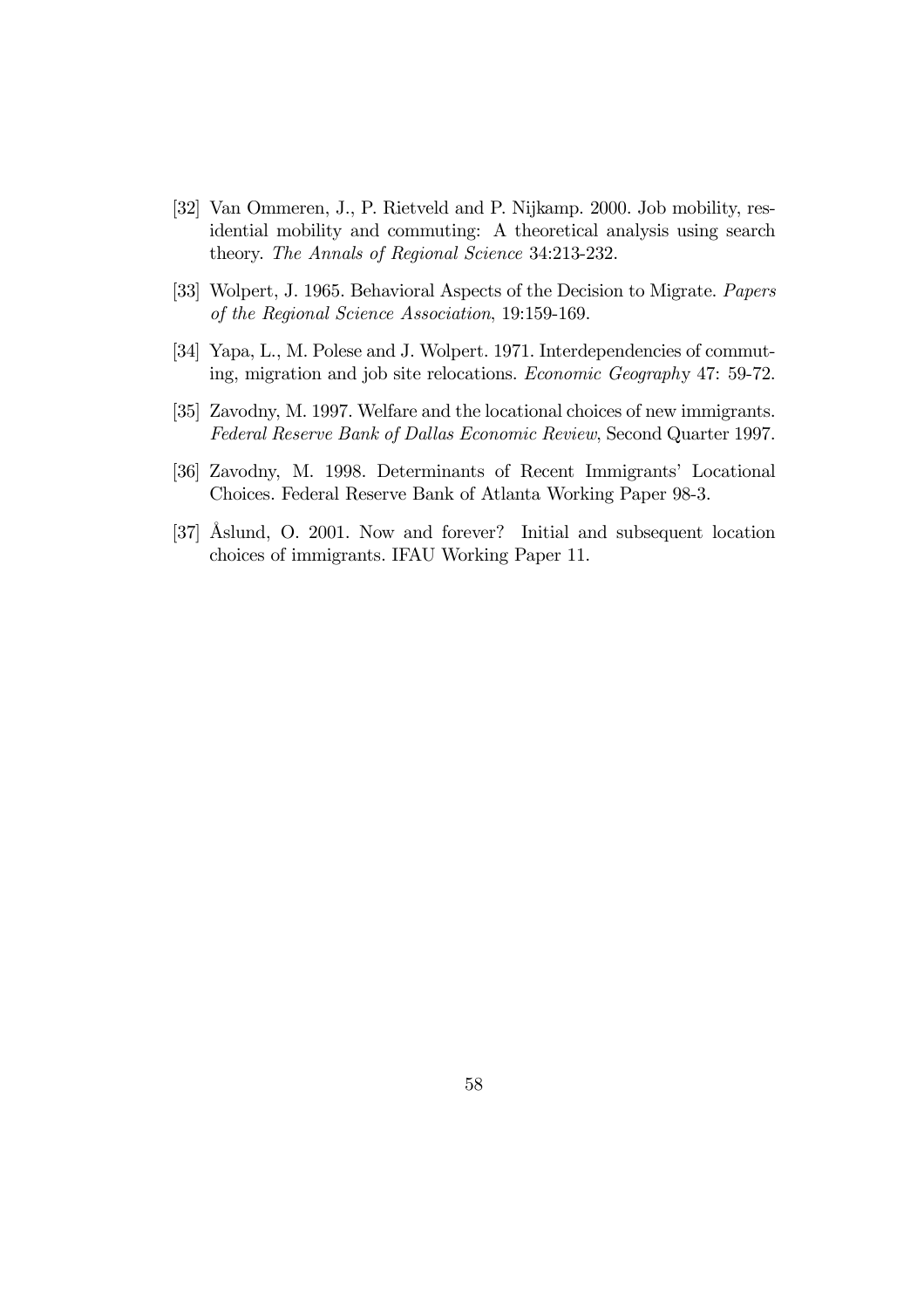## Appendix

### Construction of variables:

The following variables were constructed based on information from the longitudinal administrative registers of Statistics Denmark on the immigrant population in Denmark 1984-2001.

Years of education. This variable refers to total number of years of education obtained in Denmark. The variable was constructed using information about an individual's highest completed education obtained in Denmark from the registers which have extremely detailed education information; for educations lasting more than a year, information is given both on the education and the highest year of the education completed. Furthermore, the level of the education can be inferred from the education code, because in general the educational level is increasing in the code value. The codes therefore allow us to construct a variable of years of education completed which takes values 0.5 years (for pre-school class) to 17 years (for masters degrees).

log(income). This income variable refers to annual gross income of the individual, i.e. the sum of all taxable income of the individual, including income transfers.

Ethnic stock. The total number of immigrants from each of the 17 refugee countries was obtained for every year 1986-1997. The 'ethnic stock' variable denotes the total number of immigrants from the refugee's country of origin.

Ethnic concentration. This variable is constructed as a refugee's number of fellow countrymen in the municipality of residence in per cent of the total number of immigrants from that country of origin.

% immigrants. The variable is calculated as the total number of immigrants residing in the municipality in per cent of the total number of municipality inhabitants.

Greater Copenhagen. This indicator variable takes the value 1 if a refugee lives in Copenhagen and Frederiksberg County Municipality or in Copenhagen County and 0 otherwise.

The following variables have been constructed using the annual time-series data on municipality characteristics from Statistics Denmark's website.

Small municipality. This indicator variable takes the value 1 if a refugee lives in a municipality with less than or equal to 10,000 inhabitants, of which there were approximately 139 out of the total of 275 Danish municipalities.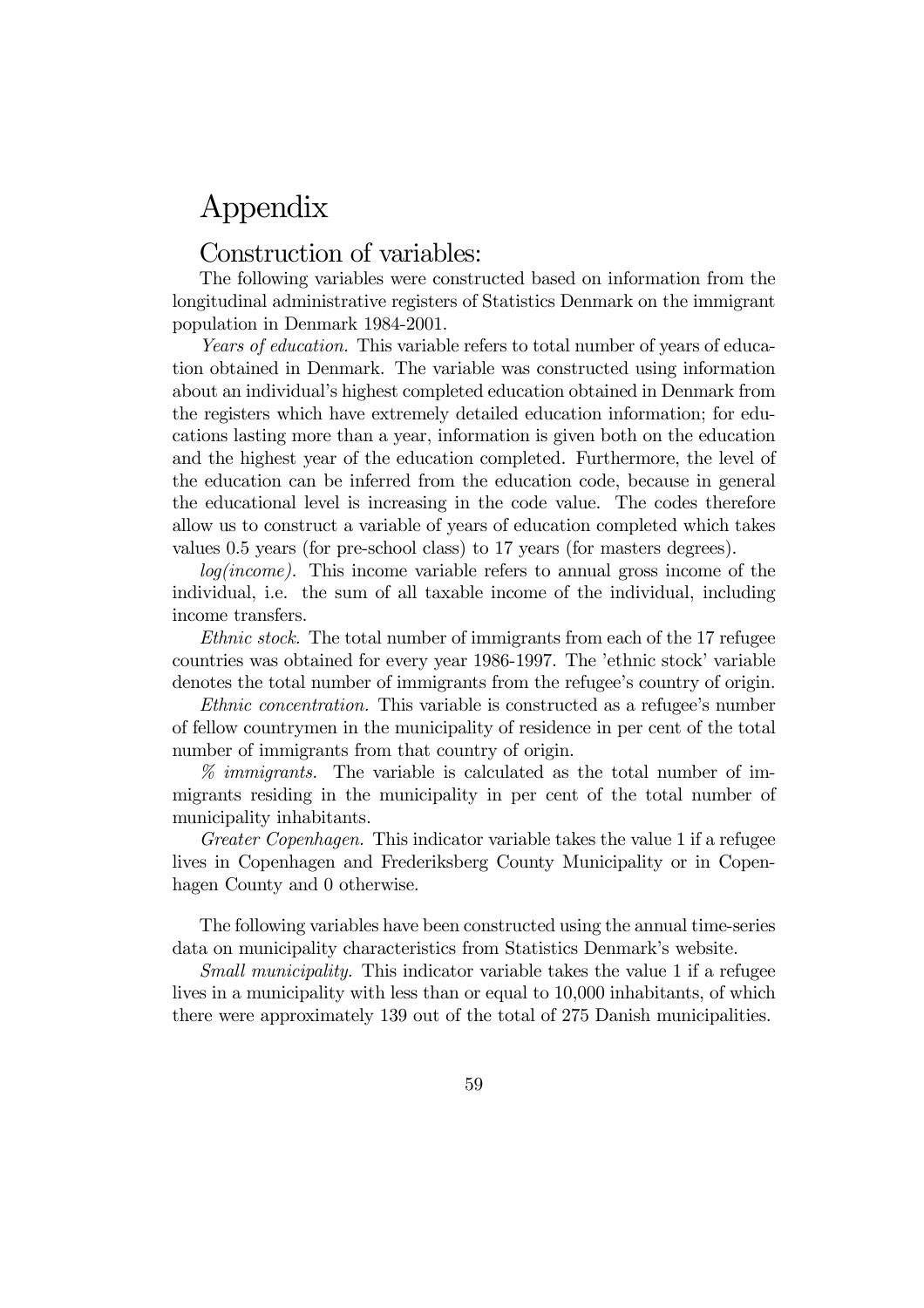Medium municipality. This indicator variable takes the value 1 if a refugee lives in a municipality with more than 10,000 and less than or equal to 100,000 inhabitants. This includes approximately 132 Danish municipalities.

Large municipality. This indicator variable takes the value 1 if a refugee lives in a municipality with more than 100,000 inhabitants. Only four Danish municipalities fall into this category: Copenhagen, Aarhus, Odense and Aalborg.

% of county jobs. The variable gives the number of individuals employed in the municipality of residence in per cent of the total number of individuals employed in the county. Administratively and politically, Denmark is divided into 14 counties and one so-called county municipality.

 $\#$  educational institutions. This variable includes 40 different types of institutions for vocational and higher education and denotes the number of such institutions in the municipality of residence.

% public housing. The variable denotes the number of public housing dwellings for all-year residence in the municipality of residence in per cent of the total number of dwellings for all-year around residence in the municipality of residence.

% right-wing votes. This variable is constructed as the sum of votes for the Liberal Party and the Conservative People's Party in per cent of the sum of votes for the Liberal Party, the Conservative People's Party, the Socialdemocratic Party and the Socialist People's Party at the latest local election. The two former parties are traditional right-wing parties whereas the latter two are traditional left-wing parties. Local elections take place every four years.

Regional unemployment rate. This variable has been constructed by the Local Government Studies on information from the Ministry of Transport on the costs of transportation from the largest post office in each municipality to each of the other 274 largest post offices in the other municipalities. The regional unemployment rate used in the present study gives the unemployment rate in a radius of DKK 60 of transport around the largest post office in the municipality of residence. DKK 60 correspond to approximately USD 9.20. The information on unemployment stems from Statistics Denmark's 10% administrative register sample of the Danish population 1984-2001.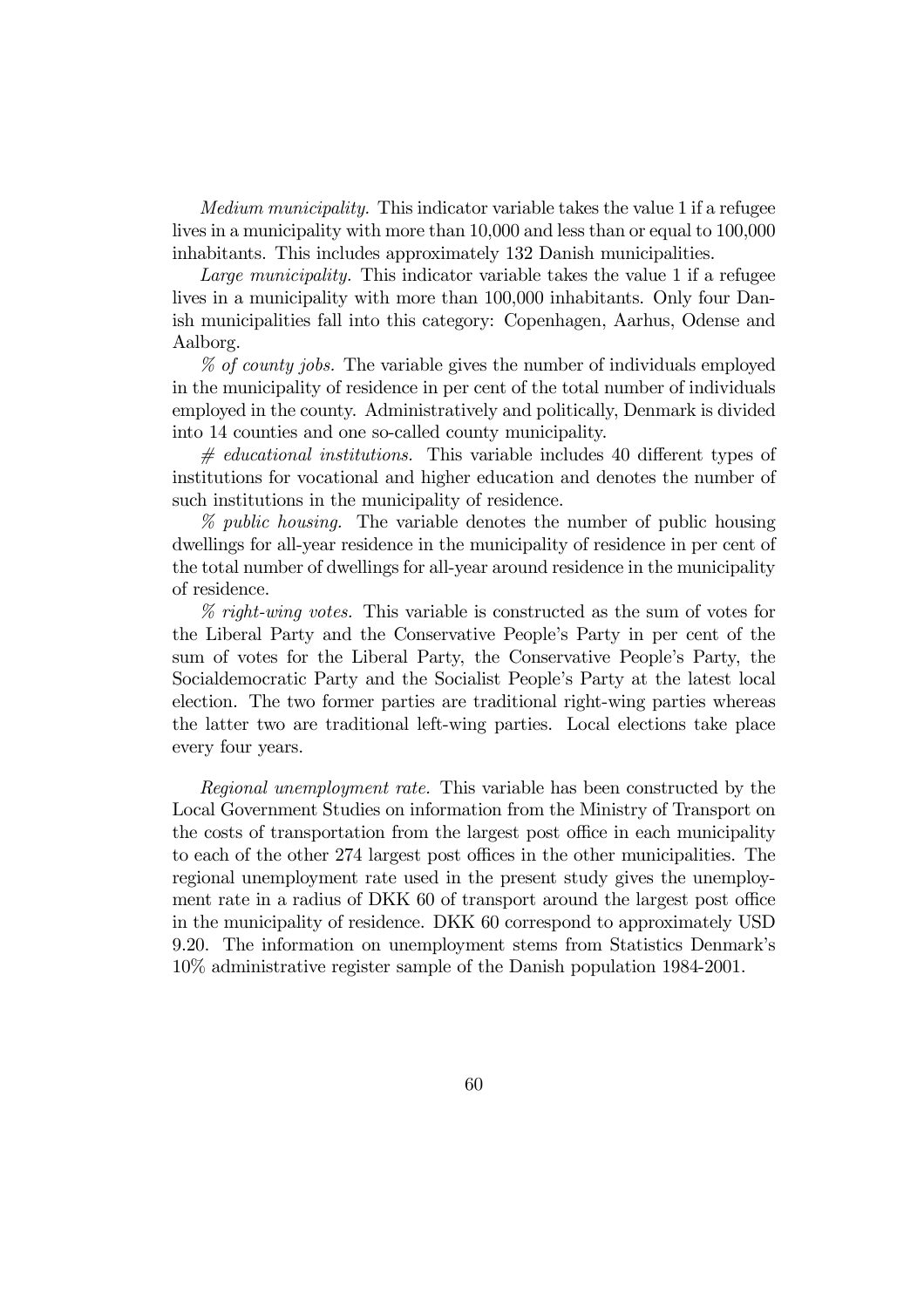| Group of individuals    | <b>Stayers</b> | Movers once  | Movers more than once | All          |
|-------------------------|----------------|--------------|-----------------------|--------------|
| Variables               | $(N=14,037)$   | $(N=5,129)$  | $(N=1,849)$           | $(N=21,015)$ |
| Age                     | 30.99 (9.44)   | 29.49 (8.36) | 26.92 (6.89)          | 30.27 (0.07) |
| Married                 | 0.56(0.50)     | 0.50(0.50)   | 0.36(0.48)            | 0.53(0.50)   |
| Marital status change   | 0.04(0.19)     | 0.05(0.22)   | 0.05(0.21)            | 0.04(0.20)   |
| $#$ children 0-2 years  | 0.19(0.46)     | 0.22(0.49)   | 0.16(0.44)            | 0.20(0.47)   |
| $#$ children 3-17 years | 0.67(1.17)     | 0.61(1.20)   | 0.39(1.05)            | 0.63(1.17)   |
| Origin:                 |                |              |                       |              |
| Poland                  | 0.02(0.14)     | 0.01(0.12)   | 0.01(0.12)            | 0.02(0.13)   |
| Iraq                    | 0.11(0.31)     | 0.16(0.37)   | 0.17(0.38)            | 0.13(0.33)   |
| Iran                    | 0.12(0.32)     | 0.17(0.38)   | 0.26(0.44)            | 0.14(0.35)   |
| Vietnam                 | 0.06(0.23)     | 0.03(0.17)   | 0.03(0.16)            | 0.05(0.21)   |
| Sri Lanka               | 0.13(0.33)     | 0.09(0.29)   | 0.05(0.22)            | 0.11(0.36)   |
| No citizenship          | 0.16(0.36)     | 0.22(0.42)   | 0.31(0.46)            | 0.19(0.39)   |
| Ethiopia                | 0.01(0.12)     | 0.01(0.11)   | 0.008(0.09)           | 0.02(0.13)   |
| Afghanistan             | 0.01(0.12)     | 0.02(0.14)   | 0.01(0.12)            | 0.02(0.13)   |
| Somalia                 | 0.08(0.27)     | 0.11(0.32)   | 0.12(0.33)            | 0.09(0.29)   |
| Rumania                 | 0.01(0.11)     | 0.007(0.08)  | 0.005(0.07)           | 0.01(0.1)    |
| Chile                   | 0.002(0.04)    | 0.001(0.04)  | 0(0)                  | 0.002(0.04)  |
| Bosnia-Herzegovina      | 0.27(0.44)     | 0.14(0.35)   | 0.02(0.13)            | 0.22(0.41)   |
| Croatia                 | 0.003(0.06)    | 0.002(0.05)  | 0(0)                  | 0.003(0.05)  |
| Macedonia               | 0.003(0.05)    | 0.002(0.04)  | 0(0)                  | 0.002(0.05)  |
| Slovenia                | 0.0004(0.02)   | 0.0002(0.01) | 0(0)                  | 0.0003(0.02) |
| Former Yugoslavia       | 0.02(0.14)     | 0.01(0.09)   | 0.002(0.05)           | 0.01(0.12)   |

Table A.1. Summary statistics (initial values). Mean (std. dev.) Part A.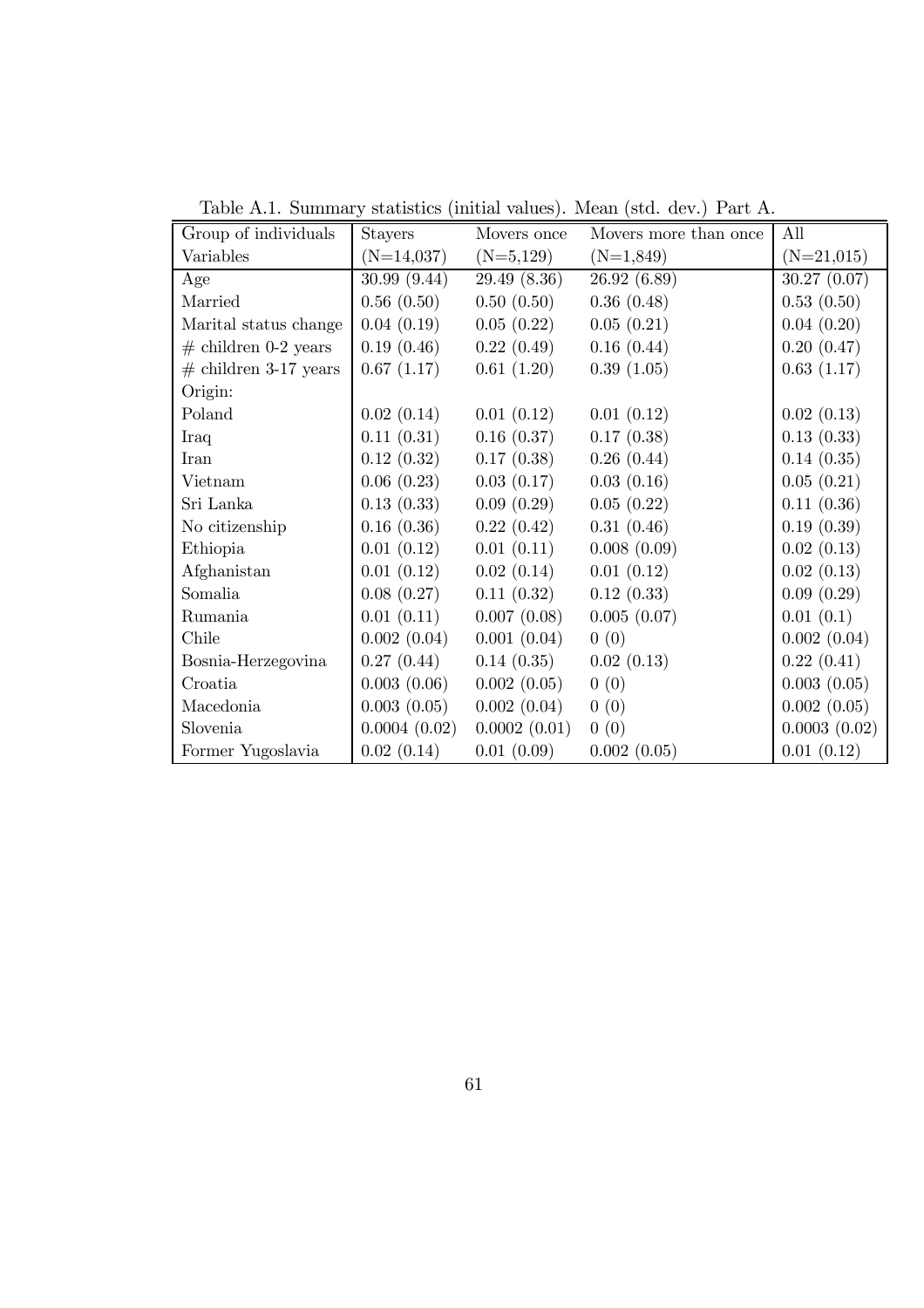| В.                     |                |               |                      |                   |
|------------------------|----------------|---------------|----------------------|-------------------|
| Group of individuals   | <b>Stayers</b> | Movers once   | Mover more than once | All               |
| Variables              | $(N=14,037)$   | $(N=5,129)$   | $(N=1,849)$          | $(N=21,015)$      |
| Ethnic stock           | 8,451 (5,341)  | 6,897 (4,718) | $5,114$ $(3,247)$    | $7,779$ $(5,151)$ |
| Year of immigration:   |                |               |                      |                   |
| 1985                   | 0.03(0.18)     | 0.05(0.22)    | 0.07(0.05)           | 0.04(0.20)        |
| 1986                   | 0.17(0.38)     | 0.18(0.39)    | 0.26(0.44)           | 0.18(0.39)        |
| 1987                   | 0.07(0.25)     | 0.08(0.27)    | 0.12(0.33)           | 0.07(0.26)        |
| 1988                   | 0.05(0.22)     | 0.08(0.27)    | 0.13(0.33)           | 0.07(0.25)        |
| 1989                   | 0.07(0.25)     | 0.08(0.27)    | 0.12(0.33)           | 0.07(0.26)        |
| 1990                   | 0.04(0.20)     | 0.06(0.23)    | 0.07(0.25)           | 0.05(0.21)        |
| 1991                   | 0.05(0.22)     | 0.07(0.26)    | 0.08(0.27)           | 0.06(0.24)        |
| 1992                   | 0.07(0.25)     | 0.08(0.27)    | 0.05(0.22)           | 0.07(0.26)        |
| 1993                   | 0.05(0.23)     | 0.08(0.26)    | 0.05(0.22)           | 0.06(0.24)        |
| 1994                   | 0.05(0.22)     | 0.04(0.20)    | 0.02(0.13)           | 0.05(0.21)        |
| 1995                   | 0.34(0.47)     | 0.20(0.40)    | 0.03(0.17)           | 0.28(0.45)        |
| Municip. of residence: |                |               |                      |                   |
| Greater Copenhagen     | 0.16(0.37)     | 0.18(0.38)    | 0.20(0.40)           | 0.17(0.38)        |
| Medium municipality    | 0.58(0.49)     | 0.62(0.48)    | 0.61(0.49)           | 0.59(0.49)        |
| Small municipality     | 0.10(0.29)     | 0.20(0.40)    | 0.17(0.37)           | 0.13(0.33)        |
| $\%$ immigrants        | 5.23(3.55)     | 4.43(3.04)    | 4.52(3.11)           | 4.97(3.41)        |
| $%$ fellow countrymen  | 0.39(0.44)     | 0.34(0.52)    | 0.24(0.31)           | 0.37(0.45)        |
| Ethnic concentration   | 5.26(7.50)     | 3.49(6.56)    | 3.97(6.05)           | 4.71(7.21)        |
| Regional unempl. rate  | 9.74(2.27)     | 9.79(2.39)    | 9.41(2.35)           | 9.72(2.31)        |
| $%$ of county jobs     | 26.62 (26.12)  | 19.05(23.97)  | 23.11 (27.43)        | 24.47 (25.94)     |
| $#$ educ. institutions | 9.46(10.18)    | 6.31 $(9.09)$ | 7.67(10.39)          | 8.53(10.04)       |
| $\%$ public housing    | 21.15(10.68)   | 17.68(10.81)  | 18.31 (10.72)        | 20.05(10.83)      |
| $\%$ right-wing votes  | 40.90 (12.27)  | 43.92 (14.05) | 41.82(12.95)         | 41.72(12.85)      |

Table A.1. Summary statistics (initial values). Mean (std. dev.). Part

Note: Standard deviations are reported in parentheses.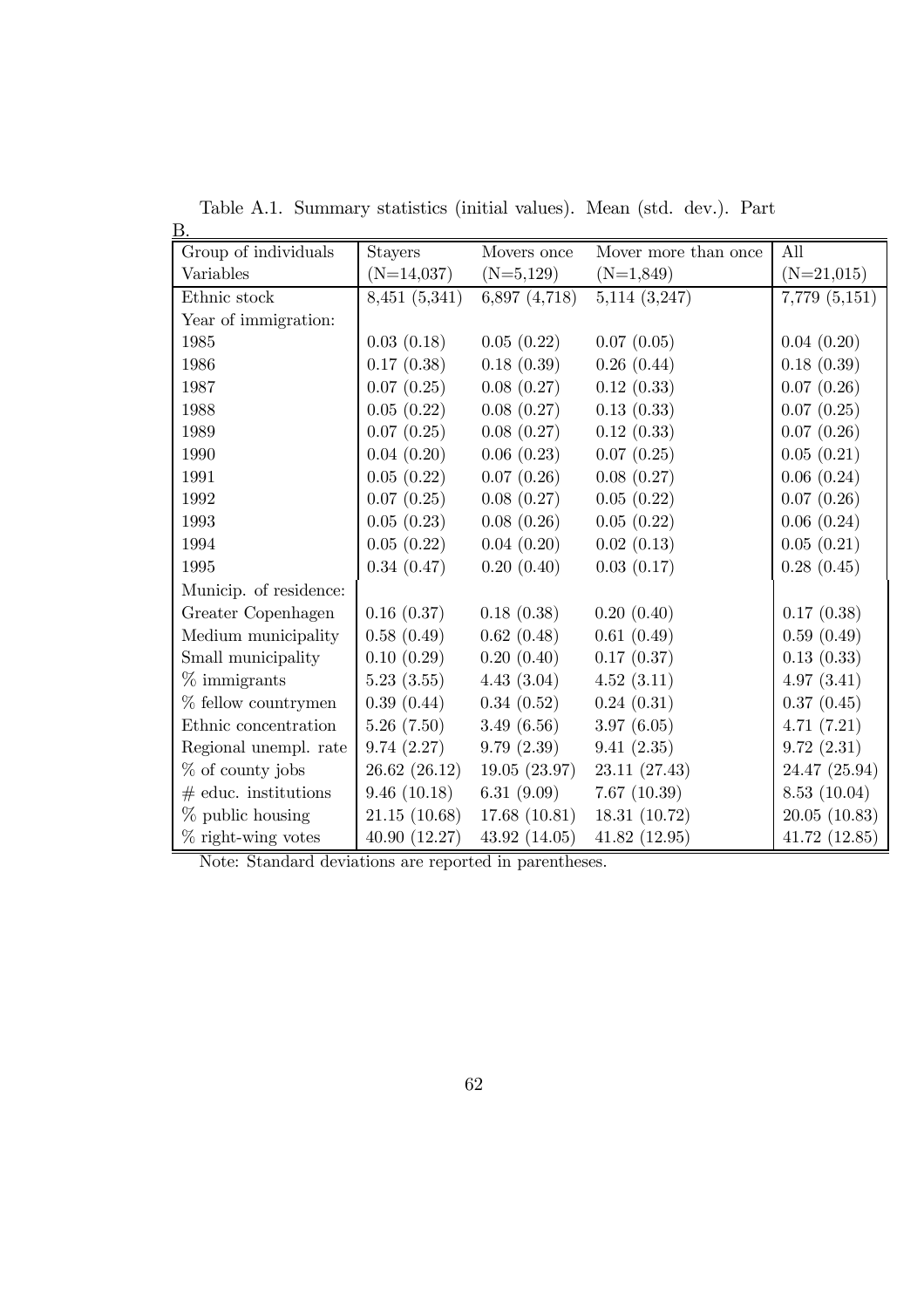| Region         | County               | Population in 1993 | Immigrants | Initial distr. of refugees | Final distr. of refugees |
|----------------|----------------------|--------------------|------------|----------------------------|--------------------------|
| Zealand:       | Copenhagen and       |                    |            |                            |                          |
|                | Frederiksberg munic. | 10.68              | 11.61      | 10.84                      | 16.58                    |
|                | Copenhagen           | 11.66              | 7.97       | 6.14                       | 8.73                     |
|                | Frederiksborg        | 6.68               | 5.95       | 5.36                       | 4.68                     |
|                | Roskilde             | 4.27               | 4.66       | 2.9                        | 2.81                     |
|                | West Zealand         | 5.53               | 3.35       | 5.96                       | 4.64                     |
|                | Storstroem           | 4.96               | 2.64       | 6.07                       | 4.47                     |
| Other islands: | <b>Bornholm</b>      | 0.87               | 1.70       | 0.49                       | 0.45                     |
|                | Funen                | 8.98               | 3.77       | 10.43                      | 10.47                    |
| Jutland:       | Southern Jutland     | 4.85               | 4.13       | 4.70                       | 3.64                     |
|                | Ribe                 | 4.26               | 2.79       | 5.56                       | 4.47                     |
|                | Vejle                | 6.45               | 2.93       | 7.76                       | 6.88                     |
|                | Ringkoebing          | 5.19               | 2.34       | 4.55                       | 4.32                     |
|                | Aarhus               | 11.77              | 4.46       | 12.55                      | 14.53                    |
|                | Viborg               | 4.44               | 1.70       | 5.47                       | 4.00                     |
|                | Northern Jutland     | 9.40               | 2.34       | 11.23                      | 9.23                     |
| All            |                      | 100.00             | 4.88       | 100.00                     | 100.00                   |

Table A.2 Geographical distribution of refugees in our sample across counties. Per cent.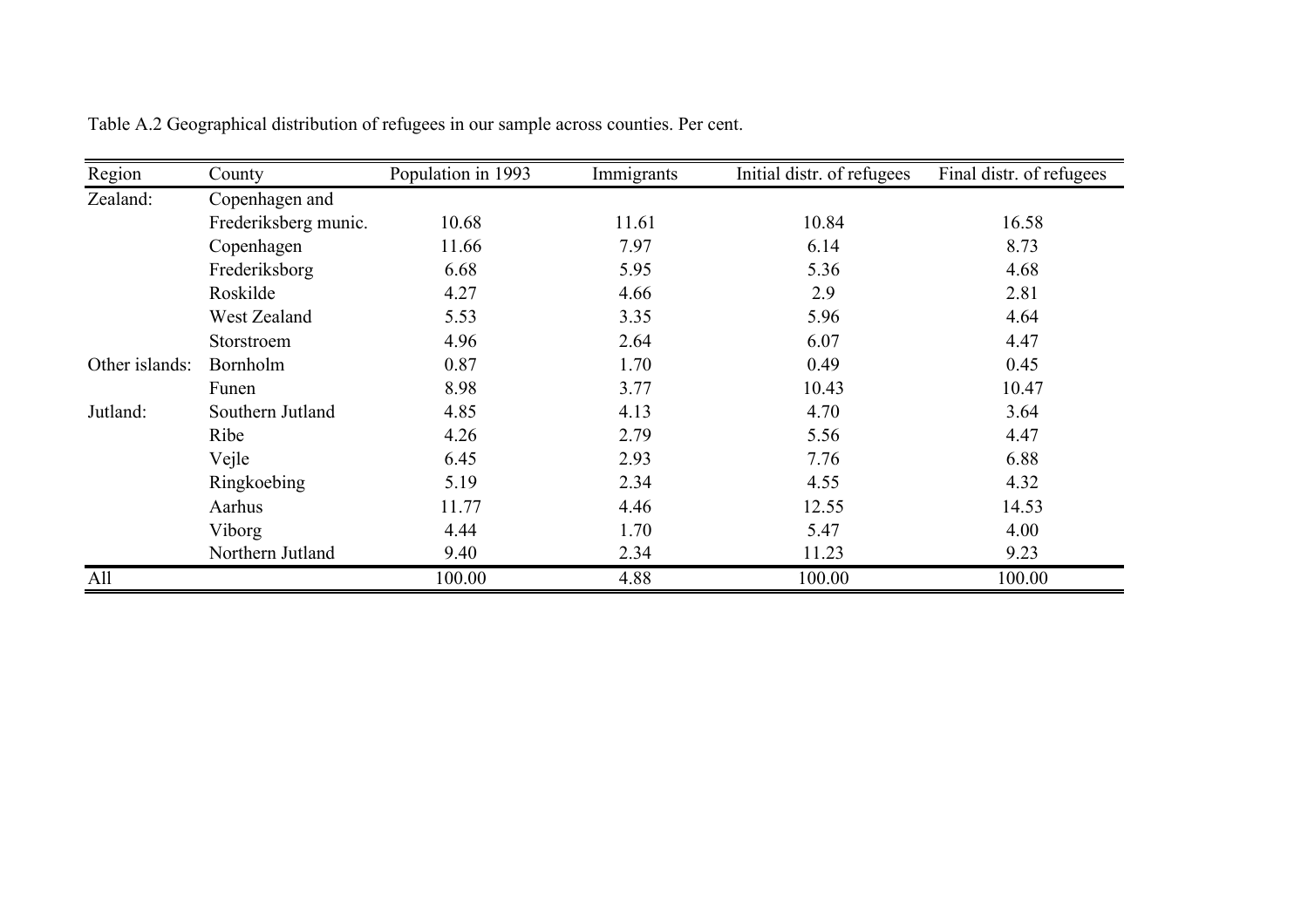|                |                      | Initial distribution |                | Final distribution   |                |
|----------------|----------------------|----------------------|----------------|----------------------|----------------|
|                |                      | Non-employment spell |                | Non-employment spell |                |
| Region         | County               | Completed            | Right-censored | Completed            | Right-censored |
| Zealand:       | Copenhagen and       |                      |                |                      |                |
|                | Frederiksberg munic. | 8.60                 | 13.28          | 11.11                | 22.74          |
|                | Copenhagen           | 5.62                 | 6.71           | 8.24                 | 9.25           |
|                | Frederiksborg        | 5.29                 | 5.44           | 4.94                 | 4.41           |
|                | Roskilde             | 2.88                 | 2.92           | 3.14                 | 2.45           |
|                | West Zealand         | 6.07                 | 5.84           | 4.95                 | 4.31           |
|                | Storstroem           | 5.54                 | 6.64           | 3.99                 | 4.99           |
| Other islands: | Bornholm             | 0.52                 | 0.46           | 0.50                 | 0.40           |
|                | Funen                | 9.18                 | 11.78          | 9.18                 | 11.88          |
| Jutland:       | Southern Jutland     | 4.60                 | 4.80           | 3.88                 | 3.37           |
|                | Ribe                 | 7.18                 | 3.81           | 6.46                 | 2.30           |
|                | Vejle                | 8.49                 | 6.96           | 7.61                 | 6.07           |
|                | Ringkoebing          | 6.38                 | 2.56           | 6.62                 | 1.82           |
|                | Aarhus               | 12.93                | 12.14          | 15.07                | 13.95          |
|                | Viborg               | 5.27                 | 5.68           | 4.26                 | 3.71           |
|                | Northern Jutland     | 11.44                | 10.99          | 10.04                | 8.35           |
| All            |                      | 100.00               | 100.00         | 100.00               | 100.00         |

Table A.3 Geographical distribution of subgroups of refugees across counties. Per cent.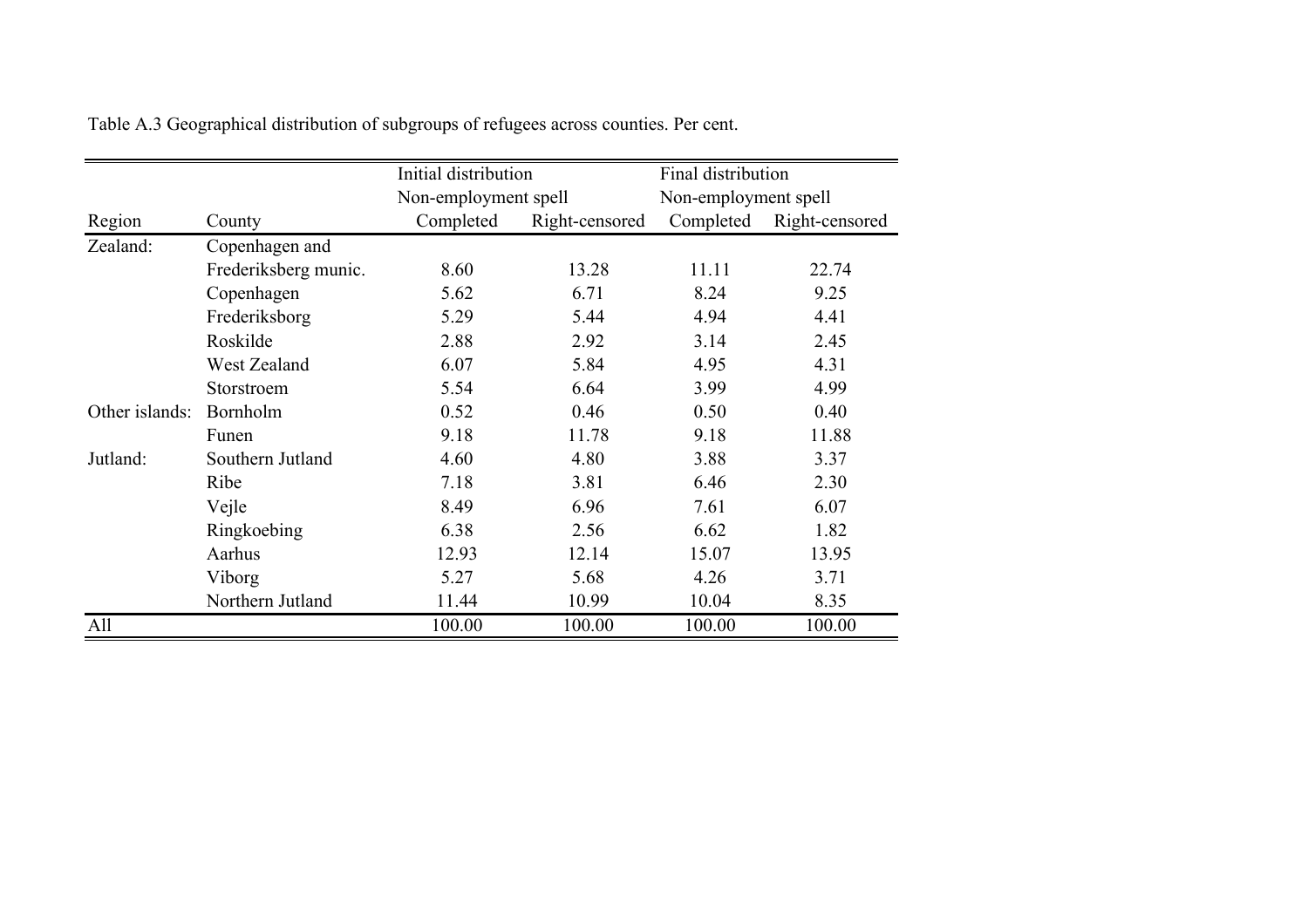|                             | Relocation  |           | Employment  |           |
|-----------------------------|-------------|-----------|-------------|-----------|
| Variables                   | Estimate    | Std. err. | Estimate    | Std. err. |
| Age/100                     | 1.396       | 1.134     | $2.897***$  | 0.961     |
| $Age/100$ squared           | $-3.700**$  | 1.607     | $-9.268***$ | 1.363     |
| Married                     | $-0.062*$   | 0.032     | $-0.010$    | 0.027     |
| Marital status change       | $0.238***$  | 0.046     | $-0.076$    | 0.048     |
| $\#$ children 0-2 years/10  | $-1.220***$ | 0.275     | $-2.803***$ | 0.223     |
| $\#$ children 3-17 years/10 | $-0.914***$ | 0.127     | $-0.614***$ | 0.108     |
| Poland                      | $-0.058$    | 0.113     | $0.779***$  | 0.076     |
| Iraq                        | $0.123*$    | 0.066     | $0.350***$  | 0.060     |
| Vietnam                     | $-0.640***$ | 0.079     | $0.477***$  | 0.059     |
| Sri Lanka                   | $-0.637***$ | 0.063     | $1.121***$  | 0.049     |
| No citizenship              | 0.037       | 0.041     | $0.096**$   | 0.040     |
| Ethiopia                    | 0.159       | 0.149     | $0.394***$  | 0.131     |
| Afghanistan                 | $0.238*$    | 0.127     | $0.598***$  | 0.123     |
| Somalia                     | $0.253***$  | 0.080     | $0.434***$  | 0.071     |
| Rumania                     | $-0.533***$ | 0.161     | $1.505***$  | 0.112     |
| Chile                       | $-0.675$    | 0.492     | $1.180***$  | 0.243     |
| Bosnia-Herzegovina          | $-0.075$    | 0.098     | $1.032***$  | 0.080     |
| Ex-Yugoslavia (not BH)      | $-0.290$    | 0.351     | $2.113***$  | 0.171     |
| Former Yugoslavia           | $-0.071$    | 0.210     | $0.948***$  | 0.108     |
| Ethnic stock/ $10^4$        | $-0.153**$  | 0.077     | $0.350***$  | 0.075     |
| Years of educ. lagged $/10$ | $0.689**$   | 0.289     | 0.194       | 0.209     |
| $log(income)$ lagged/10     | $-0.054$    | 0.034     | $0.245***$  | 0.028     |
| Immigrat. year: 1985        | 0.020       | 0.082     | $0.196***$  | 0.076     |
| Immigrat. year: 1986        | 0.025       | 0.067     | $0.172***$  | 0.062     |
| Immigrat. year: 1987        | $-0.041$    | 0.070     | $0.112*$    | 0.065     |
| Immigrat. year: 1988        | $-0.004$    | 0.068     | 0.022       | 0.064     |
| Immigrat. year: 1989        | $-0.004$    | 0.067     | $-0.035$    | 0.062     |
| Immigrat. year: 1991        | 0.100       | 0.068     | 0.053       | 0.066     |

Table A.4 Estimates from a bivariate MPH model with time-varying treatment effects. Part A.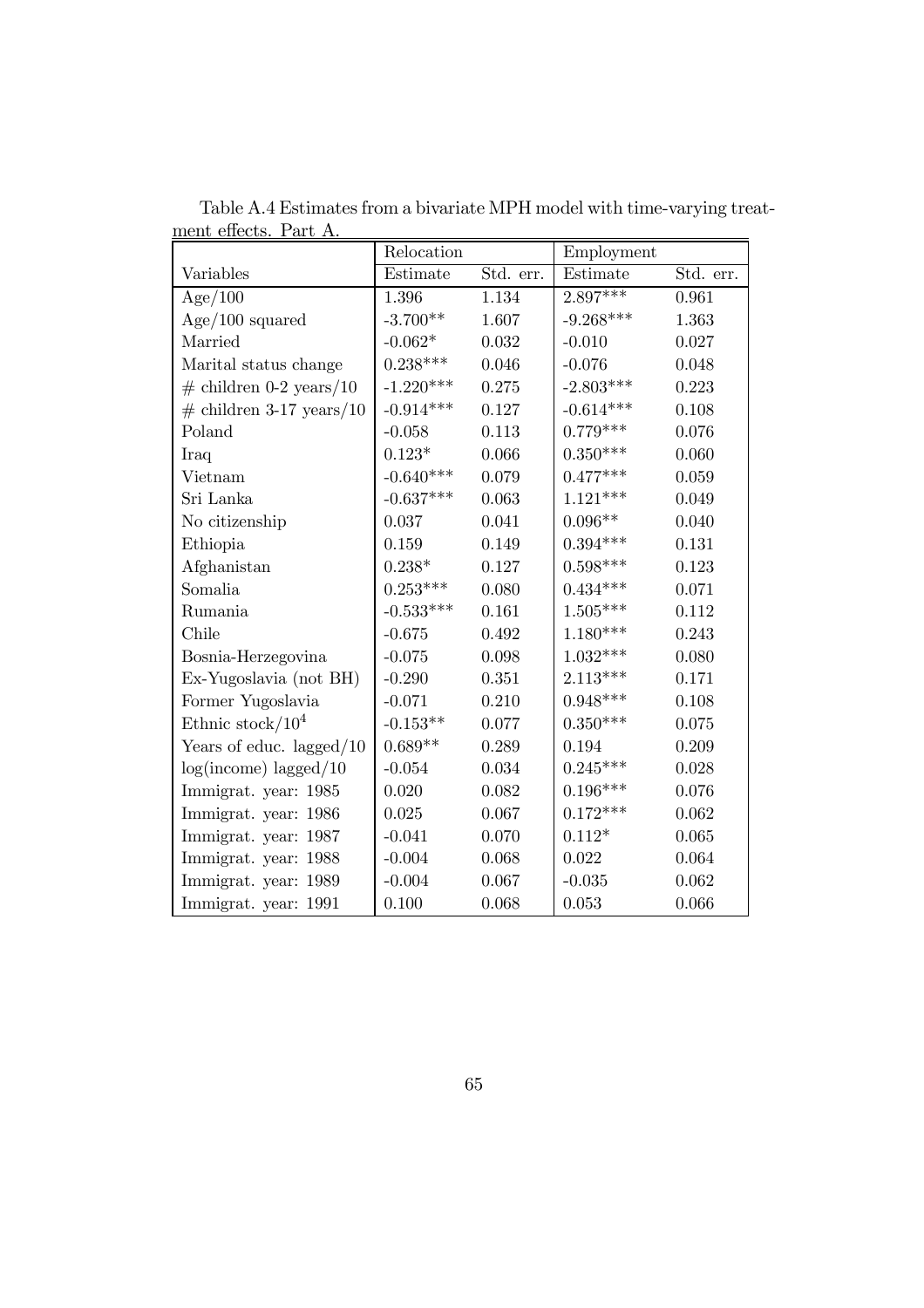|                                     | Relocation                   |           | Employment             |           |
|-------------------------------------|------------------------------|-----------|------------------------|-----------|
| Variables                           | Estimate                     | Std. err. | Estimate               | Std. err. |
| Immigrat. year: 1992                | 0.105                        | 0.073     | $0.139**$              | $0.067\,$ |
| Immigrat. year: 1993                | $0.206***$                   | 0.077     | $-0.070$               | 0.074     |
| Immigrat. year: 1994                | 0.090                        | 0.089     | $-0.075$               | 0.084     |
| Immigrat. year: 1995                | $0.642^{***}\,$              | 0.100     | $-0.214**$             | 0.090     |
| Greater Copenhagen                  | $0.636***$                   | 0.048     | $-0.019$               | 0.042     |
| Medium municipality                 | $0.237***$                   | 0.081     | $0.599***$             | 0.059     |
| Small municipality                  | $0.637***$                   | 0.098     | $0.872***$             | 0.077     |
| $\%$ immigrants/100                 | $-3.415***$                  | 0.771     | $-5.333***$            | 0.606     |
| Ethnic concentration/ $10$          | $-0.325***$                  | 0.034     | $0.124***$             | 0.027     |
| Reg. unemp. $rate/100$              | $-3.434***$                  | 0.657     | $-3.397***$            | 0.556     |
| $\%$ of county jobs/100             | 0.160                        | 0.249     | $-0.002$               | 0.192     |
| $\#$ educ. institutions/100         | $-1.240*$                    | 0.765     | $1.793***$             | 0.601     |
| $%$ public housing/100              | $\text{-}1.566^{\text{***}}$ | 0.165     | $1.596^{\ast\ast\ast}$ | 0.138     |
| $\%$ right-wing votes/100           | 0.064                        | 0.128     | $1.053***$             | 0.110     |
| First location                      | $0.928***$                   | 0.039     |                        |           |
| Moved once $\delta_{1-1}$           |                              |           | $0.179^{\ast}$         | 0.094     |
| Moved once $\delta_{1,2}$           |                              |           | $0.475***$             | 0.084     |
| Moved once $\delta_{1-3}$           |                              |           | $0.530***$             | 0.065     |
| Moved once $\delta_{1/4}$           |                              |           | $0.553^{***}\,$        | 0.069     |
| Moved once $\delta_{1}$ 5           |                              |           | $0.534^{***}\,$        | 0.076     |
| Moved once $\delta_{1-6}$           |                              |           | $0.561***$             | 0.051     |
| Moved more than once $\delta_{2-1}$ |                              |           | $0.416***$             | 0.160     |
| Moved more than once $\delta_{2,2}$ |                              |           | $0.516***$             | 0.157     |
| Moved more than once $\delta_{2,3}$ |                              |           | $0.521***$             | 0.120     |
| Moved more than once $\delta_{2-4}$ |                              |           | $0.641***$             | 0.117     |
| Moved more than once $\delta_{2,5}$ |                              |           | $0.504***$             | 0.504     |
| Moved more than once $\delta_{2-6}$ |                              |           | $0.786***$             | 0.786     |

Table A.4 Estimates from a bivariate MPH model with time-varying treatment effects. Part B.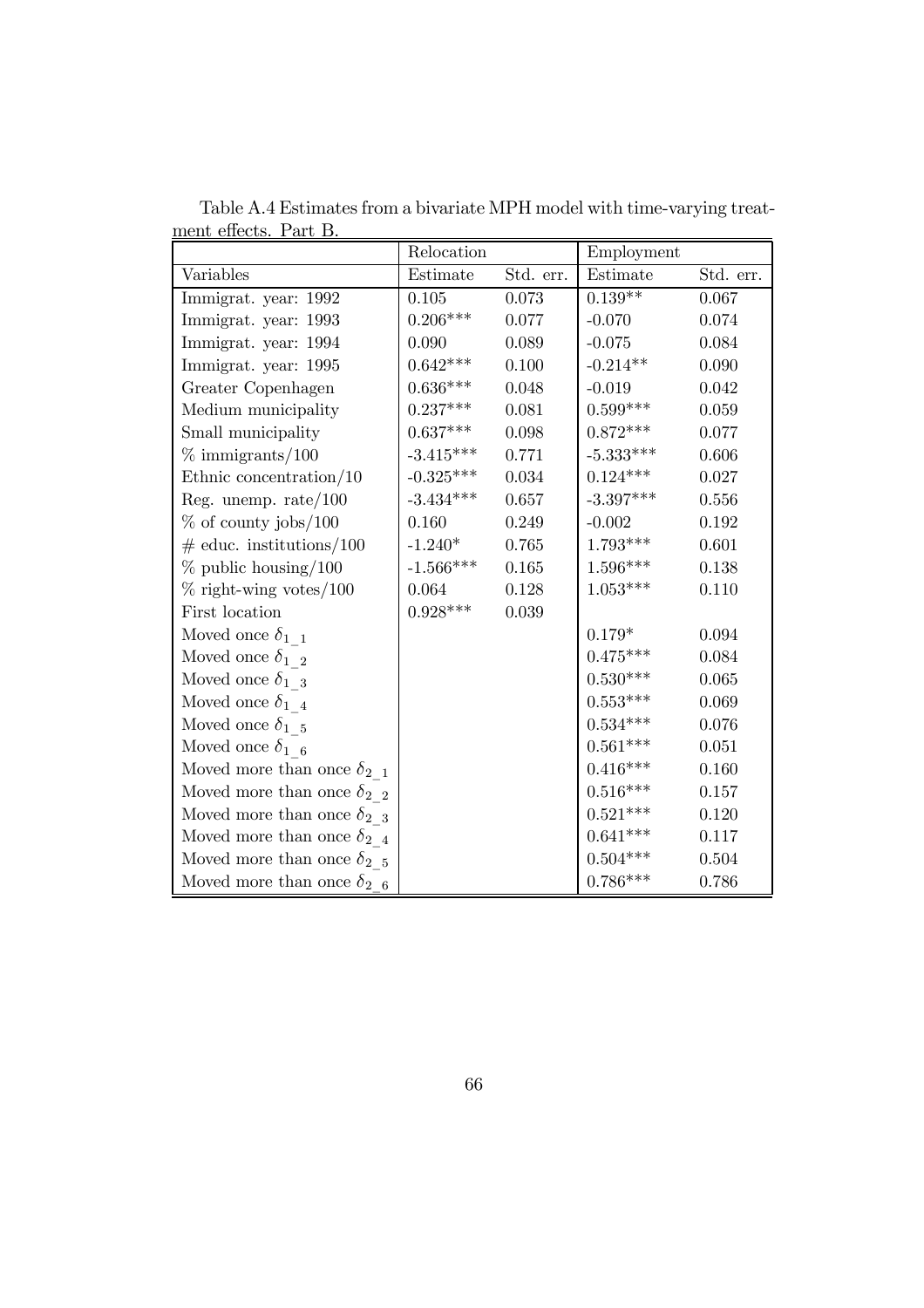Table A.4 Estimates from a bivariate MPH model with time-varying treatment effects. Part C.

|                           | Relocation  |            | Employment  |            |
|---------------------------|-------------|------------|-------------|------------|
| Baseline hazard function: | Estimate    | Std. error | Estimate    | Std. error |
| $h_1$                     | $-4.977***$ | 0.435      | $-5.800***$ | 0.338      |
| $h_2$                     | $-4.127***$ | 0.435      | $-5.749***$ | 0.343      |
| $h_3$                     | $-4.256***$ | 0.436      | $-5.934***$ | 0.351      |
| $h_4$                     | $-4.000***$ | 0.438      | $-5.964***$ | 0.363      |
| $h_5$                     | $-4.372***$ | 0.440      | $-5.873***$ | 0.367      |
| $h_6$                     | $-4.662***$ | 0.448      | $-6.146***$ | 0.379      |

| Mixing distribution:        | Estimate                 | Std. error |
|-----------------------------|--------------------------|------------|
| $\overline{v_r^2}$          | $-4.474***$              | 0.191      |
| $v_u^2$                     | $-1.117***$              | 0.066      |
| p1 $(v_u^1 = 0, v_r^1 = 0)$ | 0.000                    | 0.241      |
| $p2(v_u^1=0, v_r^2)$        | $0.519***$<br>$0.476***$ | 0.025      |
| $p3(v_u^2, v_r^1 = 0)$      |                          | 0.024      |
| $p4(v_u^2, v_r^2)$          | $0.005***$               | 0.001      |
| Log likelihood              | $-105,500$               |            |
| Number of cases             | 120,915                  |            |
| Number of observations      | 21,015                   |            |

Note 1: One, two and three asterisks indicate significance of the estimate at 10, 5, and 1 % levels, respectively.

Note 2: Also controlled for whether or not the variables 'children 0-2 years', 'children 3-17 years', 'lagged education' and '% of ethnic group residing in munic.' had missing values.

Note 3: Reference group with respect to origin: Iran.

Note 4: Reference group with respect to immigration year: 1990.

Note 5: Reference group with respect to municipality size: Large municipalities.

Note 6:  $\delta_{m-1}$ ,  $m = 1, 2$  denotes the treatment effect 1-3 months after move m,  $\delta_{m-2}$  denotes the treatment effect 4-6 months after move m,  $\delta_{m-3}$  denotes the treatment effect 7-12 months after move  $m,$   $\delta_{m\_4}$  denotes the treatment effect 13-18 months after move  $m, \delta_m$  <sub>5</sub> denotes the treatment effect 19-24 months after move  $m, \delta_{m-6}$ , denotes the treatment effect more than 24 months after move m.